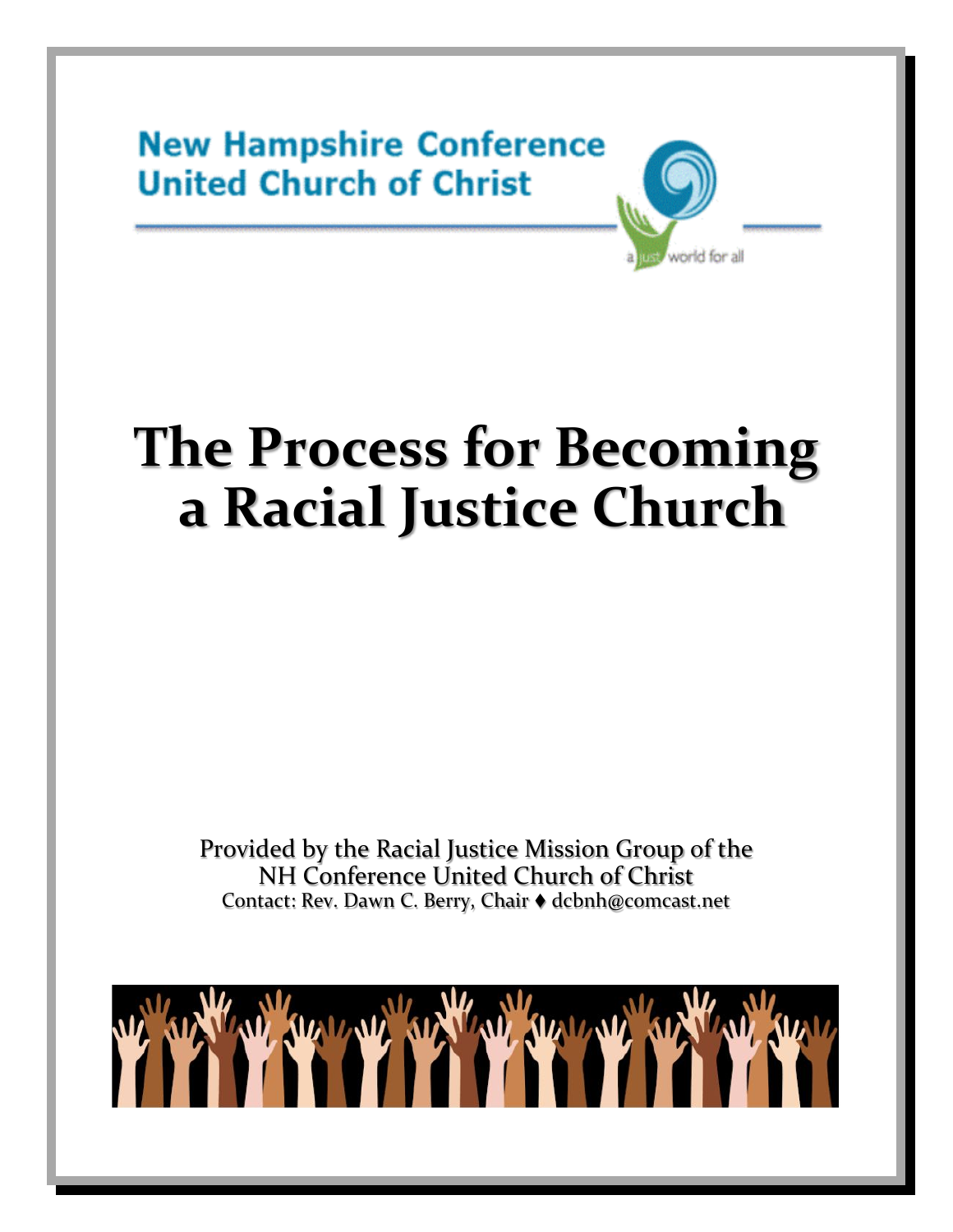# **The Process for Becoming a Racial Justice Church Table of Contents**

| <b>GOALS FOR THE PROCESS OF BECOMING A UCC RACIAL JUSTICE CHURCH IN NH  4</b>                                                                                |
|--------------------------------------------------------------------------------------------------------------------------------------------------------------|
| BACKGROUND: A RESOLUTION CALLS US TO BEGIN A JOURNEY  4                                                                                                      |
|                                                                                                                                                              |
| $\bullet$                                                                                                                                                    |
| $\bullet$                                                                                                                                                    |
| Learn About the History of Slavery in New Hampshire (and beyond) 7<br>$\bullet$                                                                              |
| <b>Plan Meaningful Sunday Worship and Related Congregational Activities</b><br>$\bullet$                                                                     |
|                                                                                                                                                              |
| MAKE A CONGREGATIONAL DECISION TO BECOME A RACIAL JUSTICE CHURCH  9                                                                                          |
| THEN WHAT? RESPONDING TO WHAT YOU HAVE LEARNED TOGETHER  9                                                                                                   |
|                                                                                                                                                              |
|                                                                                                                                                              |
| Resolution of Christian Witness in Support of New Hampshire Conference<br>$\bullet$<br>United Church of Christ Congregations Awakening to Racial Justice  14 |
| $\bullet$                                                                                                                                                    |
| $\bullet$                                                                                                                                                    |
|                                                                                                                                                              |
|                                                                                                                                                              |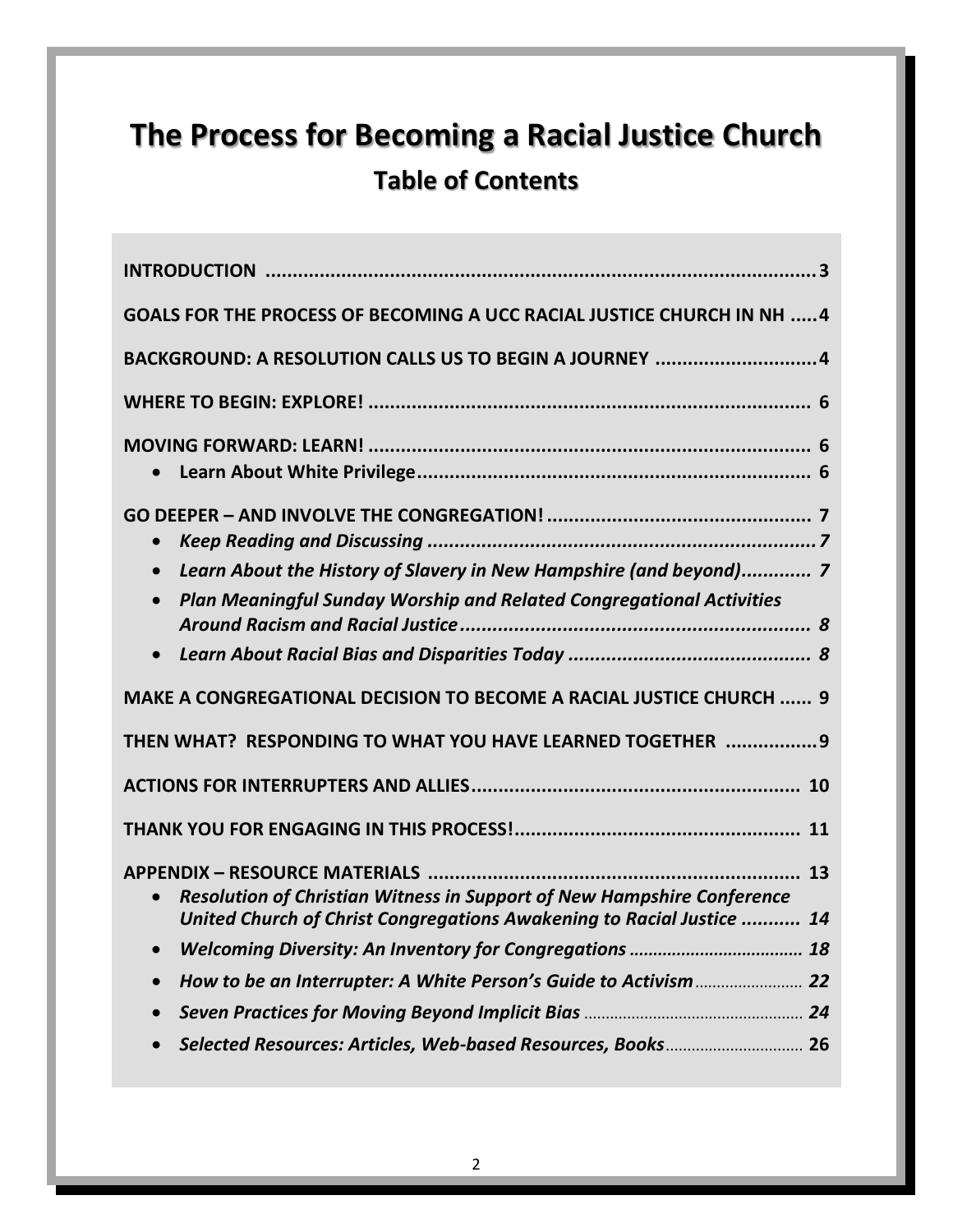# **The Process for Becoming a Racial Justice Church**

he New Hampshire Conference of the United Church of Christ (NHCUCC) and the Racial Justice Mission Group welcome your congregation as you engage in an ongoing process of **Becoming a Racial Justice Church** in accordance with the **The New Hampshire Conference of the United Church of Christ (NHCUCC) and the Racial Justice Mission Group welcome your congregation as you engage in an ongoing process of <b>Becoming a Racial Justice Church** in accordance w *New Hampshire Conference United Church of Christ Congregations Awakening to Racial Justice* (see the Appendix, pages 14-17, for the full text of the resolution).

Our UCC denomination as a whole embraces this same intentional awakening. In outlining both the strength and urgency of our commitment to racial justice and to confronting racism in all its manifestations, the UCC, via its website [\(https://www.ucc.org/justice\\_racism\\_racial-justice-in-the-ucc\)](https://www.ucc.org/justice_racism_racial-justice-in-the-ucc), states:

#### *For all of you are the children of God. —Galatians 3:28*

Each person is created in the image of God. But whenever we devise, maintain or perpetuate systems and structures that oppress people based on race and/or ethnicity, we interfere with God's purpose and the opportunity for all God's children to be fully who they are created to be. Racism is an affront to God.

Racism is racial prejudice plus power. It is rooted in the belief that one group has racial superiority and entitlement over others. Its power is manifested in every institution and system, both nationally and internationally, which was historically established and continues to function to benefit one group of people to the disadvantage of other groups. Awareness and education will help us to become anti-racist individuals and foster the development of anti-racist systems and institutions that can eliminate privilege for some and oppression for others.

The United Church of Christ and its predecessor churches have made a priority commitment to supporting policies and structures that make real our Christian commitment to racial justice. The UCC's emphasis means more than simply challenging personal prejudices, but involves a commitment to in-depth analysis of societal policies and structures that either work toward the elimination of racism or perpetuate it.

During General Synod 23 an addendum was added to the 1993 Pronouncement calling the UCC to become a Multiracial, Multicultural Church. The addendum called the UCC to also become an "Anti-Racist" denomination. In doing so, we encourage all Conferences and Associations and local churches of the UCC to adopt anti-racism mandates, including policy that encourages anti-racism programs for all UCC staff and volunteers.

> [1993 Multiracial Multicultural Church Pronouncement](https://www.ucc.org/justice/multiracial-multicultural/pronoucement.html) [2003 Anti-Racist Church Addendum to the Pronouncement](https://www.ucc.org/justice/racism/anti-racist-church.html)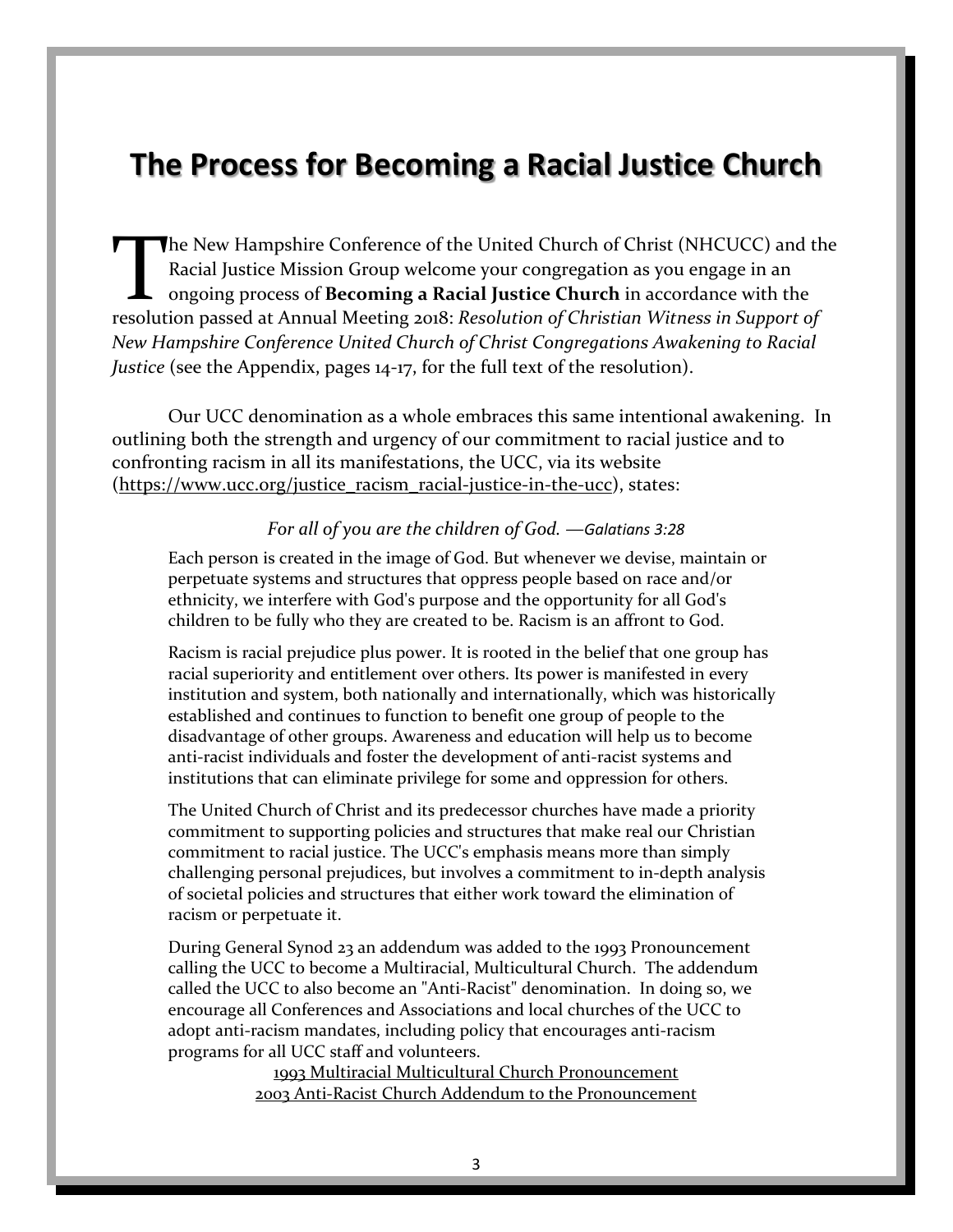#### **GOALS FOR THE PROCESS OF BECOMING A UCC RACIAL JUSTICE CHURCH IN NH**

- Congregations decide to participate in an ongoing learning and action process. This includes responding to specific questions at the end of the initial learning period and naming ways the congregation intends to continue to be an interrupter of the cycle of racism and an ally with People of Color in challenging race-based injustice. (See "**Then What? Responding to What You Have Learned Together"** on pages 9-10.)
- Congregations that are Open and Affirming share with the Racial Justice Mission Group what they are doing specifically in regard to racial inclusion and justice.
- Congregations develop an annual celebration of racial diversity and share information about their celebration with the Racial Justice Mission Group and with the wider NHCUCC via the NH Conference UCC Facebook page.
- Pastors take racial sensitivity training and/or implicit bias training provided by the NH Conference with financial support and organizing from the Racial Justice Mission Group.

#### **BACKGROUND: A RESOLUTION CALLS US TO BEGIN A JOURNEY**

In October 2018, the New Hampshire Conference of the United Church of Christ adopted the *Resolution of Christian Witness in Support of New Hampshire Conference United Church of Christ Congregations Awakening to Racial Justice*. This landmark vote in the UCC made New Hampshire the first UCC conference to become a Racial Justice Conference. But, of course, passing this resolution is only the very beginning of the journey of our congregations becoming Racial Justice Churches. Now we embark on the holy work of living into our resolution to make the church more whole through racial justice.

The Racial Justice Mission Group (RJMG) believes that New Hampshire churches are fertile ground for this important work. As a predominantly white state, we are in a crucial position to wake up to the reality of white privilege in our churches and communities and to look more deeply into the racism embedded in the history of New England. We need to ask ourselves: what do we need to learn in order to understand racism in our society? Why are there not more people of color in the state and in our congregations? And then, what can we do about it?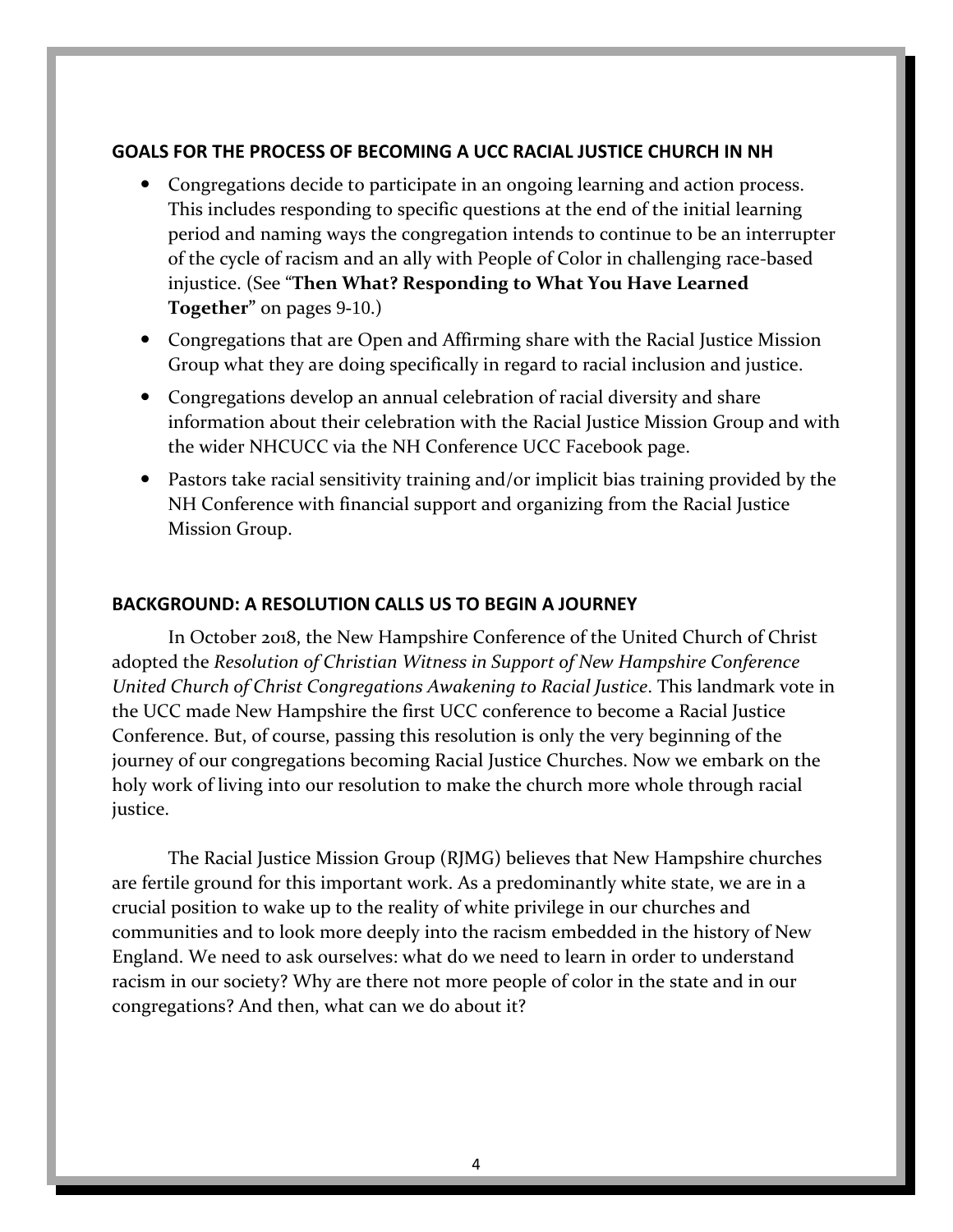We hope this program will help you explore these questions and the ways God is calling your congregation to address white supremacy and racism in the church. The Racial Justice Mission Group developed this Guide out of its core mission to awaken the NH Conference to issues of racial justice and equality within our churches, state, and nation. We in the RJMG are called to be:

- **LEARNERS** in a community of mutual accountability studying the historic and continuing impact of white privilege and slavery on racism;
- **INTERRUPTERS** of the continued cycle of racism; and
- **ALLIES** with People of Color in challenging race-based injustice in the areas of criminal justice, environmental degradation, economic deprivation, and exclusion from full participation in our communities of faith.

*Embarking on the process of becoming a Racial Justice Church is a journey.* We expect this process of learning and discernment to take at least a year of prayer, study and conversation. We believe, after engaging in this study, you will agree that living into what you have learned as a Christian and a citizen is a lifelong pursuit. We recommend starting with the sections inviting you to **"Explore"** and to **"Learn."** *Take your time discussing each category under* 

*The Racial Justice Mission Group (RJMG) believes that New Hampshire churches are fertile ground for this important work. As a predominantly white state, we are in a crucial position to wake up to the reality of white privilege in our churches and communities and to look more deeply into the racism embedded in the history of New England.*

**"Learn."** *There are several learning options from which to choose, and it is not expected that you will do every one.* Prayerfully consider the content and decide which options will relate to your life and church community. If you feel called to go deeper, study the **"Go Deeper"** sections as individuals or as a group. Then pick several lessons that you feel most apply to your church and take action to **"Involve Your Whole Church."**

It is our hope that, though this program, UCC Pastors and Members will feel more equipped to address the realities of racism in our communities and our country.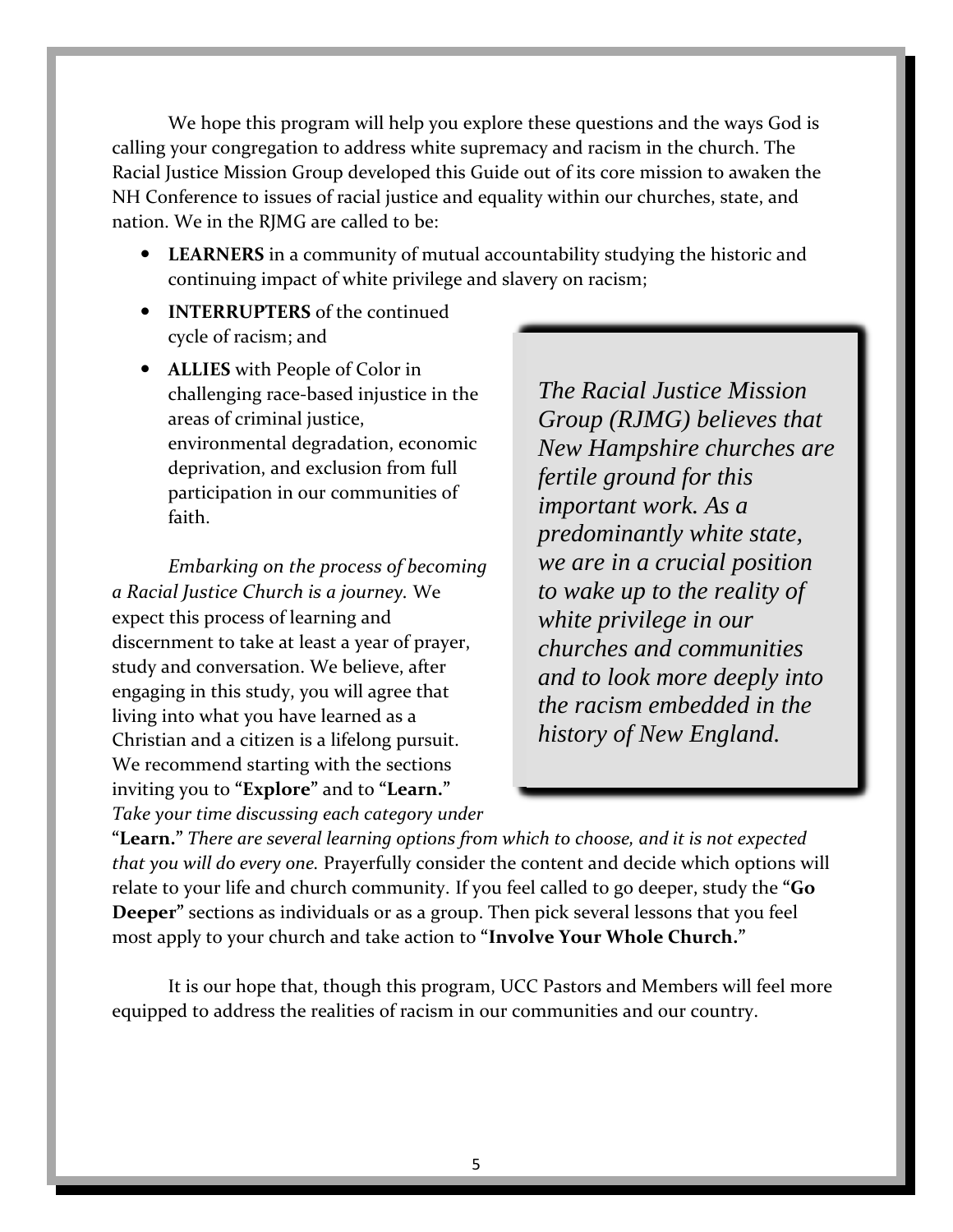#### **WHERE TO BEGIN: EXPLORE!**

- Form a *Diversity/Racial Justice Team.* If your pastor is not a member of the team, establish from the beginning how she or he will be kept in the loop regarding the team's efforts so that the team's work can inform sermons and worship services throughout the year.
- As a team, review the NHCUCC "Awaking to Racial Justice" resolution (included in the Appendix) in depth and discuss the background information, theological foundation and action steps called for in the resolution.
- Complete *Welcoming Diversity: An Inventory for Congregations* as a team or even as a congregation (this can be found in the Appendix).
- If your congregation has officially declared itself to be Open and Affirming, begin a sacred conversation about your ONA statement and how racial diversity is included in your open and affirming congregation.
- Examine the unconscious racial messages your church sends:
	- $\checkmark$  Look at your church with the eyes of a visitor who is a Person of Color. What pictures are present on your walls or in your worship materials? How is Jesus imaged? Who is included in your prayer concerns? Where is your mission giving focused? Do you include images of People of Color and give to OCWM and other offerings that include supports for People of Color?
	- $\checkmark$  Explore your church school and nursery. Do children use multicultural crayons? Do the story books and coloring pages portray Jesus and his followers as white or as Palestinian? Could children of color see themselves in your toys, books, and activities? Are there opportunities to learn about race and celebrate diversity?

#### **MOVING FORWARD: LEARN!**

- **Learn About White Privilege,** with an invitation to all groups or members of your congregation to join you. Choose several options from among the following – or supplement with additional resources noted in the Appendix or from among new resources you discover in your exploration process.
	- Read the book *Waking Up White* by Debby Irving and discuss the questions at the end of each chapter.
	- Review the UCC "White Privilege: Let's Talk: A Resource for Transformational Dialogue" curriculum at<http://privilege.uccpages.org/> for resources that can help your team with its own education.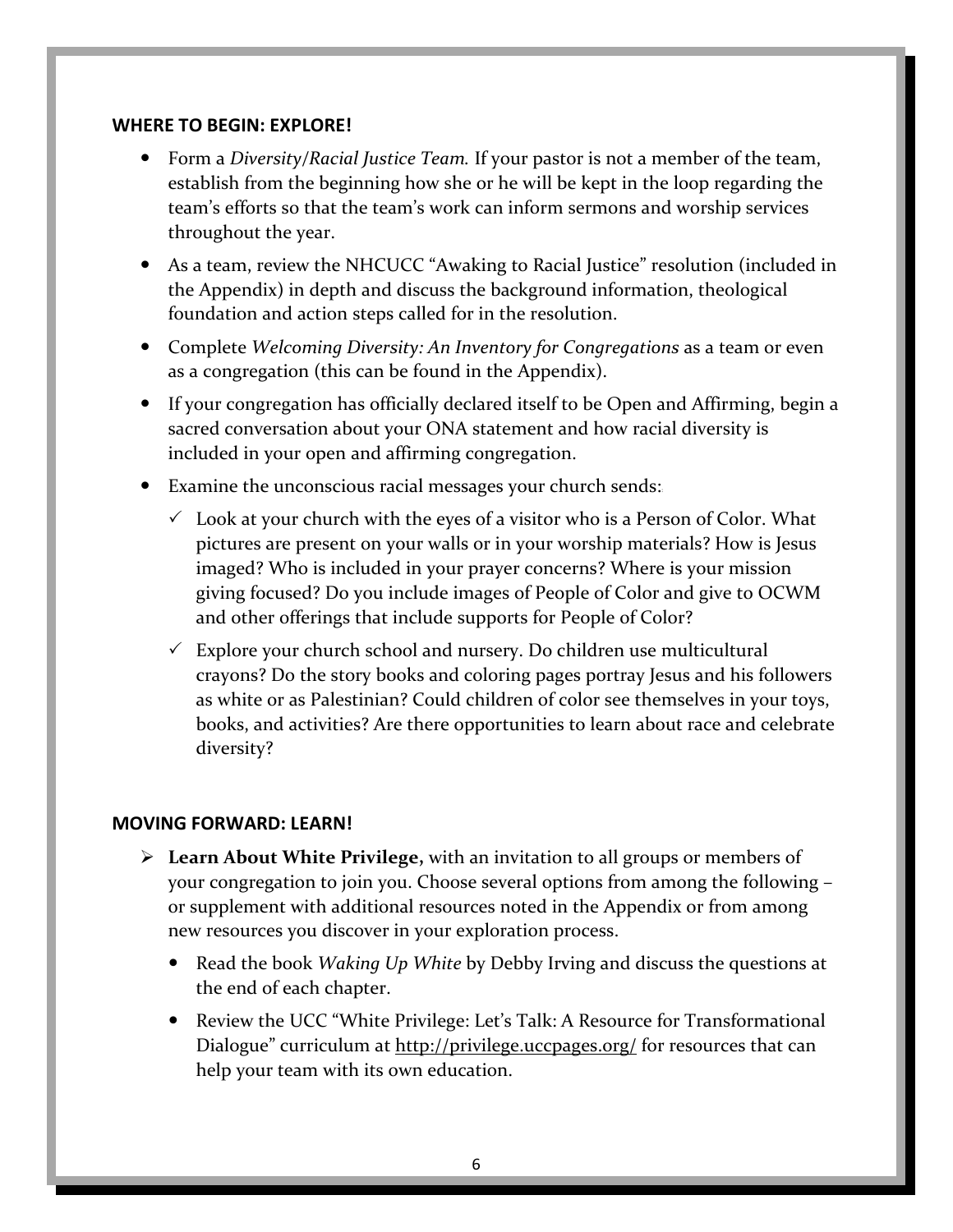- Watch and discuss the video *White Like Me* with Tim Wise: <https://www.youtube.com/watch?v=-gXXKn91hKs>
- Read and discuss the article, "No, I Won't Stop Saying "White Supremacy," by Robin DiAngelo: [https://www.yesmagazine.org/people-power/no-i-wont-stop](https://www.yesmagazine.org/people-power/no-i-wont-stop-saying-white-supremacy-20170630)[saying-white-supremacy-20170630.](https://www.yesmagazine.org/people-power/no-i-wont-stop-saying-white-supremacy-20170630)
- Read and discuss the novel *Small Great Things,* by Jodi Picoult.

# **GO DEEPER – AND INVOLVE THE CONGREGATION!**

- **Keep Reading and Discussing**
	- Read and discuss *White Fragility*, by Robin DiAngelo.
	- Read and discuss *Deep Denial* by Daniel Billings.
	- Explore the resources and follow the resource links found at [https://www.ucc.org/justice\\_racism.](https://www.ucc.org/justice_racism)

# **Learn About the History of Slavery in New Hampshire (and beyond)**

- If available, watch and discuss *Shadows Fall North* (for more information about the film, including details about screenings and DVD availability, see [www.blackhistorynh.com](http://www.blackhistorynh.com/) or the Center for the Humanities at [humanities.center@unh.edu](mailto:humanities.center@unh.edu) ; the trailer is also available at [https://www.youtube.com/watch?v=sieqKwTsvJw\)](https://www.youtube.com/watch?v=sieqKwTsvJw).
- Read and discuss *Slavery & the Underground Railroad in New Hampshire* by Michelle Arnosky Sherburne.
- Read and discuss *Never Caught: the Washingtons' Relentless Pursuit of their Runaway Slave ONA JUDGE* by Erica Armstrong Dunbar.
- Read *Color Me Included*, by Deborah Knowlton which brings to light the lives and conditions of the forgotten people of color who were part of the First Congregational Church of Hampton, New Hampshire.
- Take a Black Heritage Trail walking tour in Portsmouth (contact: <http://blackheritagetrailnh.org/> or call 603-570-8469).
- Watch and discuss *Slavery by Another Name* (see [http://www.pbs.org/tpt/slavery-by-another-name/watch/\)](http://www.pbs.org/tpt/slavery-by-another-name/watch/)
- Watch and discuss *Reconstruction: America After the Civil War* by Henry Louis Gates (PBS 4 hour documentary available at <https://www.pbs.org/weta/reconstruction/> )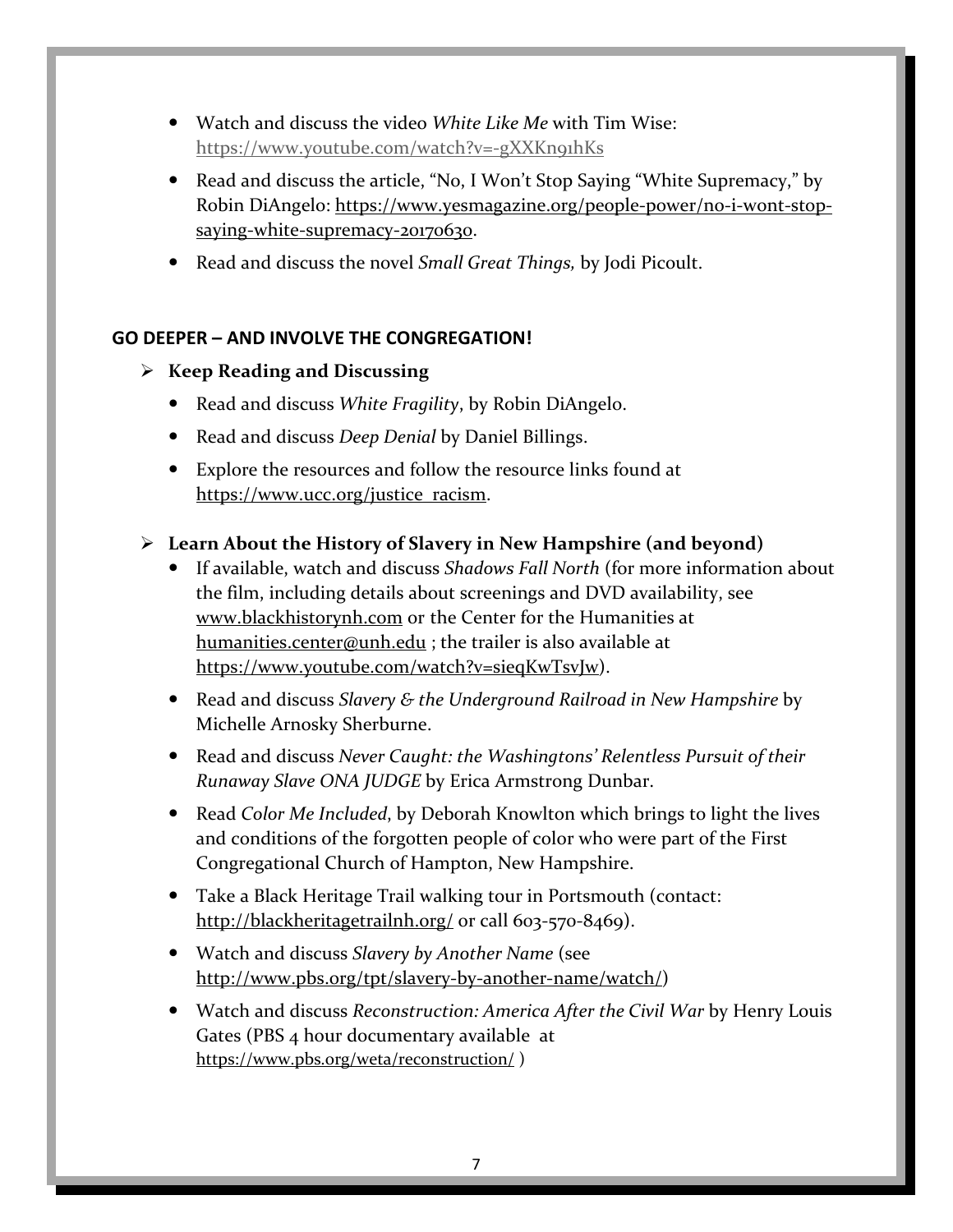### **Plan Meaningful Sunday Worship and Related Congregational Activities Around Racism and Racial Justice**

- Invite a speaker to your church from the NHCUCC Racial Justice Mission Group to either give the sermon on Sunday or an educational event after worship (email [dcbnh@comcast.net](mailto:dcbnh@comcast.net) to secure a speaker or guest preacher).
- Include information and illustrations about systemic racism in sermons throughout the year. Lift up the concern of racism in prayers and how the lives of people of color matter.
- Do a Lenten Series based on the Black Heritage Trail Lenten Program (see "Programs" at [http://blackheritagetrailnh.org/\)](http://blackheritagetrailnh.org/).
- Do a Lenten Study of African American Spirituals*Plenty Good Room,* by Marilyn E. Thornton and Lewis V. Baldwin, [www.uccresources.org](http://www.uccresources.org/)
- Include information about the contributions of the enslaved to the economy of New Hampshire in sermons during Black History Month in February.
- Contact your local historical society for information regarding enslaved persons who may have lived in or near your own community. Can you find their graves? Are they maintained? (Contact Rev. Renée Rouse at [worship1st@gmail.com](mailto:worship1st@gmail.com) or 603-820-6590 for information on how to go about honoring such gravesites in worship or via special activities.)
- Examine where your congregation's offerings are designated; the UCC's "Our Church's Wider Mission" (OCWM) offerings support many aspects of the Church, including the UCC's racial justice and anti-racism work nationally and globally.

### **Learn About Racial Bias and Disparities Today**

Commit to engaging in at least three of the following activities:

- In the privacy of your own home, take the Implicit Bias Inventory from Harvard University <https://implicit.harvard.edu/implicit/takeatest.html>
- Watch Anderson Cooper's vimeos on Subconscious Racial Bias in Children [https://www.bing.com/videos/search?q=anderson+cooper+implicit+bias+&](https://www.bing.com/videos/search?q=anderson+cooper+implicit+bias+&view=detail&mid=26DD57C592814822270726DD57C5928148222707&FORM=VIRE) [view=detail&mid=26DD57C592814822270726DD57C5928148222707&FORM](https://www.bing.com/videos/search?q=anderson+cooper+implicit+bias+&view=detail&mid=26DD57C592814822270726DD57C5928148222707&FORM=VIRE) [=VIRE](https://www.bing.com/videos/search?q=anderson+cooper+implicit+bias+&view=detail&mid=26DD57C592814822270726DD57C5928148222707&FORM=VIRE) and

[https://www.bing.com/videos/search?q=anderson+cooper+implicit+bias+&](https://www.bing.com/videos/search?q=anderson+cooper+implicit+bias+&&view=detail&mid=BA1AA39A40E5F2C1DF0FBA1AA39A40E5F2C1DF0F&rvsmid=26DD57C592814822270726DD57C5928148222707&FORM=VDQVAP) [&view=detail&mid=BA1AA39A40E5F2C1DF0FBA1AA39A40E5F2C1DF0F&rvs](https://www.bing.com/videos/search?q=anderson+cooper+implicit+bias+&&view=detail&mid=BA1AA39A40E5F2C1DF0FBA1AA39A40E5F2C1DF0F&rvsmid=26DD57C592814822270726DD57C5928148222707&FORM=VDQVAP) [mid=26DD57C592814822270726DD57C5928148222707&FORM=VDQVAP](https://www.bing.com/videos/search?q=anderson+cooper+implicit+bias+&&view=detail&mid=BA1AA39A40E5F2C1DF0FBA1AA39A40E5F2C1DF0F&rvsmid=26DD57C592814822270726DD57C5928148222707&FORM=VDQVAP)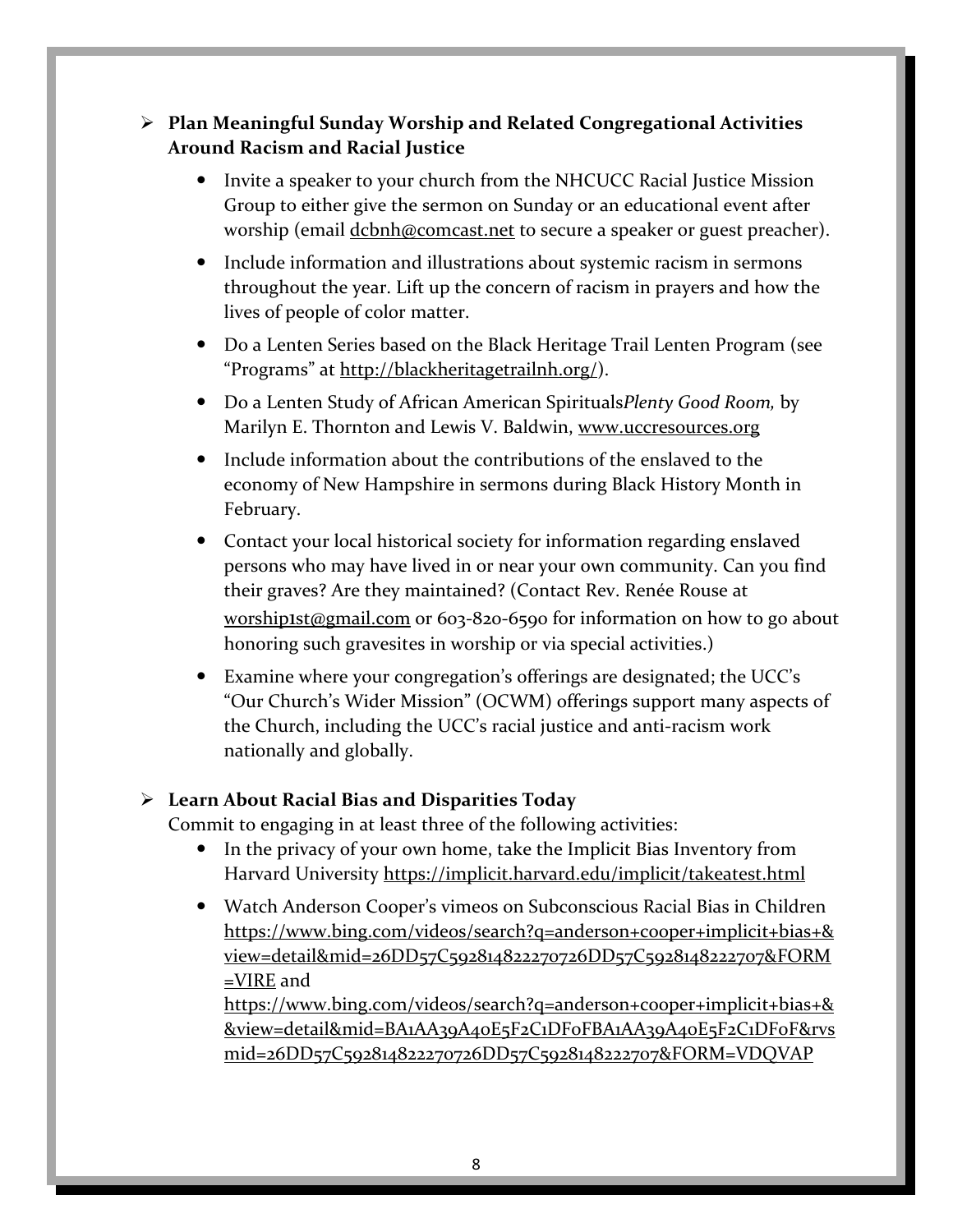- Explore what it means to be an Interrupter in your community. (See the Appendix for a resource on what it means to be an Interrupter.)
- Follow Shay Steward-Bouley's blog *Black Girl in Maine, <https://blackgirlinmaine.com/>*
- Use the US Census *American Community Survey* to learn about the current demographics of New Hampshire and your community and/or request a community profile from *MissionInsite* which is a demographic resource available to local churches via the NH Conference UCC. (Contact Associate Conference Minister Richard Slater at [RSlater@nhcucc.org](mailto:RSlater@nhcucc.org) to request a *MissionInsite* community profile.)
- Form a book group on *Biased: Uncovering Hidden Prejudice that Shapes What We See, Think, and Do* by Jennifer Eberhardt
- Form a book group on *Between the World and Me* by Ta-Nehisi Coates
- Be a catalyst for forming a parent and teacher book group on *Raising White Kids: Bringing Up Children in a Racially Unjust America* by Jennifer Wise

#### **MAKE A CONGREGATIONAL DECISION TO BECOME A RACIAL JUSTICE CHURCH**

When your *Diversity/Racial Justice Team* and Pastor conclude that you have undertaken enough learning, discernment and congregational engagement to prepare your church as a whole to formally declare itself to be a Racial Justice Church, it is time to codify this declaration through a congregational vote or consensus-building process. Your vote or consensus should affirm your commitment to racial justice action as follows:

*We as the (name of church) covenant to engage in an ongoing process of being: Learners, in a community of mutual accountability, about slavery, white privilege, implicit bias and all aspects of racism in our midst; Interrupters of the continued cycle of racism; and Allies with People of Color in challenging race-based injustice in all its manifestations.*

### **THEN WHAT? RESPONDING TO WHAT YOU HAVE LEARNED TOGETHER**

- Those who took the *Welcoming Diversity: An Inventory for Congregations* should take it again. Then discuss: Has anything changed?
- Report your church's declaration to the NH Conference UCC Racial Justice Mission Group (via [dcbnh@comcast.net\)](mailto:dcbnh@comcast.net). As you share your declaration and covenant, the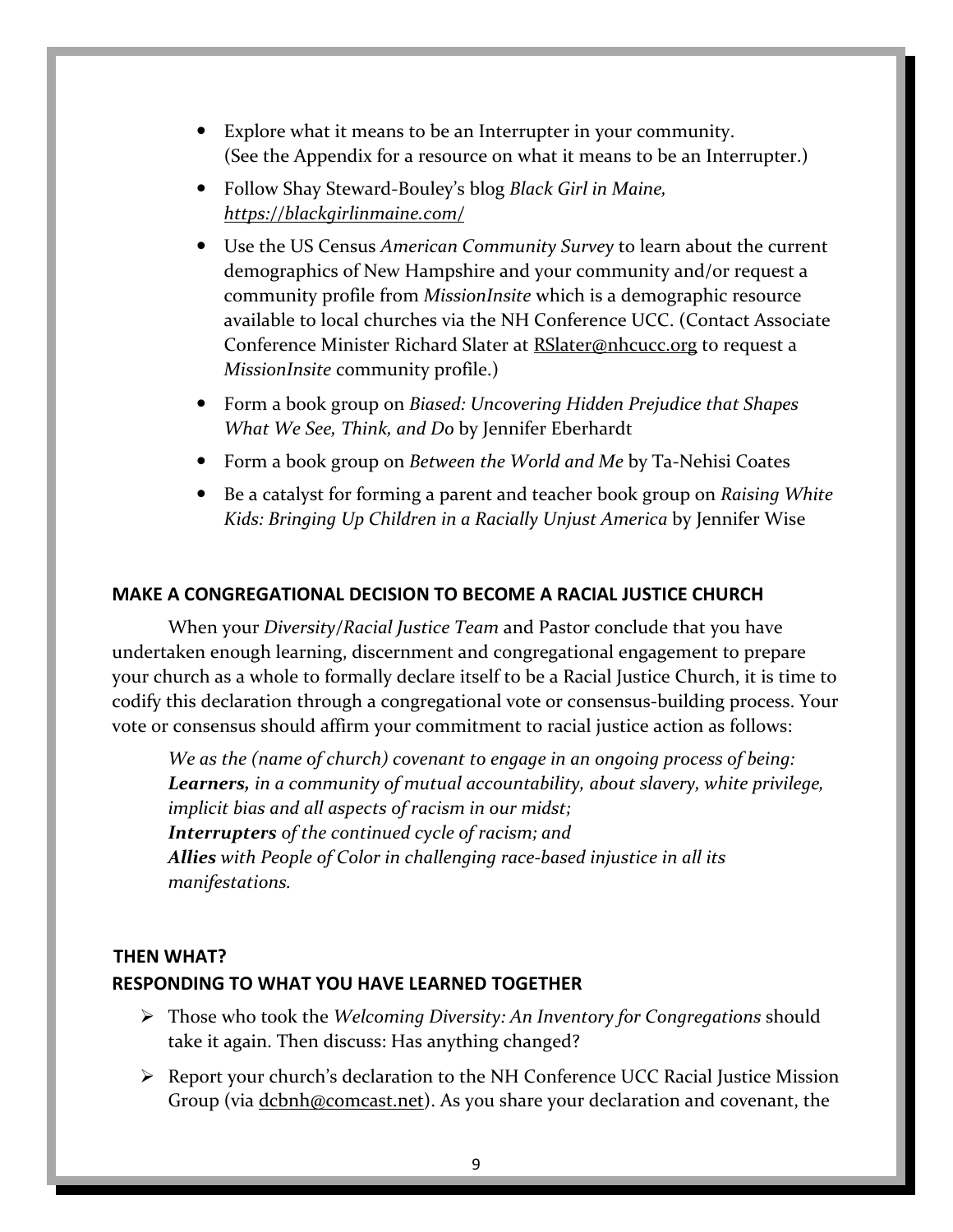Racial Justice Mission Group requests that you also briefly describe the following aspects of your journey toward *Becoming a Racial Justice Church*:

- Realizations about how your group or congregation experience white privilege in your everyday life.
- Instances of encounters with racial prejudice and racism (please describe one or two).
- What surprised your group regarding slavery in colonial NH? (Also, share your thoughts about how slavery's legacy impacts our living together today in NH.)
- What touched your group the most during your process of *Becoming a Racial Justice Church*?
- Perhaps most important, how do your group and your congregation intend to live into your racial justice covenant beyond your congregational declaration?

### **ACTIONS FOR INTERRUPTERS AND ALLIES**

As part of your congregation's commitment to becoming a Racial Justice Church, by your formal vote you committed yourselves to acting in the world as Interrupters of Racism and Allies with People of Color? Here are just a few suggested action steps for getting started:

- As Interrupters, stay aware of incidents of racial injustice in your community, in New Hampshire and nationwide; acknowledge these incidents in worship, prayer and discussion.
- Intentionally watch for news reports and local discussion of race-related incidents and promote discussion within your congregation from the point of view of what you have learned about systemic racism.
- Go to [https://www.ucc.org/justice\\_racism\\_black\\_lives\\_matter](https://www.ucc.org/justice_racism_black_lives_matter) to discover the position of the UCC and the theological reasons for it.
- Discover what your schools are teaching in the fourth grade about NH history and what is covered in high school US history about slavery, the Civil War, Reconstruction, the Jim Crow era and Civil Rights struggles in the 1950's, 1960's and beyond.
- Challenge racist jokes and racial stereotypes whenever you hear them. Share or role play how to do this as part of your *Diversity/Racial Justice Team's* ongoing work.
- Invite the Police Chief of your community to coffee and discuss training on implicit bias/diversity and what your congregation has been learning and doing.
- Connect with other community organizations that are aware of and responding to incidents of racial injustice locally.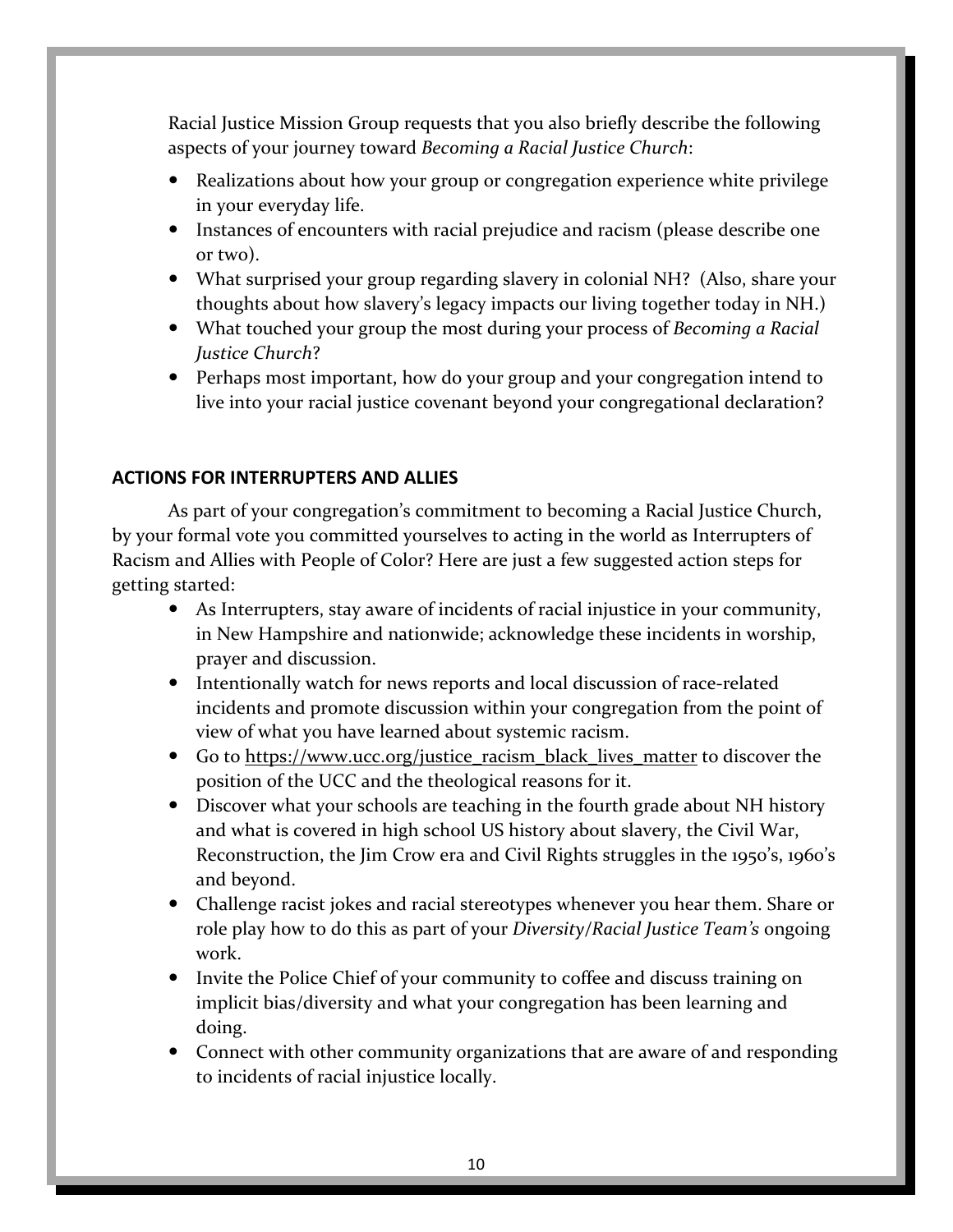- Get information about the NAACP branch in New Hampshire that is closest to you (based in the Seacoast and Manchester) and other racial justice groups in your area – and join!
- Organize or participate in community responses to incidents of racial injustice.
- Based on what you have learned, talk to the local School Board to share curriculum ideas about our racial history and about racial justice.
- Be intentional about seeking out relationships with Persons of Color and Congregations whose membership is predominately People of Color and listen to their stories.
- Support bi-racial families.
- Engage in ongoing exploration of what it means to be an Interrupter and an Ally and share your thoughts and ideas continually.

જીજીજીજીજીજીજીજીજીજીજીજી

#### **THANK YOU FOR ENGAGING IN THIS PROCESS!**

The Racial Justice Mission Group celebrates your congregation's engagement in the process of becoming a Racial Justice Church. As you embark on this journey, you will

form a *Diversity/Racial Justice Team* and then patiently explore, learn and engage your congregation as you all grow together in awareness and understanding. By following the learning prompts and utilizing the resources referenced in this Guide, you'll learn about our racial history in New Hampshire, in the church and in our country. You'll explore the impact of racial bias and white privilege and the ways white supremacy poisons our relationships in and out of the pews. You'll walk through your church, opening yourselves to changes that will make your place of worship more inclusive for all.

Working through this process may not always be easy, but we hope this Guide gives you some of the tools you need to become more awake to the racial injustice

*Working through this process may not always be easy, but we hope this Guide gives you some of the tools you need to become more awake to the racial injustice around us and more equipped to address it in daily life – as individuals and as a community of faith.*

around us and more equipped to address it in daily life – as individuals and as a community of faith. Once you have spent time engaging in the process of becoming a Racial Justice Church, the journey to live into this discernment can begin! Only your team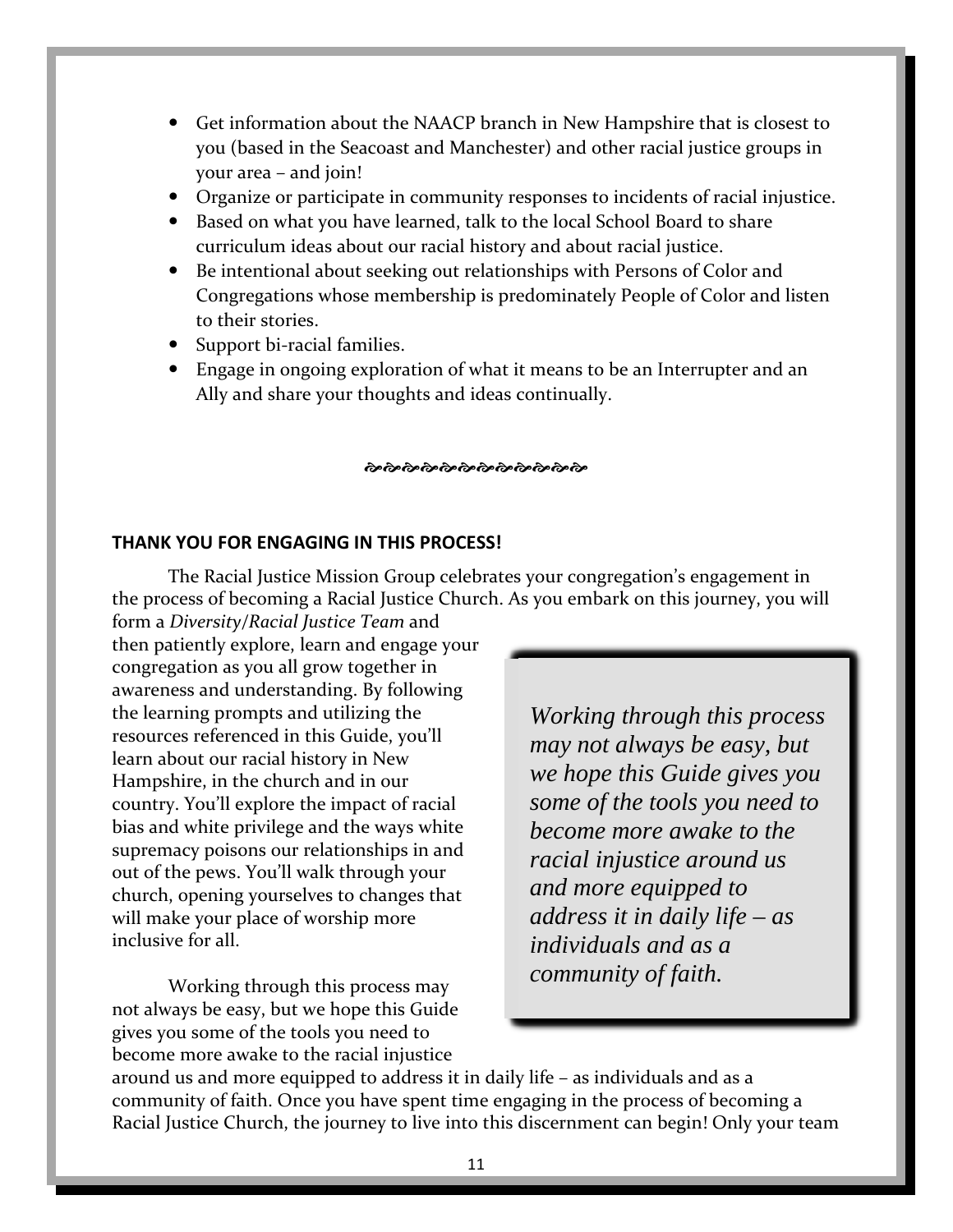and your congregation can know the specific gifts and challenges of your community that will inform this ongoing effort.

As you continue to determine how to live into this call, we encourage you to always:

- *Pray*  As people of faith, we believe that God is still speaking, and so we need to be sure to listen! Pray about the ways God is calling you to act on what you now know. Stay connected as a *Diversity/Racial Justice Team,* pray together about the racial injustice you see in the world and the ways you can address it, big and small. Remember, this work cannot be done alone.
- *Listen* We believe that impact is always more important than intent. Before we can change the world, we need to know what needs to be different! Part of dismantling white supremacy is putting marginalized voices front and center.
- *Act* We know, this is a lot of information! But don't let analysis paralysis keep you from taking the next right step. Simply move forward with a pace and a resolve that works for your congregation but that also keeps the momentum going and the racial justice consciousness growing.

Chinese philosopher Lao-tzu is quoted as saying "A journey of a thousand miles begins with a single step." So too does the journey of *Becoming a Racial Justice Church* begin with taking the first steps and then continuing the quest with open minds and hearts and an unwavering commitment to take action based on what you learn.

May blessings be with you on this important journey.

*Racial Justice Mission Group, NH Conference United Church of Christ*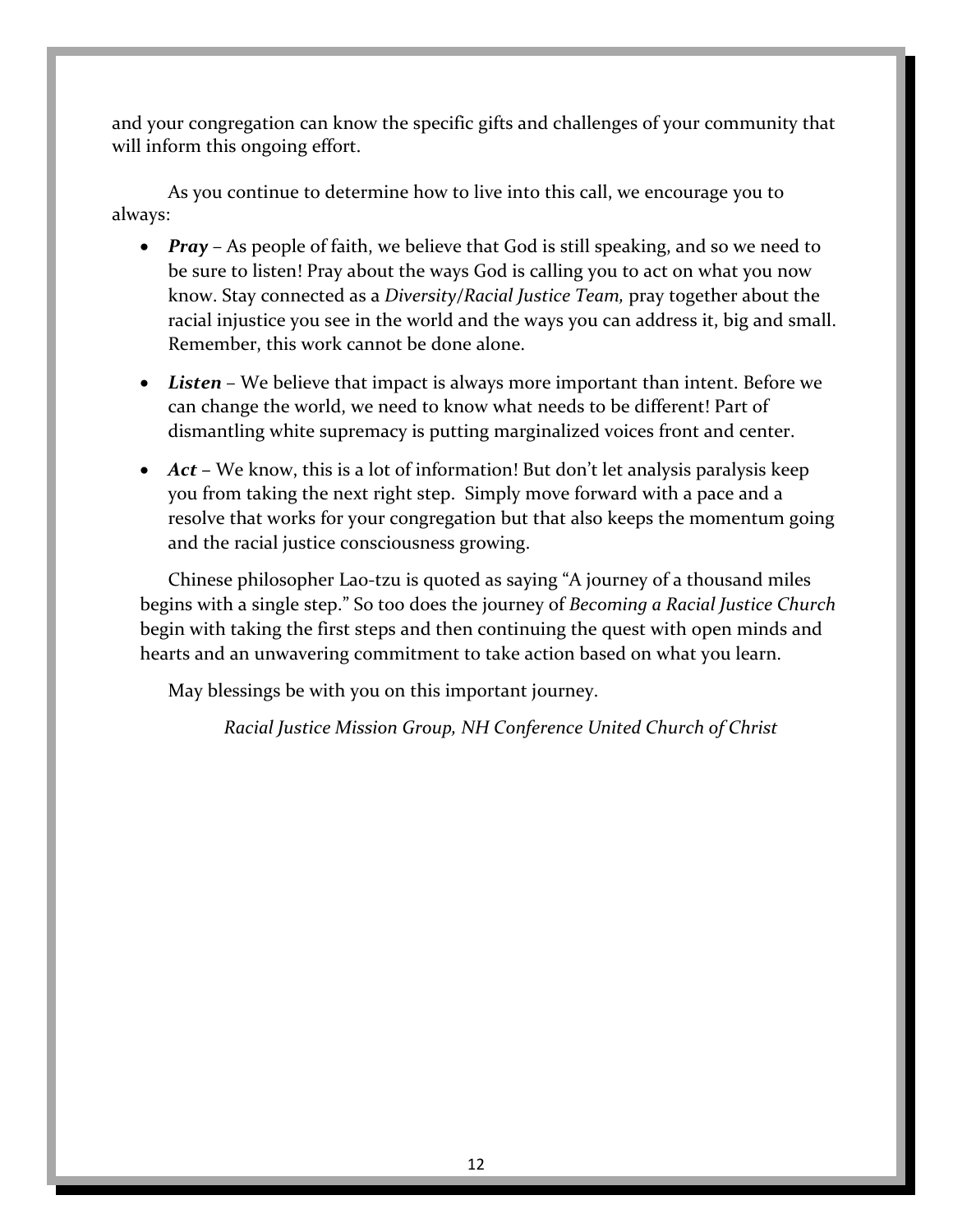

# **The Process for Becoming a Racial Justice Church**

# **APPENDIX/RESOURCE MATERIALS**

**Resolution of Christian Witness in Support of New Hampshire Conference United Church of Christ Congregations Awakening to Racial Justice**

**Welcoming Diversity: An Inventory for Congregations**

**How to be an Interrupter**

**Seven Practices for Moving Beyond Implicit Bias**

**Resource Materials – Articles, On-line Resources, Books**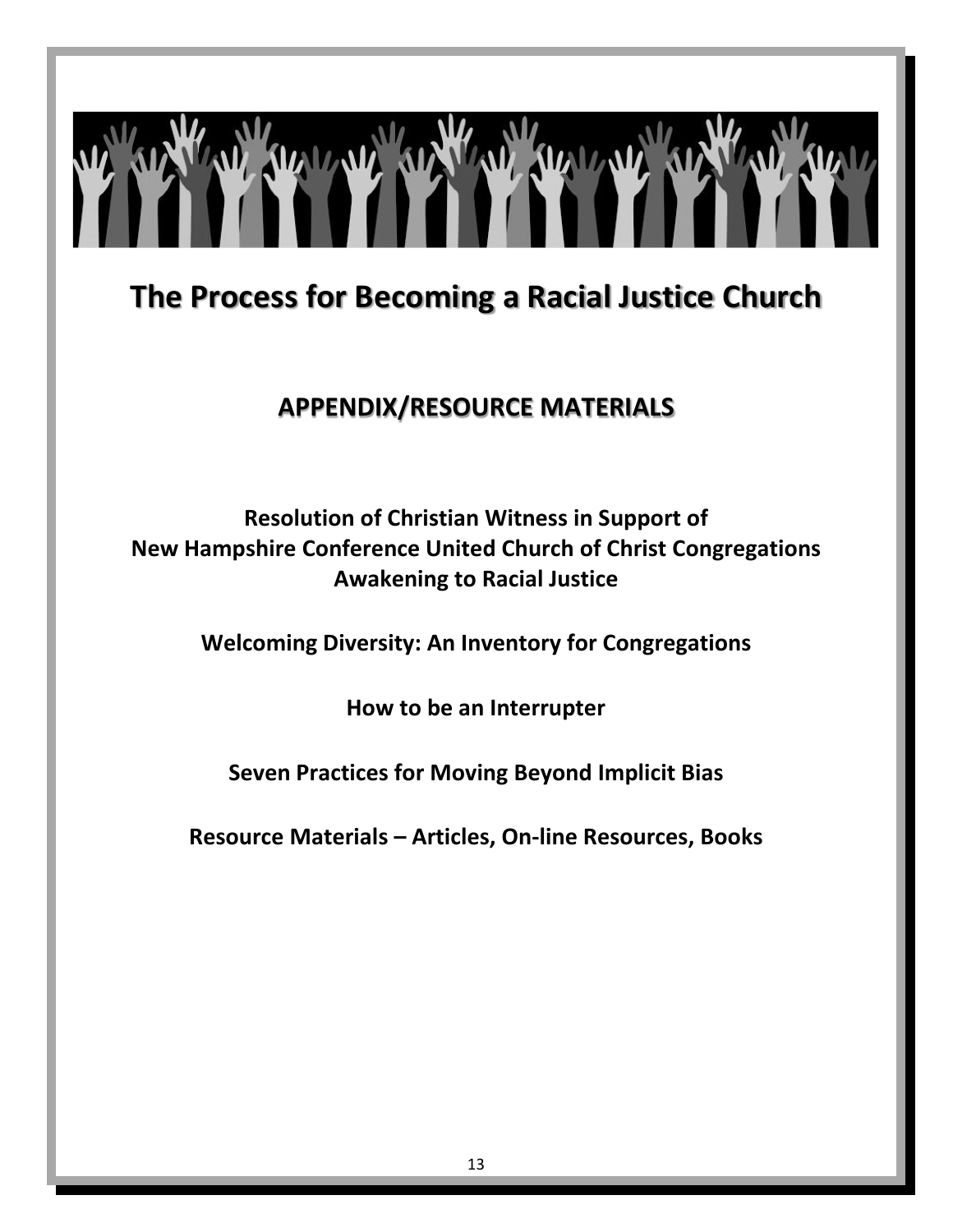

# Resolution of Christian Witness in Support of New Hampshire Conference United Church of Christ Congregations Awakening to Racial Justice

world for all

### **Adopted on October 20, 2018**

Contact: Racial Justice Mission Group of the Justice and Witness Ministry of New Hampshire Conference United Church of Christ; Dawn C. Berry, Chair, [dcbnh@concast.net](mailto:dcbnh@concast.net)

Summary: This resolution is a call to the churches of the New Hampshire Conference to take action in undoing racism, including both individual acts of racial bigotry and systemic racism.

Background: There is an illusion that New Hampshire does not have a race problem since the percentage of residents of European descent (White) 93.8% vastly outnumbers people of color, particularly, people of African descent (Black) 1.5%. In fact, according to the USA census, in New Hampshire, the total percentage of people of color (minorities) in NH is 8.6% which includes biracial and multiracial children and adults. Yet, there are ongoing incidences of racism in New Hampshire both documented and ignored, such as:

- $\checkmark$  the death threats against a teen of African descent at Merrimack Valley Regional High School because he kneeled during the National Anthem;
- $\checkmark$  the attempted hanging of a biracial child in Claremont;
- $\checkmark$  the bullying and physical abuse against a biracial child on the bus in Oyster River School District;
- $\checkmark$  letters to the editor questioning the existence of White Privilege;
- $\checkmark$  people of color being followed in stores and considered suspicious and often being asked to leave (some stories have made the newspapers, but many more instances are not publicized);
- $\checkmark$  disproportionate incarceration of people of color in New Hampshire (the rate of incarceration per 100,000 people by race is 336 White; 954 Hispanic; 1143 American Indian and Native Alaskan; 2241 Black);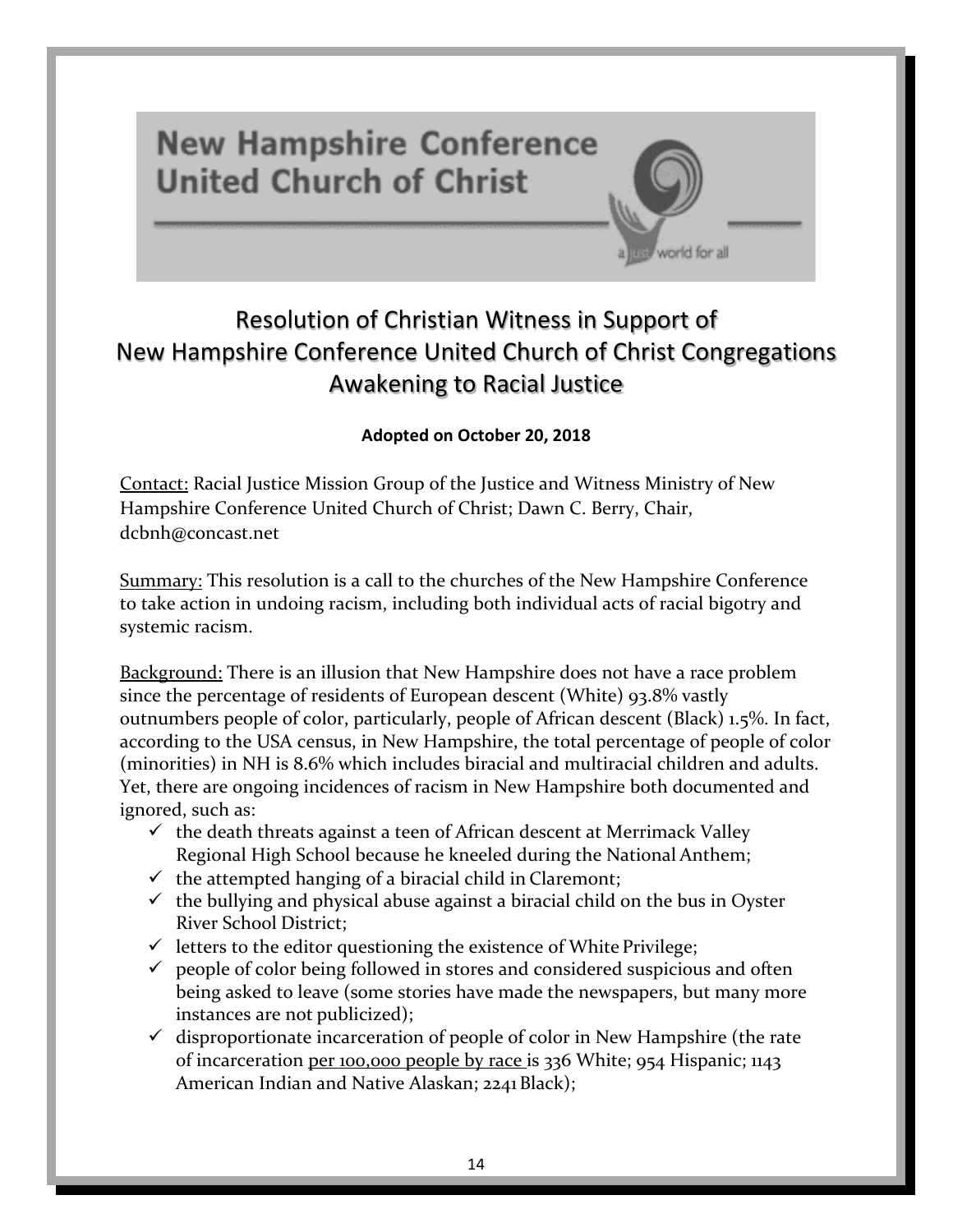- $\checkmark$  a UCC pastor of African American descent being denied officiating at a funeral in the church she serves;
- $\checkmark$  and the visible absence of people of color in our congregations and in the leadership of our congregations in the New Hampshire Conference.

In New Hampshire, racism is pervasive in ways White people do not always see because it has been so much a part of our predominant White culture. This resolution invites us to go deeper into the implicit biases and cultural White supremacy that feed the illusion that New Hampshire does not have a race problem since there are notmany people of color in our congregations and state. How can we more fully become the inclusive Beloved Community of Jesus' Kin-dom?

#### Definitions:

- $\checkmark$  Prejudice is belief about other races based on incomplete and inaccurate information learned from a culture of White supremacy.
- $\checkmark$  Bigotry is a form of prejudice paired with individual actions that carry the negative side of prejudgment contrary to our Baptismal vows.
- $\checkmark$  Racism is prejudice coupled with power to oppress or discriminate against a people. Racism exists to maintain power and control of one group over another; to determine who is normal and who is abnormal; and to decide who gets resources and who does not.

#### Rationale

Whereas in Genesis 1:26, 27 God said, "Let us bring forth humanity in our image, according to our likeness…so God created humankind in [God's] image, in the image of God [God] created them; male and female [God] created them," and there is nothing in our foundational understanding of humanity created by God that excludes any human being from being made in the image of God, and there is no reference to skin color;

Whereas in Galatians 3:27-28 Paul writes: "As many of you as were baptized into Christ have clothed yourselves with Christ. There is no longer Jew or Gentile; there is no longer slave or free; there is no longer male and female; for all of you are one in Christ Jesus;"

Whereas the second commandment in the Gospels (Matthew 22:39, Mark 12:31, Luke 10:27) is "Love your neighbor as yourself," and throughout the Hebrew Scriptures and New Testament, there are numerous verses about loving others, and none of these verses consider anyone made in the image of God as "The Other," and othering is never promoted by the Scriptures;

Whereas the Sacrament of Baptism is the universal acceptance into the Church of Jesus Christ that makes all of us in the New Hampshire Conference part of a wider ecumenical family, and Christians are bound to receive as a brother or sister in Christ with full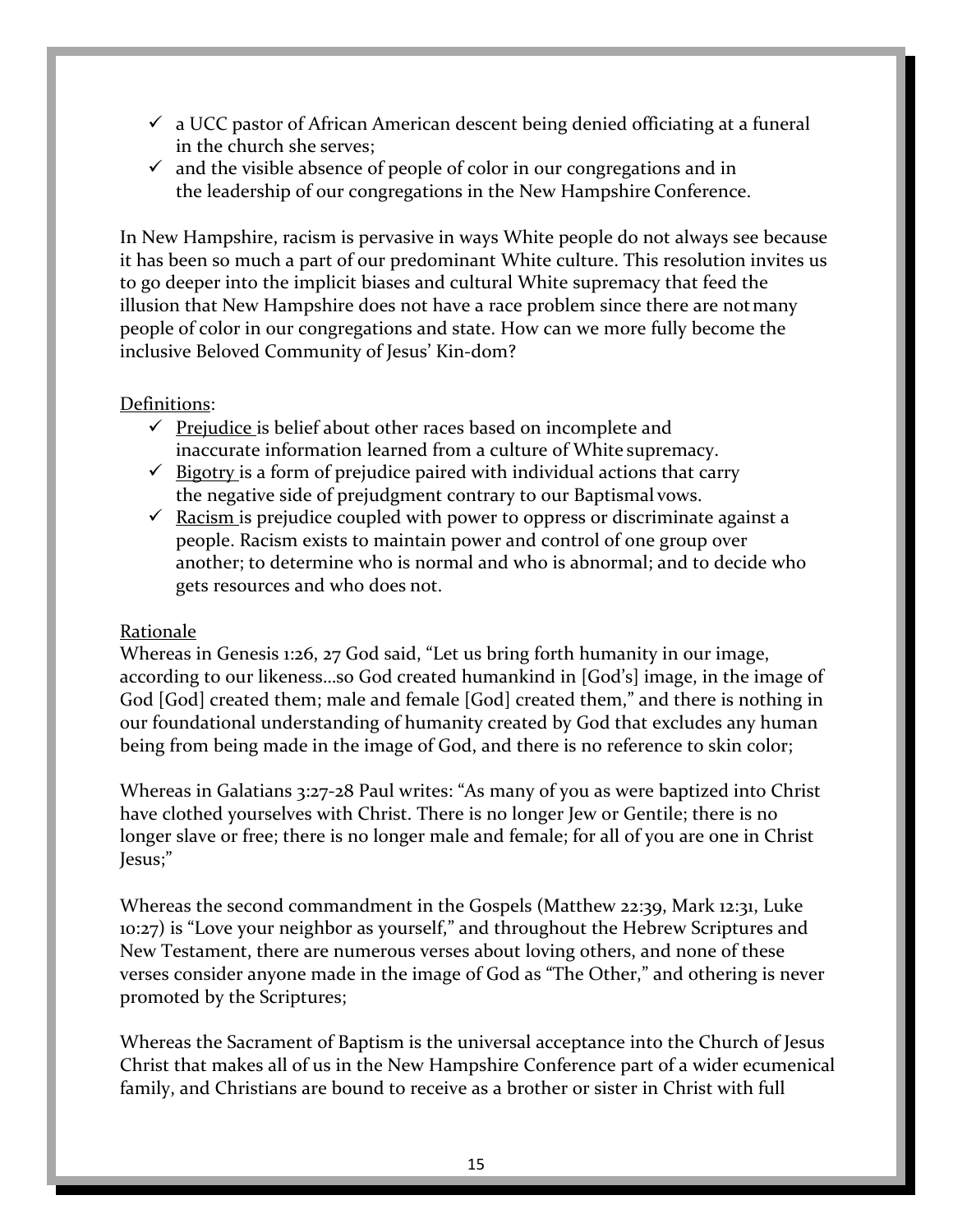equality and participation in the leadership of the church all people, regardless of how much melanin in their skin which determines color;

Whereas our baptismal vows include the promises "to be Christ's disciple, to follow in the way of our Savior, to resist oppression and evil, and to show love and justice;"

Whereas race is a societal construct dividing people into distinct groups based on the amount of melanin in our skin, regardless of human ability or need, and is meant to maintain the power of White people;

Whereas we have not understood the role of New Hampshire in the slave trade and as enslavers, nor appreciated the contributions of African Americans to the economy and culture of NH over hundreds of years;

Whereas if one suffers from racism, we all suffer because our humanity is bound together;

Therefore, be it resolved that the churches of the New Hampshire Conference United Church of Christ be encouraged to make intentional efforts to become informed about and engage in ongoing study of White privilege, systemic racism, and the hidden history of the presence of African Americans in New Hampshire and their contributions to our communities.

Be it further resolved the New Hampshire Conference calls upon all United Church of Christ Churches in New Hampshire and congregants to become Interrupters in the continued cycle of prejudice, bigotry, and racism. To be an Interrupter is to take action including, but not limited to:

- $\triangleright$  Learning with white friends and family about White privilege, White fragility, and White supremacy,
- Exercise 2 Learning with your own children through children's stories about racism in age appropriate ways,
- $\triangleright$  Lifting up stories of African Americans and the Black Heritage of New Hampshire,
- $\triangleright$  Forming partnerships with congregations of People of Color,
- $\triangleright$  Learning about the history of the NAACP in New Hampshire and supporting it,
- $\triangleright$  Speaking up whenever you hear a comment or joke that marginalizes People of Color,
- $\triangleright$  Writing op-eds or letters to the editor about issues of bigotry or racism in your communities,
- $\triangleright$  Putting a Black Lives Matter sign at your church or on your lawn,
- $\triangleright$  Doing an inventory of your church to include images of multi-racial people,
- $\triangleright$  Using your money to support businesses and ministries of People of Color,
- $\triangleright$  Inviting a member of the Racial Justice Mission Group to present a programin your congregation. The program could include many options from a selected movie with reflection to a programmed discussion or guest sermon.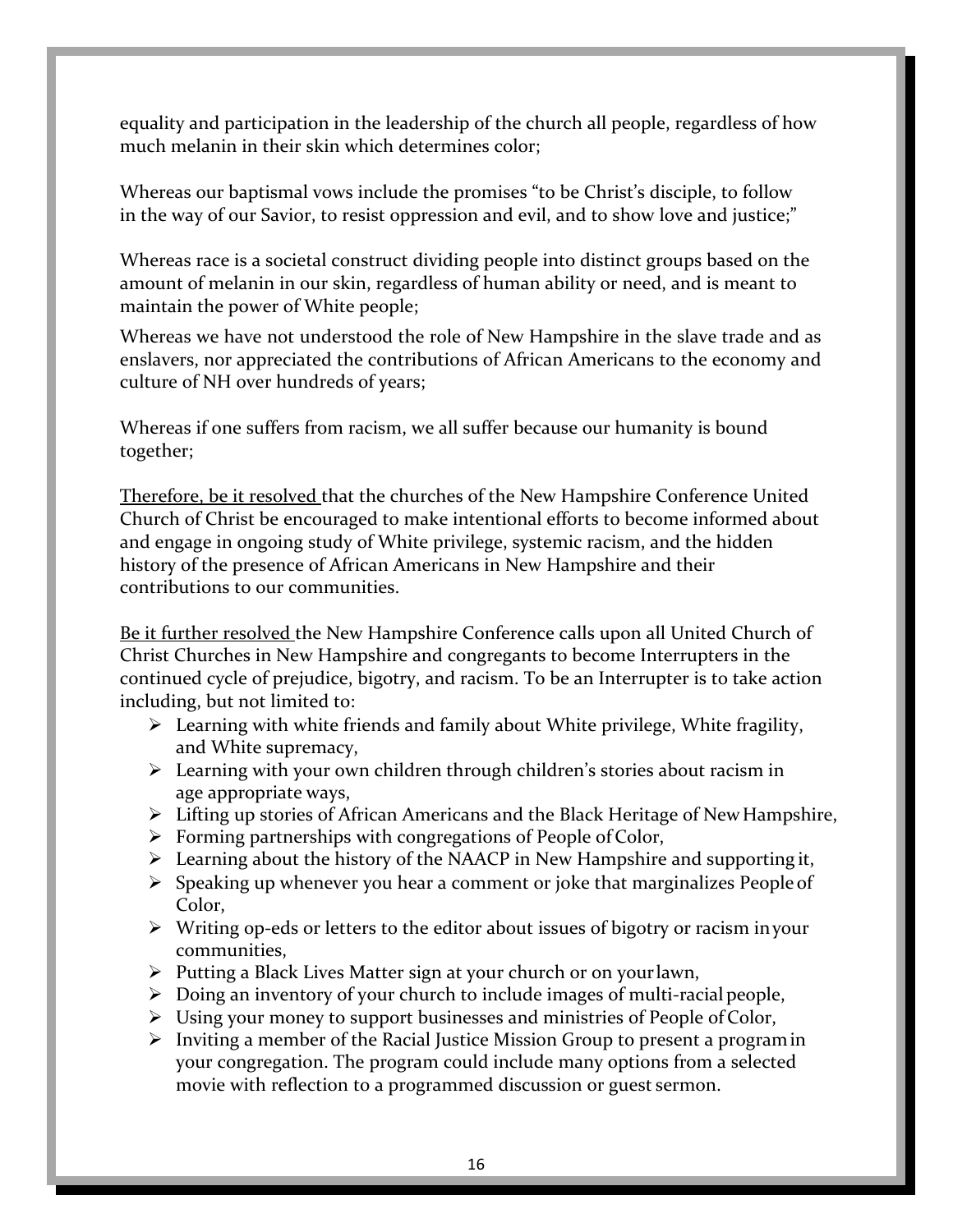Be it further resolved the churches of the New Hampshire Conference United Church of Christ be encouraged to become allies with People of Color in challenging racebased injustices in New Hampshire in criminal justice, environmental degradation, economic deprivation, and exclusion from full participation in our communities of faith.

Be it further resolved that the New Hampshire Conference United Church of Christ declare itself to be a Racial Justice Conference and charge the Racial Justice Mission Group to create a process, approved by the Board of Directors, by which local congregations can be designated as Racial Justice Churches of the United Church of Christ.

#### Implementation:

The Racial Justice Mission Group of the New Hampshire Conference United Church of Christ will take the lead in supporting and monitoring implementation of this Resolution as part of its annual programmatic action plan and budget and also calls upon the Board of Directors, Conference Ministers and Association leaders to play an active role in building awareness of this Resolution and encouraging and guiding its implementation throughout the Conference.  $\rightarrow$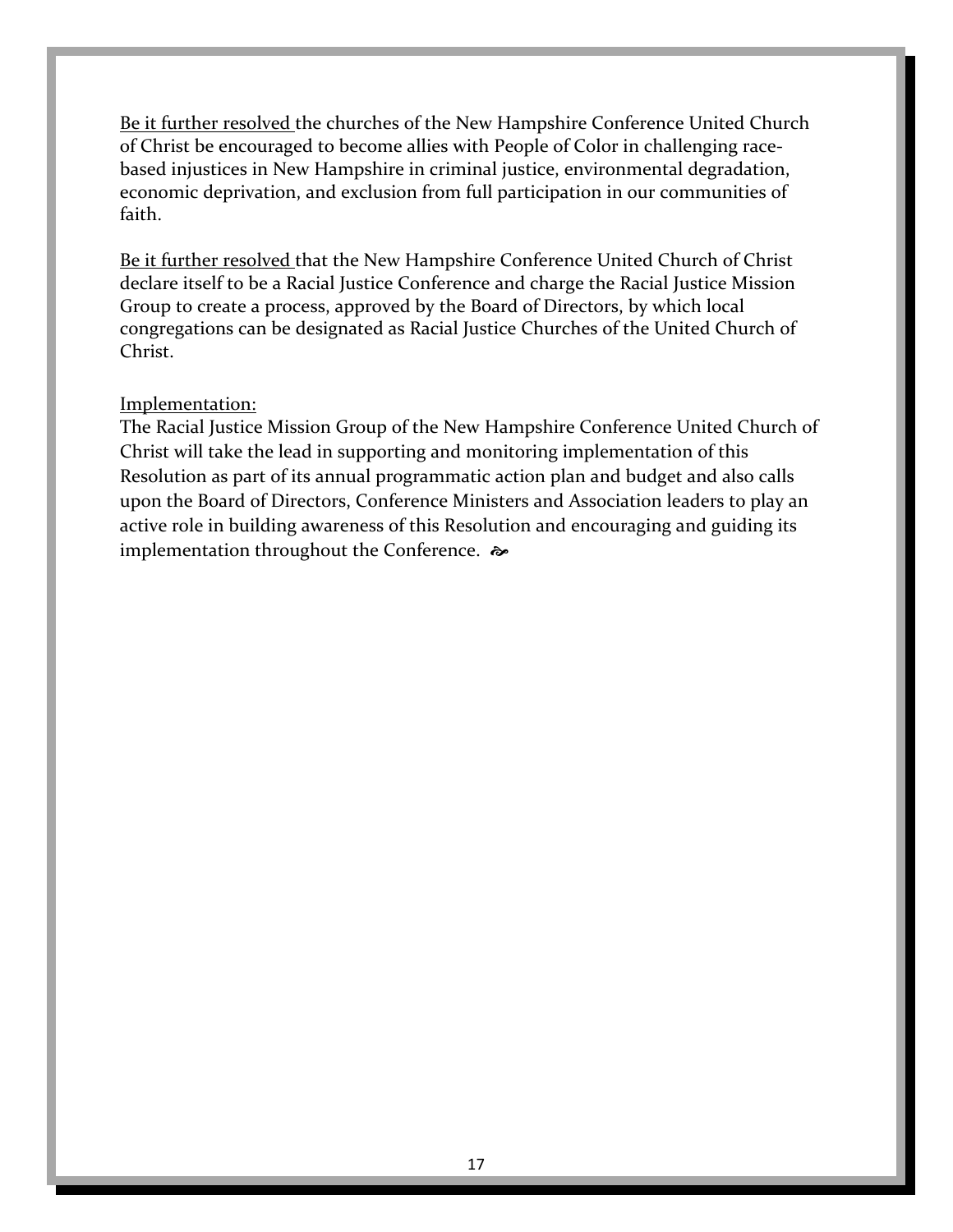# **Welcoming Diversity: An Inventory for Congregations**

As our communities become more diverse, every congregation is faced with the challenge of how to reach out to people of different racial/ethnic backgrounds. We believe an important step in meeting that challenge is to ask whether our congregation is truly welcoming to all people. While our initial answer may be "Yes, of course," focused introspection might reveal hidden barriers that may hinder people of other racial/ethnic backgrounds from feeling at home in our congregation.

A sub-committee of the Religion Sector of the GRACE Summit on Racism created this Inventory in 2007 to aid congregations seeking to embrace and welcome the diversity of its community. The Inventory focuses on six areas: Perceptions, Leadership, Worship, Visual, Educational, and Events. The sub-committee recommends that this Inventory be used by a committee or a team of interested persons.

#### To stimulate your discussion, using a 1-3 scale, read each statement and place your most appropriate response to the left in the space provided.

NA= not applicable DK= don't know

 $1 = not at all true$  $2 =$  sometimes true  $3 =$  true, most of the time

### **PERCEPTIONS, ATTITUDES, VALUES – WHAT WE HOLD IN OUR MINDS AND HEARTS AFFECTS OUR ACTIONS.**

|    | The healing of racism and an appreciation for racial/ethnic diversity are  |  |
|----|----------------------------------------------------------------------------|--|
|    | values of the leadership of our congregation.                              |  |
| 2. | Opportunities for dialogue are provided about these values between our     |  |
|    | congregation and our leadership.                                           |  |
| 3. | Our leaders comprehend and communicate the way in which ethnic,            |  |
|    | economic, social and political justice makes visible the reign of God.     |  |
| 4. | Our congregation is receptive to preaching, teaching, and dialogue about   |  |
|    | the harm of racism and the value of diversity.                             |  |
| 5. | Our congregation is open to the ideas that people from other racial/ethnic |  |
|    | traditions bring about worship, education, community, and outreach.        |  |
| 6. | Our congregation is aware of our denomination's position on issues of      |  |
|    | racism, poverty, and violence because the positions are consistently       |  |
|    | Members who reflect our congregations 'racial/ethnic diversity are being   |  |
|    | recruited and equipped for leadership.                                     |  |
|    |                                                                            |  |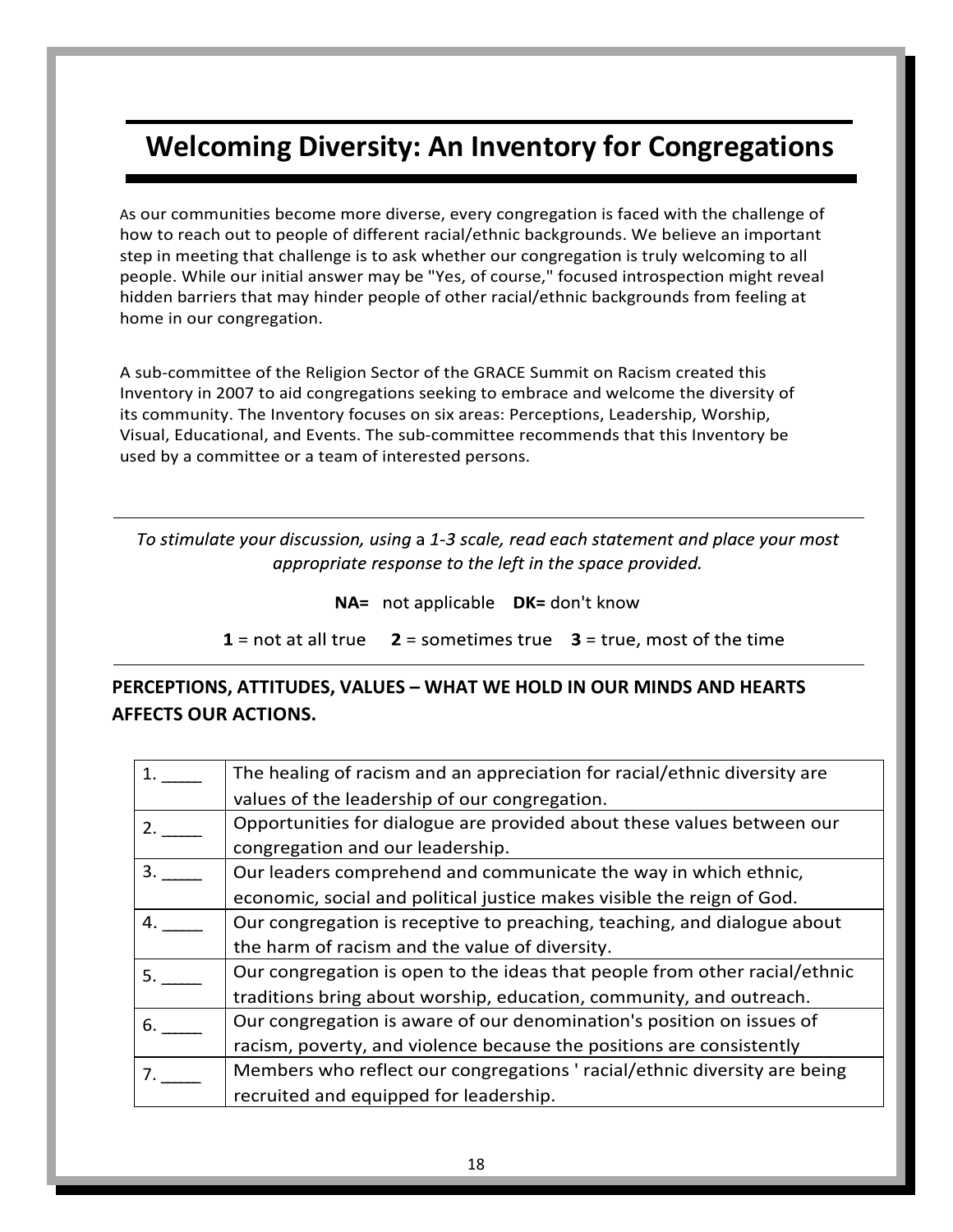| 8.             | Our congregation addresses root causes of poverty, racism, and other<br>forms of discrimination, while also relieving immediate needs through<br>ministries of charity, compassion, and mercy. |
|----------------|------------------------------------------------------------------------------------------------------------------------------------------------------------------------------------------------|
| 9.<br>a.       | Past attitudes/actions of prejudice and discrimination have been addressed<br>in our congregation forthrightly and healing is taking place around these<br>issues.                             |
| $\mathsf{b}$ . | We have a process of reconciliation in place, when needed.                                                                                                                                     |
| 10.            | Our congregation's leadership promotes anti-racism and diversity.                                                                                                                              |
| 11.            | The Leadership is conscious of diversity when selecting vendors for supplies and<br>services.                                                                                                  |
| 12.            |                                                                                                                                                                                                |
| a.             | Our congregation has a team that works with the leadership to address issues of<br>congregation and society.                                                                                   |
| $\mathsf{b}$ . | The team has developed a strategy for addressing racism within the congregation.                                                                                                               |
| c.             | The resources of our congregation support this team.                                                                                                                                           |
| 13.            | People outside our congregation 's primary racial group are consulted about<br>how we might address unintentional racism and become more inclusive.                                            |
| 14.            |                                                                                                                                                                                                |
| a.             | We have a system of greeting in place so that all those who attend receive                                                                                                                     |
| b.             | a warm welcome.<br>Members of the "greeting team" are educated to be welcoming to a wide<br>variety of people.                                                                                 |
| c.             | The members of the "greeting team" are representative of the racial/ethnic make-<br>up of our congregation.                                                                                    |

# **WORSHIP – DOES OUR WORSHIP INSPIRE US TO GREATER UNDERSTANDING AND APPRECIATION FOR THE DIVERSITY OF GOD'S PEOPLE?**

| 15  | Our liturgies and music incorporate a variety of racial/ethnic traditions.                              |
|-----|---------------------------------------------------------------------------------------------------------|
| 16. | We invite speakers, dramatists, musicians, etc. who represent a variety<br>of racial/ethnic traditions. |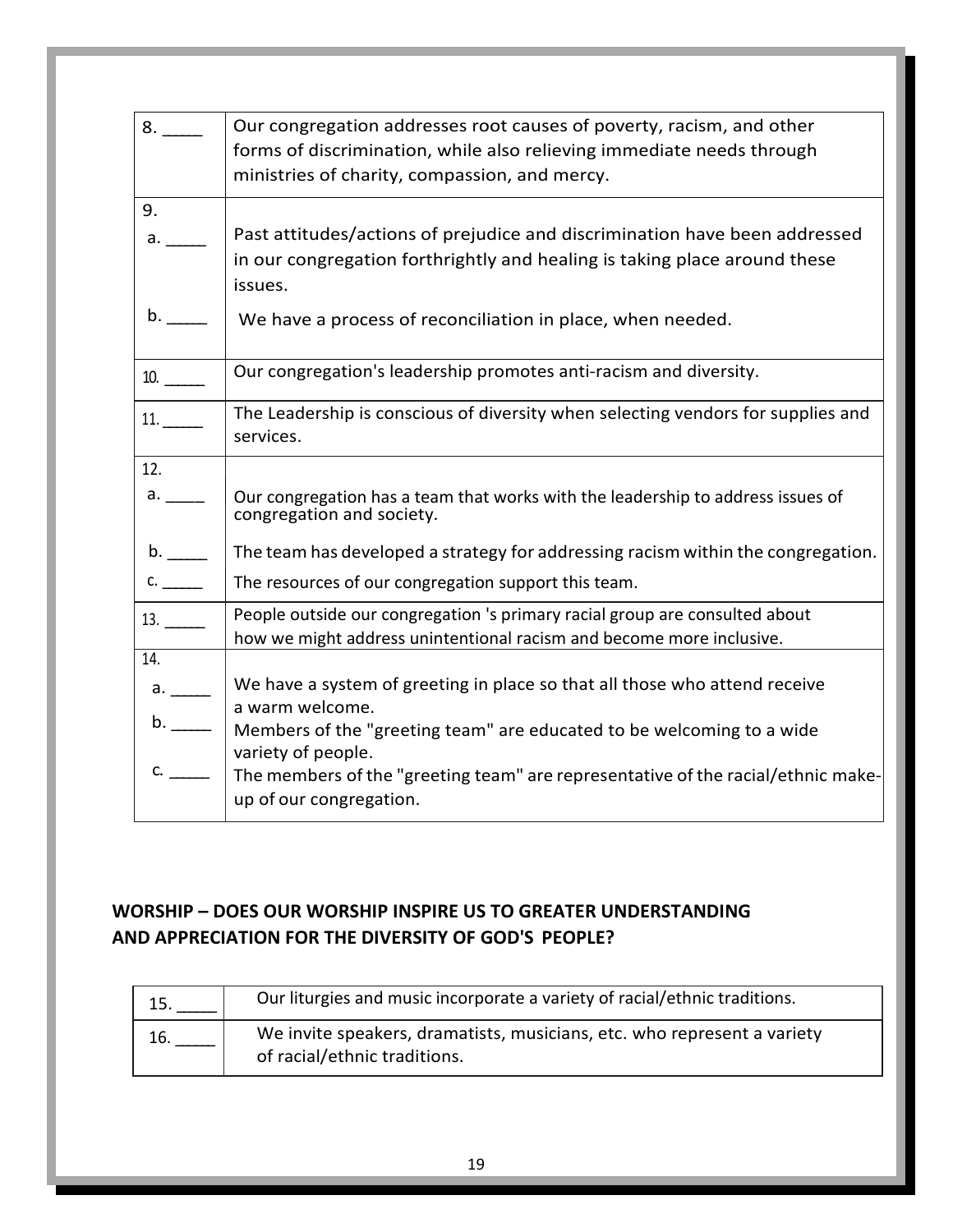| 17. | Our preaching addresses the sin of racism and challenges the<br>congregation to examine themselves in light of Scriptures and religious<br>vows. |
|-----|--------------------------------------------------------------------------------------------------------------------------------------------------|
| 18. | The Gospel message is expressed in ways relevant to diverse people.                                                                              |
| 19. | We give voice in worship to issues important to diverse people.                                                                                  |
| 20. | As a congregation we welcome and befriend all visitors before, during and<br>after worship.                                                      |

### **VISUAL – VISUALS ARE STRONG MESSAGES. WHAT DO WE SEE AROUND US?**

|                 | A wide variety of racial/ethnic people are represented in our windows, pictures,<br>wall hangings, etc.                                           |
|-----------------|---------------------------------------------------------------------------------------------------------------------------------------------------|
| 22.             | The classrooms for young children are supplied with dolls, books, games, and<br>other toys that represent a wide variety of racial/ethnic people. |
| 23.             | All classrooms and libraries have books, videos, etc. that represent a wide variety of<br>racial/ethnic people.                                   |
| 24.             | Our displays, brochures and publicity pieces reflect diversity.                                                                                   |
|                 | The staff and leadership visually reflect a commitment to multicultural ministry.                                                                 |
| 26.             | We strive to teach a respect for diversity.                                                                                                       |
| 27.<br>a.       | Our educational materials reflect a variety of racial/ethnic people (and language<br>groups if appropriate to our congregation.)                  |
| b. D            | Racial/ethnic people are consulted when new curriculum or educational<br>materials are developed.                                                 |
| 28              |                                                                                                                                                   |
| a. <sub>1</sub> | We regularly offer classes that give insight into different racial/ethnic people.                                                                 |
|                 | We are sensitive to the differences in teaching and learning styles among<br>people from a variety of cultures and traditions.                    |
| $C_{\bullet}$   | Our faith is presented in terms of the history, tradition, and contribution of<br>minority cultures as well as the dominant culture.              |
|                 |                                                                                                                                                   |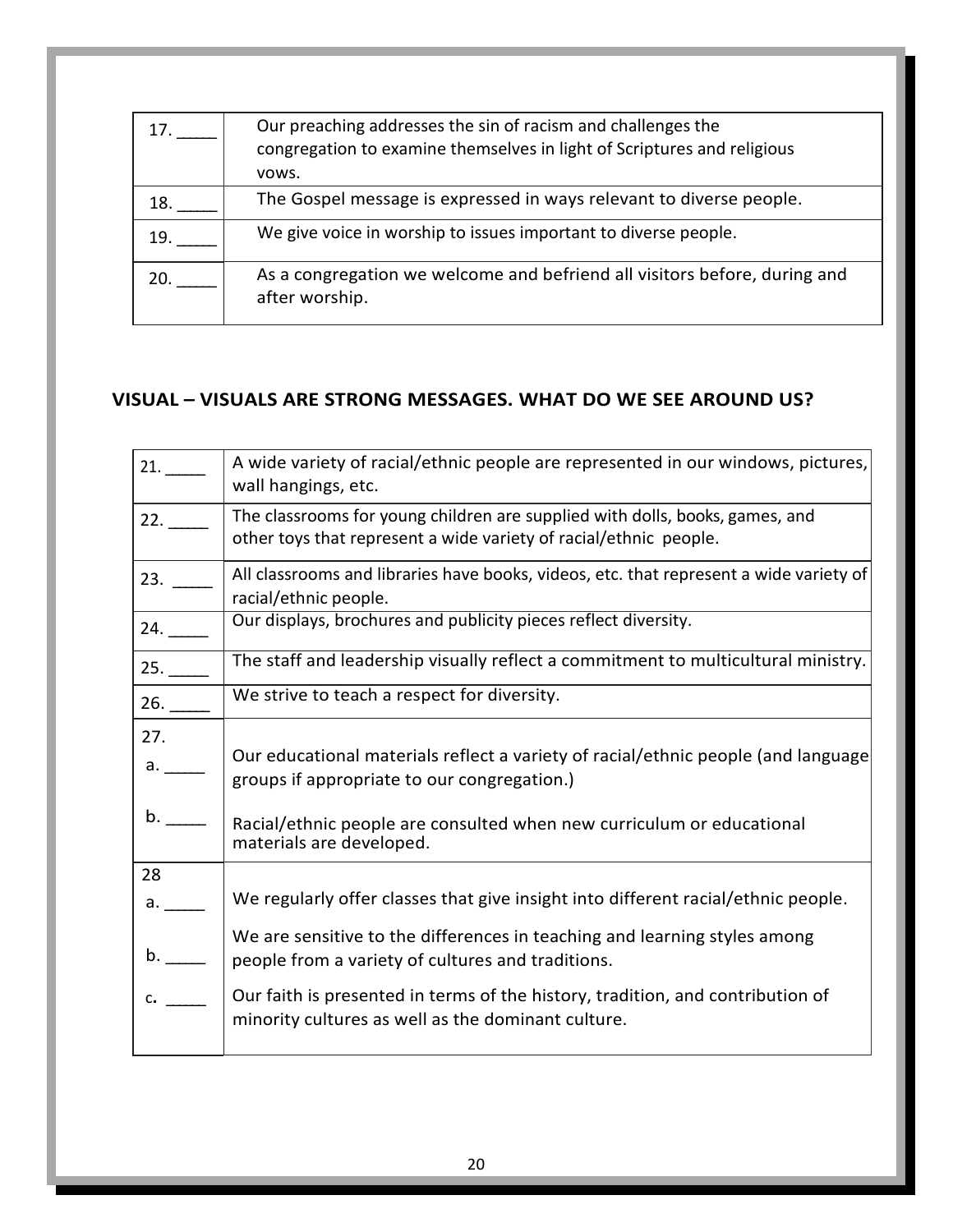| 29 |                                                                                                   |
|----|---------------------------------------------------------------------------------------------------|
| а. | We offer on-site racism and diversity sensitivity training.                                       |
| b. | We promote off-site racism and diversity sensitivity training for members of our<br>congregation. |
|    | We offer our site for racism and diversity sensitivity training.                                  |

### **EVENTS – DO WE SCHEDULE EVENTS TO BROADEN OUR EXPERIENCES AND PERSPECTIVES?**

| 30. | Our congregation invites other congregations representing different racial and/or<br>ethnic groups to share in opportunities for outreach, recreation, and worship. |
|-----|---------------------------------------------------------------------------------------------------------------------------------------------------------------------|
| 31. | Our congregation promotes times for members to visit or to participate in<br>other racial/ethnic groups' work, play or worship experiences.                         |
| 32  | We hold activities to celebrate the diversity already among us and to<br>become familiar with a variety of racial, ethnic, and cultural traditions.                 |

Thank you for your efforts with this Inventory. Racism is a serious and often subtle problem in our country and in our congregations and must be addressed. This Inventory is intended to help a congregation engage in conversation about its own reality of racism. Then, from that discussion, the congregation can design ongoing healing actions that will serve as a guide for planning and annual evaluation.

*If you would like more information, please contact the Partners for a Racism-Free Community:* **[www.prfc-gr.org](http://www.prfc-gr.org/)**

*The Welcoming Diversity Inventory for Congregations material is available under Resources at [www.prfc-gr.org](http://www.prfc-gr.org/) and is to be used as a resource and awareness tool. Reproduction of these materials is encouraged for congregations and other nonprofit organizations for educational purposes. Please acknowledge:*

> **Partners for a Racism-Free Community 250 Commerce Ave. SW, Grand Rapids,MI 49503-4126 (616) 466-6187 [www.prfc-gr.org](http://www.prfc-gr.org/)**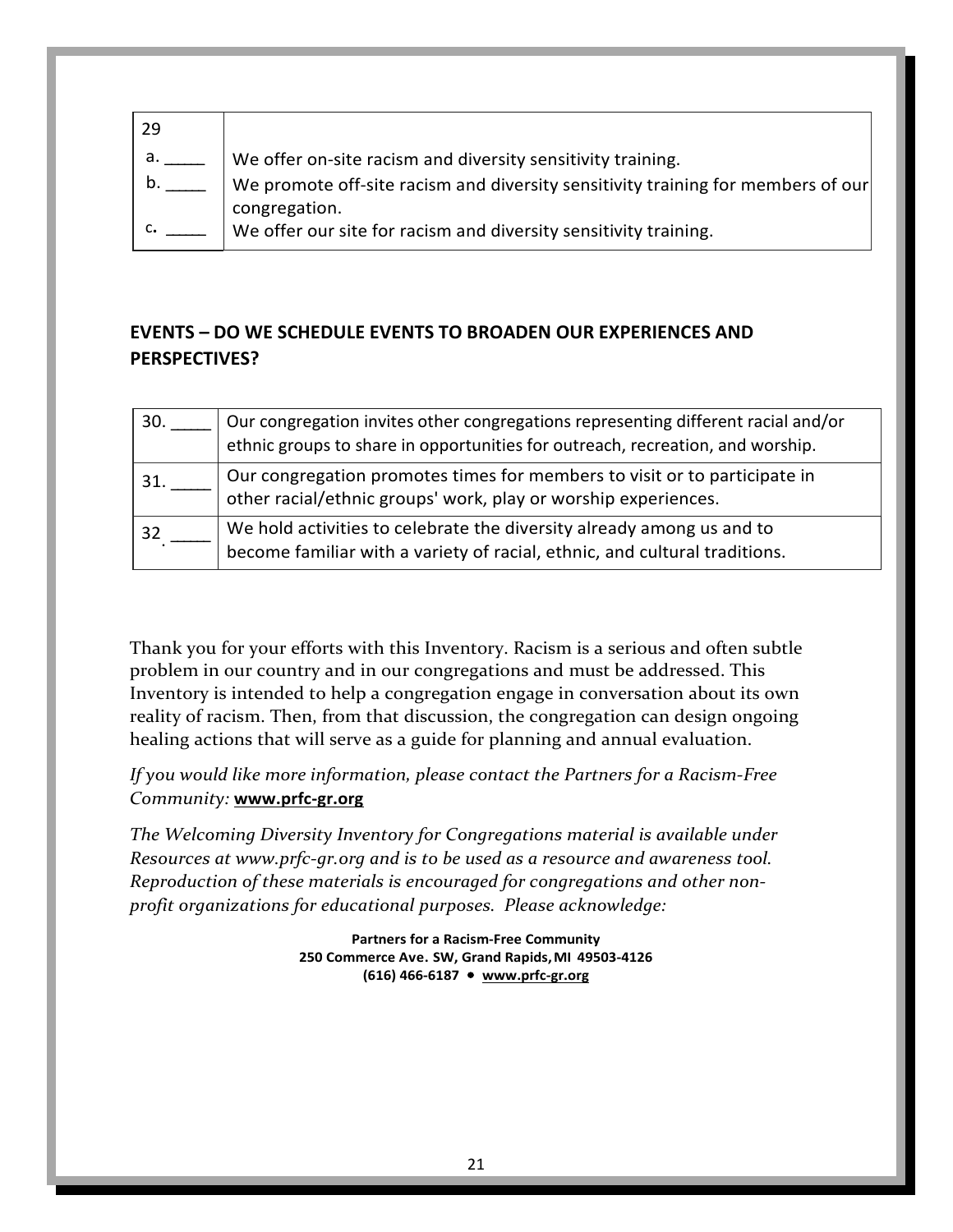# How to be an interrupter

# **A white person's guide to activism**

By Aaryn Belter (From *San Diego City Beat,* July 20, 2015)

*"The battle is and always has been a battle for the hearts and minds of white people in this country. The fight against racism is our issue. It's not something that we're called on to help people of color with. We need to become involved with it as if our lives depended on it because really, in truth, they do." – Anne Braden*

Dead isfinal. And Sandra Bland is dead.

The 28-year-old black activist was driving to her new job inTexas on July 10when she was stopped by police for changing lanes without indicating. Truth: Black people have zero margin for error. This ridiculous traffic stop ended with Bland's arrest and, two days later, what police claim was her suicide. Setting aside her controversial death, what preceded Bland's detainment is itself an urgent human rights issue.

If you haven't watched the video of her arrest, you should (and don't missthe vids of her alive and vibrant, speaking out against police brutality, remembering while you watch that she's dead because of it). If you haven't watched Walter Scott being shot in the back; or Freddie Gray havinghis neck broken; orthe unambiguous assault and harassment – first by grown adults and then by a police officer – of children (let's not get that point twisted) who did nothing more than attend an end-of-school pool party; if you have chosen to avert your eyes because it hurts too much, I invite you to get up and over yourself and schedule a date night with YouTube.

Such videos are calamitous but crucial in helping deniers, dismissers and apologists acknowledge as real the experiences of black people. We must then become allies, or  $-$  as anti-racist activist Dr.JaeRan Kim recently framed it – interrupters.

During the Underground Railroad, a light in the window of a home signified a safe "station." After hearing from many white friends and acquaintances who have had quite enough but are unsure of how to channel their despair and grief,Idecided to list a few ways to put the light in the window:

- 1. Put a Black Lives Matter sign in your yard. Yes, it will get stolen and defaced. Get another one. Encourage neighbors to do the same.
- 2. Engage with your white friends and family about racism, white fragility and white supremacy. These will be uncomfortable, daunting, treacherous conversations. Will you get it right every time? No. Will people drop out of your life? Yes. But you can learn, adjust, move forward. What is important is staying inthe conversation.
- 3. Get informed. Read *The Warmth of Other Suns* by Isabel Wilkerson or *The Half*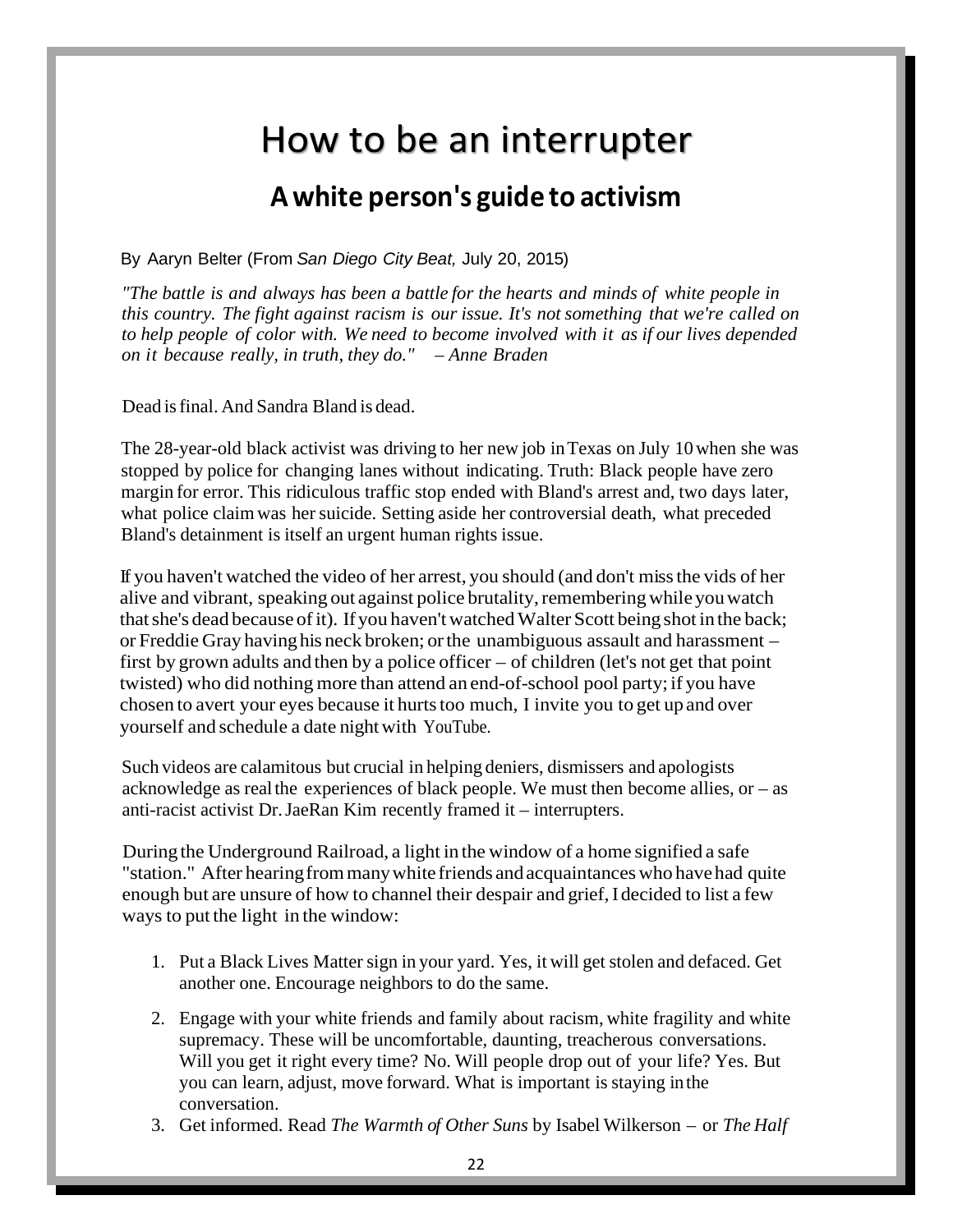*Has Never Been Told* by Edward Baptist – or *The New Jim Crow* by Michelle Alexander. Get knocked out with *Between The WorldAnd Me,* byTa-Nehisi Coates. Read anything by Coates for that matter. Start reading. The well is deep.

- 4. Talk with your children about racism,skipping the sunshiny lie of colorblindness. Include discussions of who has privilege, who doesn't and why. Talk frankly about who you eat with, who you pray with, who you love; discuss who is and isn't part of those intimate groups and why that is. Provide books that feature black characters and characters of color and talk about them. A few of so many greats: *Please, Baby Please; Shades of Black; Amazing Grace; Black is Brown is Tan;* and *Tar Beach* are beautiful options for the littles. *Brown Girl Dreaming, One Crazy Summer,* and any of the Ruby and the Booker Boys series for the middles and olders.
- 5. Form partnerships with people of color at your child's school and agitate for equity.
- 6. Speak up whenever you hear a comment orjoke that disparages any marginalized community.
- 7. Write op-eds and/or letters to the editor. The ever-present story of injustice and violence equals endless opportunities to take a public stance. Let the sparks fly from your fingertips and hit that send button to correct the abundant and widely-accepted use of sanitized and coded language under the pretense of fair and balanced reporting.
- 8. Urge your local and national LGBTQ organizations to bring their energy and activism to the *Black Live.s Matter* movement. The hard-won right to marry didn't happen without the support of the privileged majority. Pressure them to pay it forward.
- 9. Call/write the local city officials inany of the cities where violence against black people isdocumented (there are so many). Urge them toward systemic change and accountability.
- 10. Get involved with *Showing Up for Racial Justice (SURJ*), a national network of white people who stand for black and brown lives. There are local contacts in every city.
- 11. Seek out your local black-led organizations to find out what they are doing, and more importantly, what they need.Talk less, listen more. Attend rallies and protests, but don't take the mic. Don't co-opt the message. Follow their lead.

#### *Whatever you do, don't do nothing.*

#### *Be an up-stander, not a bystander. Be an interrupter. Leave your porch light on. For Sandra Bland.*

#### *Forthe Sandra Blands to come.*

*Aaryn blogs at aarynbelfer.com and you can follow her on Twitter @theaarynb.*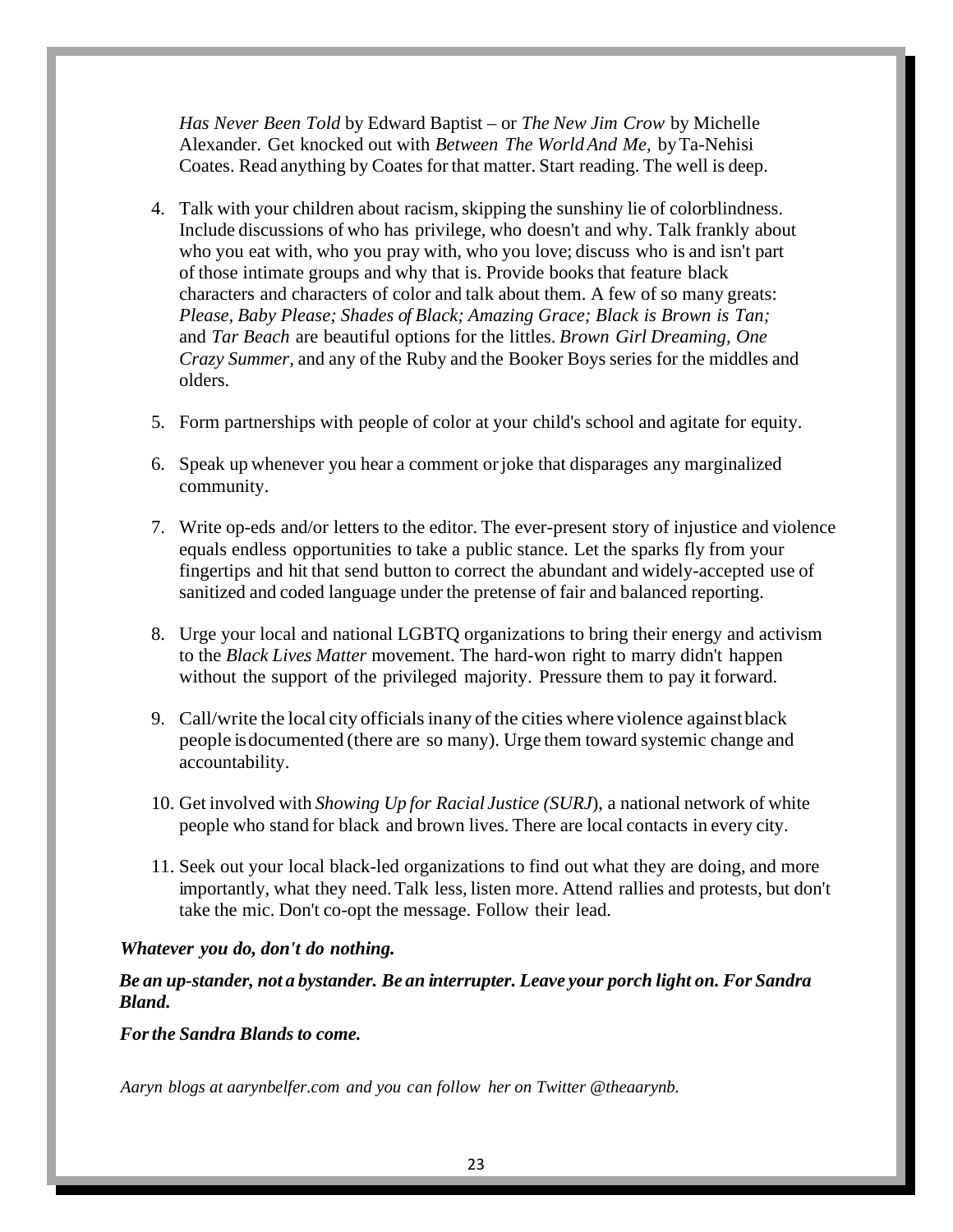# **Seven Practices for Moving Beyond Implicit Bias**

**Implicit Bias** refers to the attitudes or stereotypes that affect our understanding, actions, and decisions in an unconscious manner. These biases, which encompass both favorable and unfavorable assessments, are activated involuntarily and without an individual's awareness or intentional control. Residing deep in the subconscious, these biases are different from known biases that individuals may choose to conceal for the purposes of social and/or political correctness. Rather, implicit biases are not accessible through introspection.

The implicit associations we harbor in our subconscious cause us to have feelings and attitudes about other people based on characteristics such as race, ethnicity, age, and appearance. These associations develop over the course of a lifetime beginning at a very early age through exposure to direct and indirect messages. In addition to early life experiences, the media and news programming are often-cited origins of implicit associations.

#### **A Few Key Characteristics of Implicit Biases**

- Implicit biases are **pervasive**. Everyone possesses them, even people with avowed commitments to impartiality such as judges.
- Implicit and explicit biases are **related but distinct mental constructs**. They are not mutually exclusive and may even reinforce each other.
- The implicit associations we hold **do not necessarily align with our declared beliefs** or even reflect stances we would explicitly endorse.
- We generally tend to hold implicit biases that **favor our own ingroup**, though research has shown that we can still hold implicit biases against our ingroup.
- Implicit biases are **malleable**. Our brains are incredibly complex, and the implicit associations that we have formed can be gradually unlearned through a variety of debiasing techniques. (Kirwan Institute for the Study of Race and Ethnicity, OSU)

#### **Seven Practices:**

- 1. Recognizing a Stereotype be mindful that you can have a set of stereotypes that can be triggered.
- 2. Stereotype Replacement with counter-stereotype imaging when aware of a negative stereotype, replace the negative image with a positive image.
- 3. Individuation studies show that it is difficult for people of different racial groups to identify individual features and to differentiate between people of another racial group; they tend to see them as a singular one. Practice being more intentional about looking closely to identify the unique features and qualities that make a person who they are.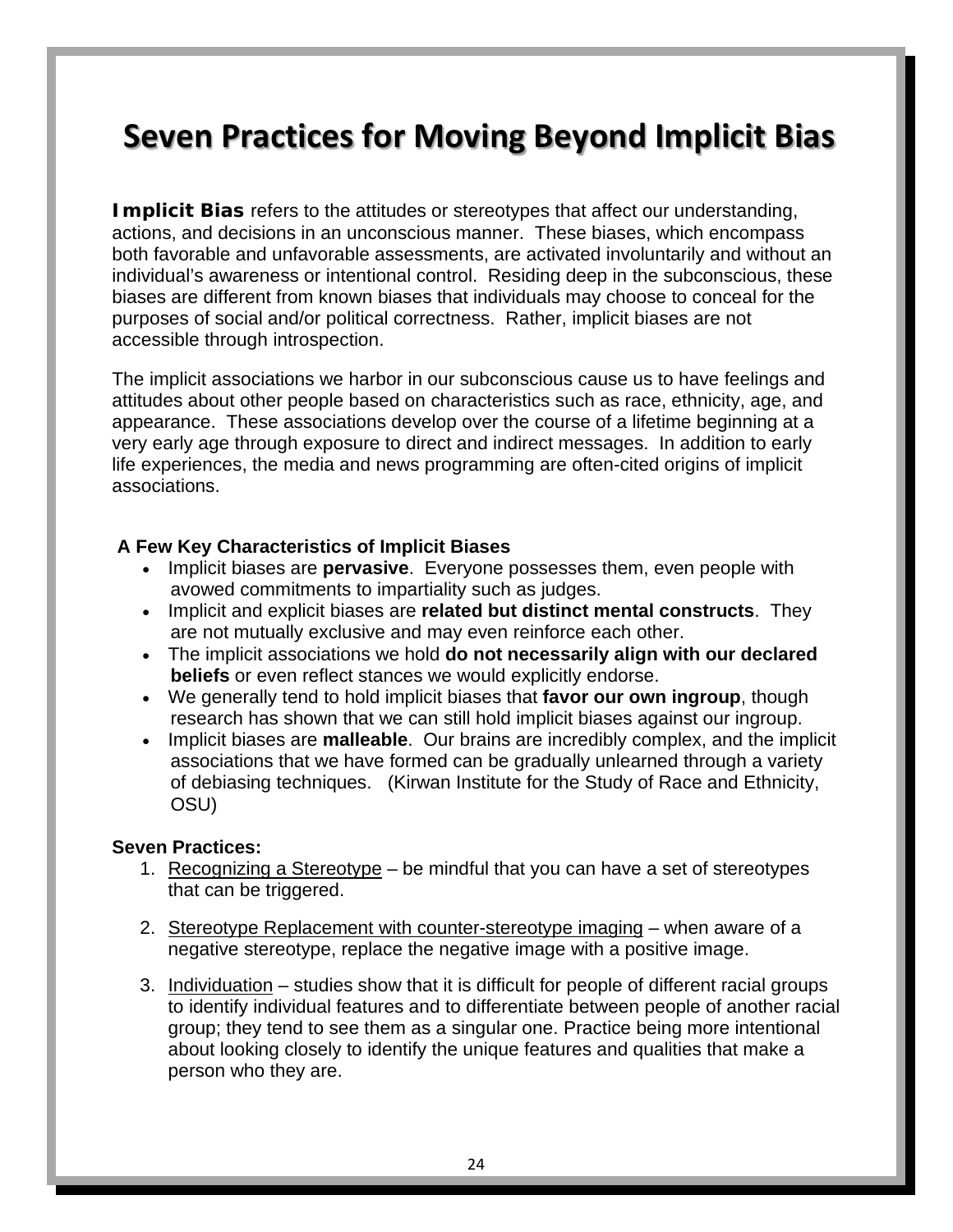- 4. Perspective Taking think outside your own personal perspective to take on another's perspective; walk in their shoes.
- 5. Increasing Opportunities for Contact be intentional about being in a peer relationship with someone of another race, ethnicity, gender orientation, etc. Listen to their stories.
- 6. Doubt Objectivity people who think they don't have a bias or think they can be fair are often the most dangerous because they do not check themselves. The same is true with organizations.
- 7. Count individually, with whom do you interact on a daily basis? Are they only people who think, look, and believe the same as yourself? As an organization, is there something that is benefitting, favoring, or harming one group?

If we are ever to see our world and others in it differently, we need to see others face-toface and experience them personally. In really getting to know other people, the voice of fear fades and the space for love grows.

Take one or both of the following online tests regarding implicit bias.

*<https://www.implicit.harvard.edu/implicit> <https://www.understandingprejudice.org/iat/>*

From: Rachel D. Godsil: *Beyond Bias: Ending Racism through and Explicit Strategy Focused on Implicit Bias* (webinar), printed in *3 1/2 Minutes, Ten Bullets,* Group Curriculum, PICO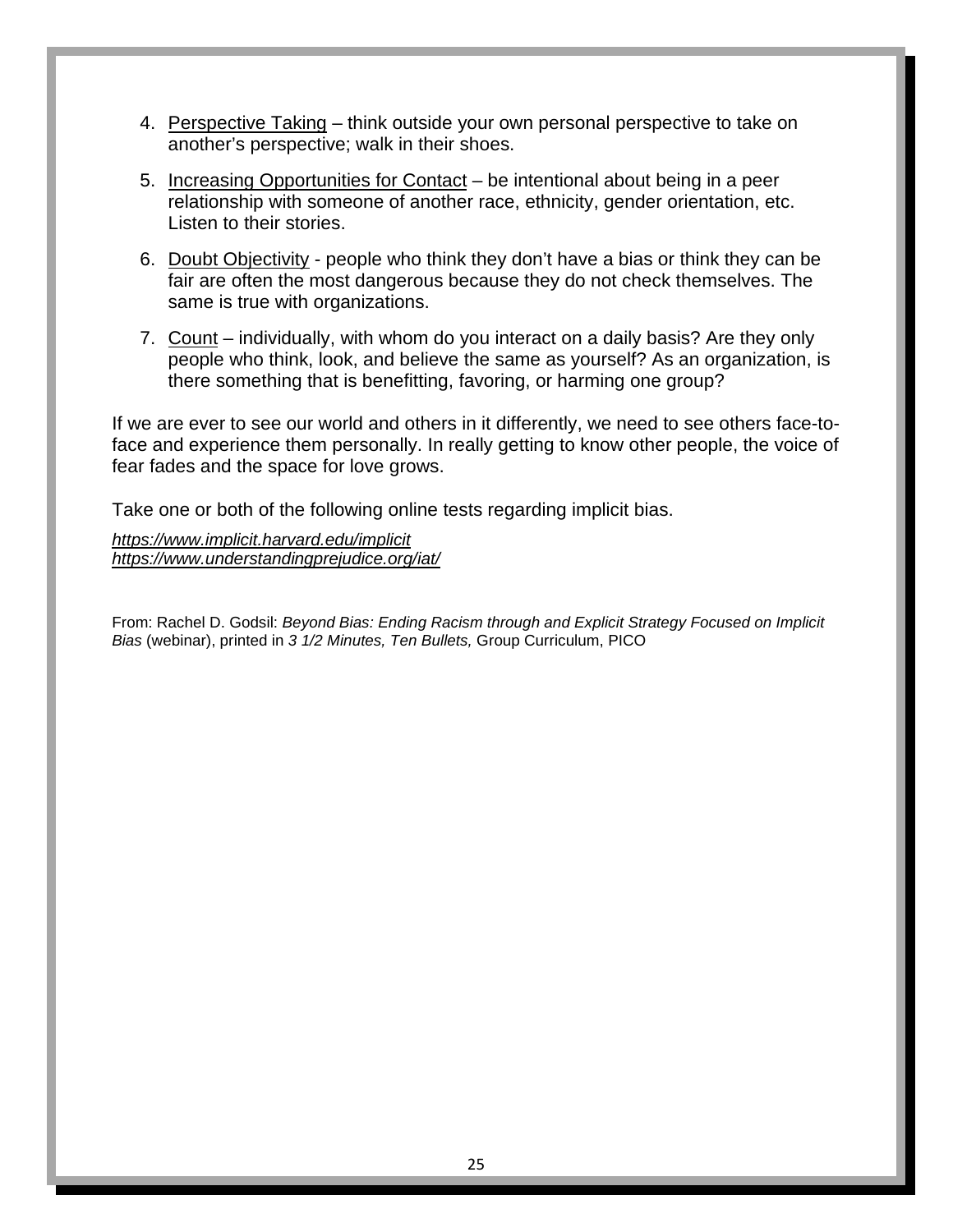# **Selected Resources**

# **Racism, Racial Justice, White Privilege, Implicit Bias –** *and more*

# Articles, Blogs, Web-based Resources (just a sampling)

*\_\_\_\_\_\_\_\_\_\_\_\_\_\_\_\_\_\_\_\_\_\_\_\_\_\_\_\_\_\_\_\_\_\_\_\_\_\_\_\_\_\_\_\_\_\_\_\_\_\_\_\_\_\_\_\_\_\_*

*There are a wide variety of web-accessible resources listed here, and certainly more could be added. This is not meant to be either a comprehensive or an overwhelming list but rather is simply an effort to share links that others have found instructive. Over time, you may find that some of these resources will enrich your own study and ongoing life together as a Racial Justice Church. Remember, this is a life-long journey!*

#### **See the variety of UCC resources on racism, racial justice and white privilege**

[https://www.ucc.org/justice\\_racism](https://www.ucc.org/justice_racism)

https://www.ucc.org/sacred conversations to end racism

<http://privilege.uccpages.org/>

#### **Helpful "local" Facebook Pages and a Blog**

- SURJ UV VT NH (Showing Up for Racial Justice)
- Black Lives Matter NH
- Black Girl in Maine Blog [https://blackgirlinmaine.com](https://blackgirlinmaine.com/)

#### **Why Racial Justice is Critical to Economic Justice**

<https://www.youtube.com/watch?v=caarVAS40jQ&feature=youtu.be>

#### **Ways to Bridge the Racial Wealth Divide**

<https://portside.org/2019-04-19/ten-solutions-bridge-racial-wealth-divide>

#### **Climate Action as Antithesis of White Supremacy**

<https://portside.org/2019-03-19/why-climate-action-antithesis-white-supremacy>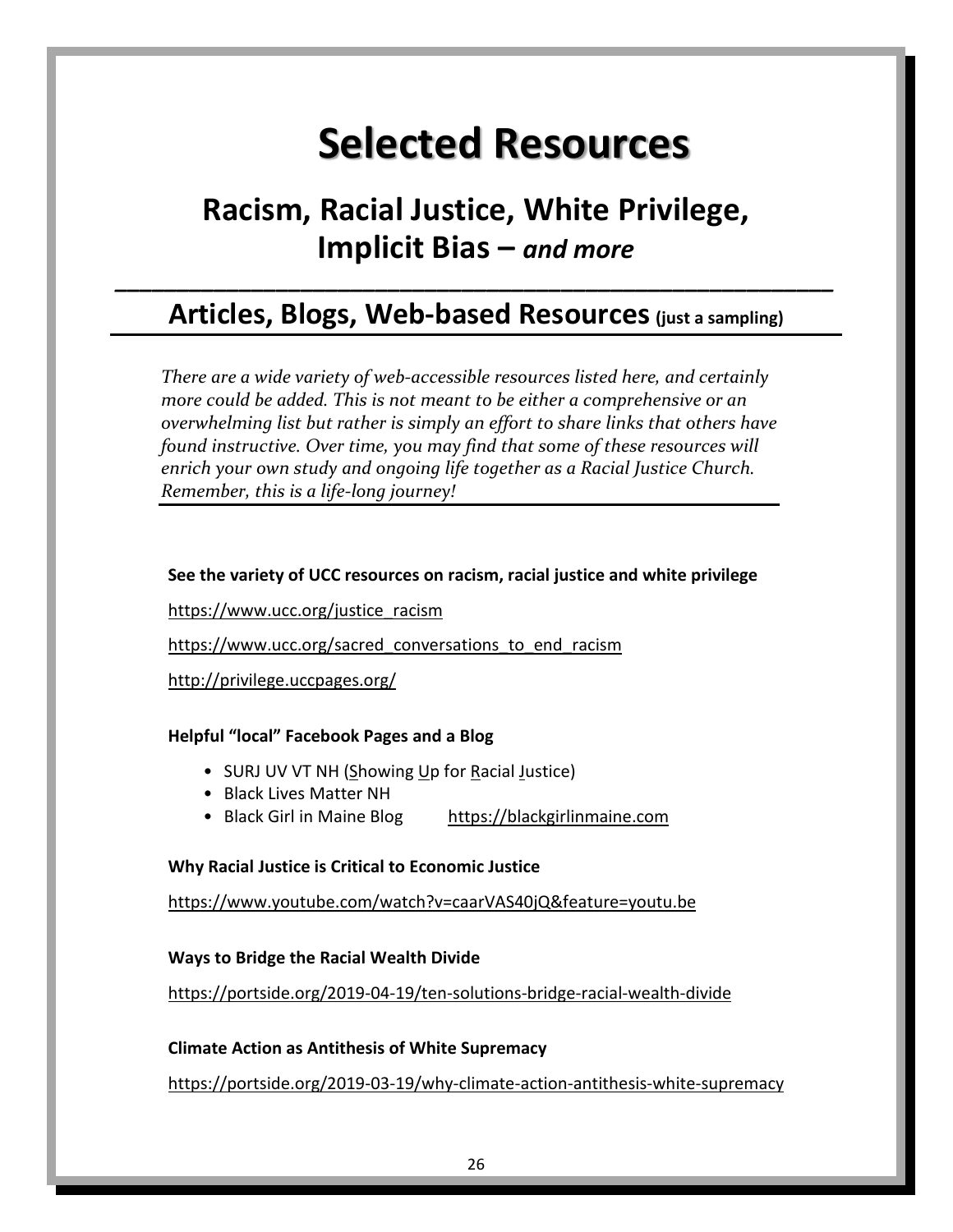#### **Racism as Public Health Crisis**

[https://www.theroot.com/milwaukee-county-declares-racism-a-public-health-crisis-](https://www.theroot.com/milwaukee-county-declares-racism-a-public-health-crisis-1834917218?utm_medium=sharefromsite&utm_source=theroot_facebook&utm_campaign=sharebar&/setsession)[1834917218?utm\\_medium=sharefromsite&utm\\_source=theroot\\_facebook&utm\\_camp](https://www.theroot.com/milwaukee-county-declares-racism-a-public-health-crisis-1834917218?utm_medium=sharefromsite&utm_source=theroot_facebook&utm_campaign=sharebar&/setsession) [aign=sharebar&/setsession](https://www.theroot.com/milwaukee-county-declares-racism-a-public-health-crisis-1834917218?utm_medium=sharefromsite&utm_source=theroot_facebook&utm_campaign=sharebar&/setsession)

#### **Racism isn't real?**

<https://medium.com/@Shesreallyfat/race-isnt-real-d69d0fbeea7d>

#### **Everyday Racism**

[https://www.filmsforaction.org/watch/everyday-racism-what-should-we-do/#.XL](https://www.filmsforaction.org/watch/everyday-racism-what-should-we-do/#.XL-gJTq8_H0.facebook)[gJTq8\\_H0.facebook](https://www.filmsforaction.org/watch/everyday-racism-what-should-we-do/#.XL-gJTq8_H0.facebook)

#### **Every Day Racism**

[https://www.theguardian.com/us-news/2018/jun/06/everyday-racism-in-america-how](https://www.theguardian.com/us-news/2018/jun/06/everyday-racism-in-america-how-to-fix-it)[to-fix-it](https://www.theguardian.com/us-news/2018/jun/06/everyday-racism-in-america-how-to-fix-it)

#### **It's Time to Talk about our own Racism**

[https://www.dailykos.com/stories/2018/8/26/1789029/-Hey-progressive-white-people](https://www.dailykos.com/stories/2018/8/26/1789029/-Hey-progressive-white-people-it-is-time-to-talk-about-our-own-racism?detail=emaildkre)[it-is-time-to-talk-about-our-own-racism?detail=emaildkre](https://www.dailykos.com/stories/2018/8/26/1789029/-Hey-progressive-white-people-it-is-time-to-talk-about-our-own-racism?detail=emaildkre)

#### **Confronting Racism**

[https://www.theguardian.com/commentisfree/2019/mar/28/confronting-racism-is-not](https://www.theguardian.com/commentisfree/2019/mar/28/confronting-racism-is-not-about-the-needs-and-feelings-of-white-people?CMP=share_btn_fb)[about-the-needs-and-feelings-of-white-people?CMP=share\\_btn\\_fb](https://www.theguardian.com/commentisfree/2019/mar/28/confronting-racism-is-not-about-the-needs-and-feelings-of-white-people?CMP=share_btn_fb)

#### **The Need to Confront our History of Racism**

<https://www.concordmonitor.com/Confronting-my-history-in-Montgomery-23102804>

#### **Confronting Systemic Racism**

<http://antiracismcollaborative.org/courses-and-workshops/>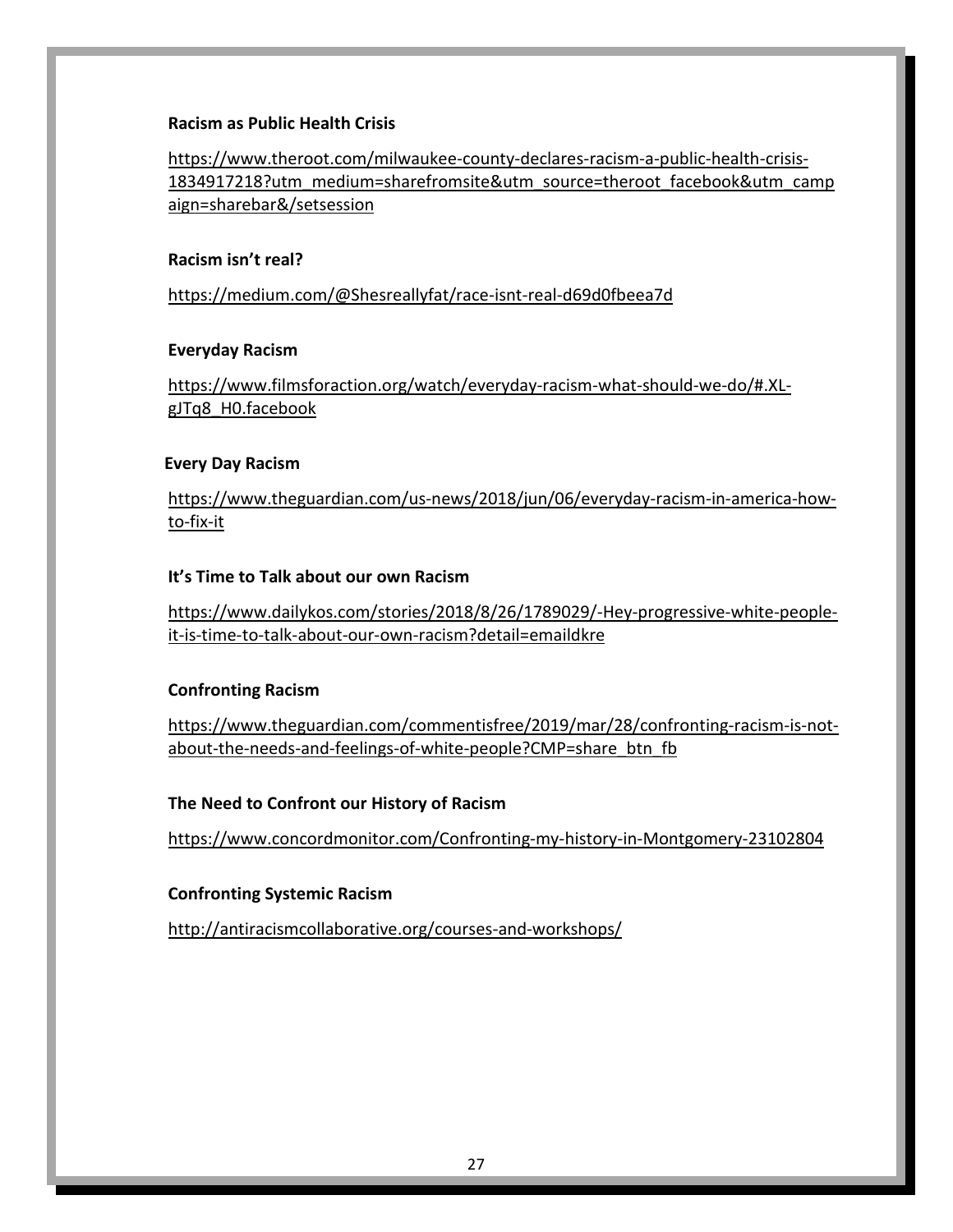#### **The Myth of "Unintentional" Racism**

[http://blackyouthproject.com/myth-unintentional-implicit](http://blackyouthproject.com/myth-unintentional-implicit-racism/?utm_campaign=crowdfire&utm_content=crowdfire&utm_medium=social&utm_source=social#66464745-tw%231512964827859%2366464745-tw%231512964926581%2366464745-tw%231512964927004%2366464745-tw%231512965285602%2366464745-tw%231512965318596%2366464745-tw%231513017814735)[racism/?utm\\_campaign=crowdfire&utm\\_content=crowdfire&utm\\_medium=social&utm](http://blackyouthproject.com/myth-unintentional-implicit-racism/?utm_campaign=crowdfire&utm_content=crowdfire&utm_medium=social&utm_source=social#66464745-tw%231512964827859%2366464745-tw%231512964926581%2366464745-tw%231512964927004%2366464745-tw%231512965285602%2366464745-tw%231512965318596%2366464745-tw%231513017814735) [\\_source=social#66464745-tw%231512964827859%2366464745](http://blackyouthproject.com/myth-unintentional-implicit-racism/?utm_campaign=crowdfire&utm_content=crowdfire&utm_medium=social&utm_source=social#66464745-tw%231512964827859%2366464745-tw%231512964926581%2366464745-tw%231512964927004%2366464745-tw%231512965285602%2366464745-tw%231512965318596%2366464745-tw%231513017814735) [tw%231512964926581%2366464745-tw%231512964927004%2366464745](http://blackyouthproject.com/myth-unintentional-implicit-racism/?utm_campaign=crowdfire&utm_content=crowdfire&utm_medium=social&utm_source=social#66464745-tw%231512964827859%2366464745-tw%231512964926581%2366464745-tw%231512964927004%2366464745-tw%231512965285602%2366464745-tw%231512965318596%2366464745-tw%231513017814735) [tw%231512965285602%2366464745-tw%231512965318596%2366464745](http://blackyouthproject.com/myth-unintentional-implicit-racism/?utm_campaign=crowdfire&utm_content=crowdfire&utm_medium=social&utm_source=social#66464745-tw%231512964827859%2366464745-tw%231512964926581%2366464745-tw%231512964927004%2366464745-tw%231512965285602%2366464745-tw%231512965318596%2366464745-tw%231513017814735) [tw%231513017814735](http://blackyouthproject.com/myth-unintentional-implicit-racism/?utm_campaign=crowdfire&utm_content=crowdfire&utm_medium=social&utm_source=social#66464745-tw%231512964827859%2366464745-tw%231512964926581%2366464745-tw%231512964927004%2366464745-tw%231512965285602%2366464745-tw%231512965318596%2366464745-tw%231513017814735)

#### **Hard Truth about Fighting Racism**

[http://blackgirlinmaine.com/racial-and-cultural/believe-in-something-and-get](http://blackgirlinmaine.com/racial-and-cultural/believe-in-something-and-get-uncomfortable-the-truth-about-fighting-racism/)[uncomfortable-the-truth-about-fighting-racism/](http://blackgirlinmaine.com/racial-and-cultural/believe-in-something-and-get-uncomfortable-the-truth-about-fighting-racism/)

#### **Colorblind Ideology Is a Form of Racism**

[https://www.psychologytoday.com/blog/culturally-speaking/201112/colorblind](https://www.psychologytoday.com/blog/culturally-speaking/201112/colorblind-ideology-is-form-racism?eml)[ideology-is-form-racism?eml](https://www.psychologytoday.com/blog/culturally-speaking/201112/colorblind-ideology-is-form-racism?eml)

#### **Why People of Color Need Spaces Without White People**

[https://arrow-journal.org/why-people-of-color-need-spaces-without-white](https://arrow-journal.org/why-people-of-color-need-spaces-without-white-people/#.XZkejbm4mQQ.mailto)[people/#.XZkejbm4mQQ.mailto](https://arrow-journal.org/why-people-of-color-need-spaces-without-white-people/#.XZkejbm4mQQ.mailto)

#### **Racial Illiteracy of White People**

[/think/opinion/white-people-are-still-raised-be-racially-illiterate-if-we-ncna906646](https://www.nbcnews.com/think/opinion/white-people-are-still-raised-be-racially-illiterate-if-we-ncna906646) https://www.nbcnews.com

#### **The Need for Anti-racist White People**

[https://notetomywhiteself.wordpress.com/2019/07/14/the-myth-of-the-non-racist](https://notetomywhiteself.wordpress.com/2019/07/14/the-myth-of-the-non-racist-white-person/)[white-person/](https://notetomywhiteself.wordpress.com/2019/07/14/the-myth-of-the-non-racist-white-person/)

#### **Envisioning an Anti-racist America**

[https://www.theguardian.com/commentisfree/2018/dec/06/antiracism-and-america](https://www.theguardian.com/commentisfree/2018/dec/06/antiracism-and-america-white-nationalism)[white-nationalism](https://www.theguardian.com/commentisfree/2018/dec/06/antiracism-and-america-white-nationalism)

#### **Solidarity, Not Altruism**

[https://www.thenation.com/article/white-anti-racism-must-be-based-in-solidarity-not](https://www.thenation.com/article/white-anti-racism-must-be-based-in-solidarity-not-altruism/)[altruism/](https://www.thenation.com/article/white-anti-racism-must-be-based-in-solidarity-not-altruism/)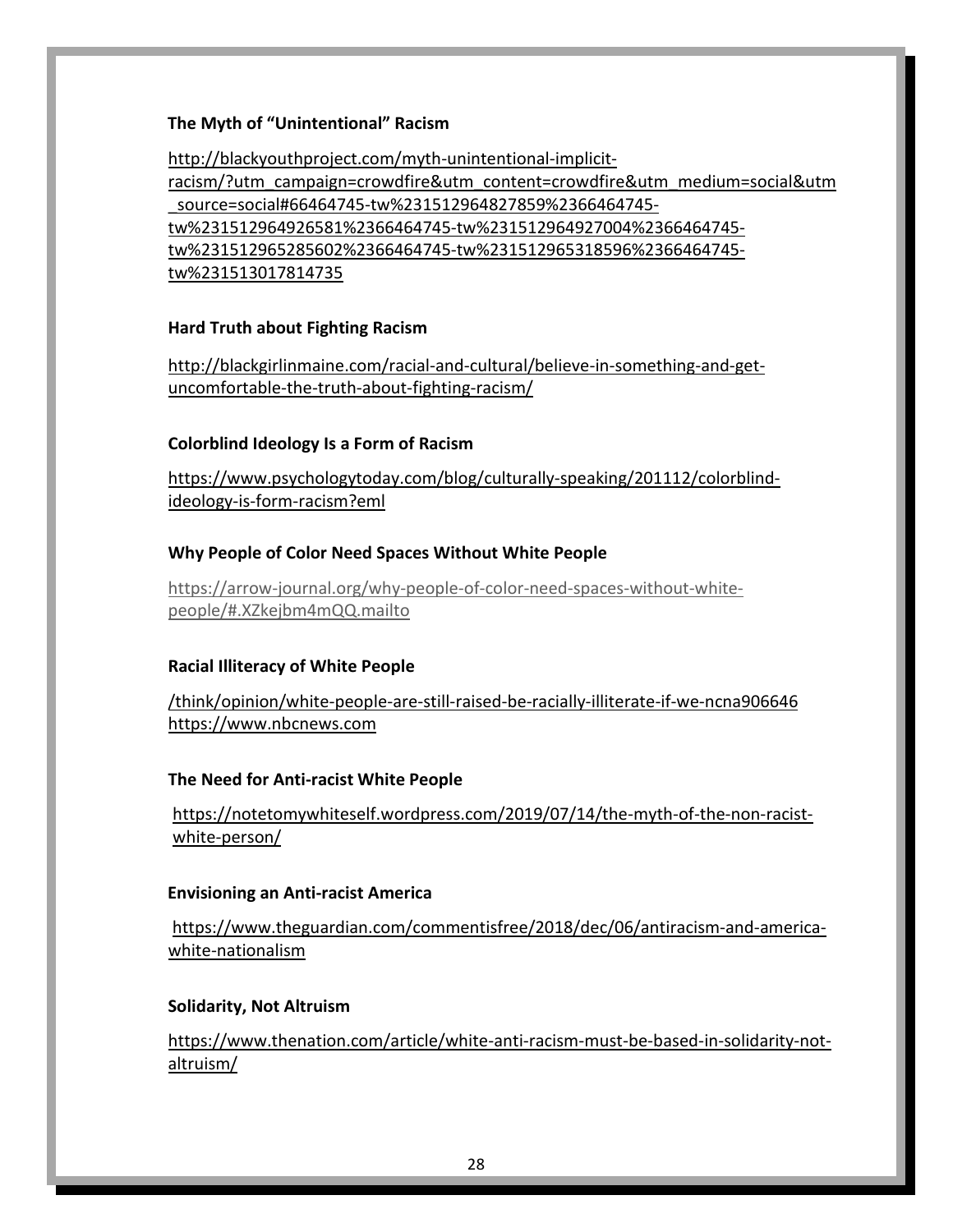#### **What is White Supremacy?**

[https://www.theatlantic.com/politics/archive/2017/10/the-language-of-white](https://www.theatlantic.com/politics/archive/2017/10/the-language-of-white-supremacy/542148/)[supremacy/542148/](https://www.theatlantic.com/politics/archive/2017/10/the-language-of-white-supremacy/542148/)

#### **Whiteness as Proxy for American**

[https://www.theatlantic.com/politics/archive/2014/07/a-florida-representatives-indian](https://www.theatlantic.com/politics/archive/2014/07/a-florida-representatives-indian-american-gaffe-is-revealing/375121/)[american-gaffe-is-revealing/375121/](https://www.theatlantic.com/politics/archive/2014/07/a-florida-representatives-indian-american-gaffe-is-revealing/375121/)

#### **White Supremacy Culture**

[http://www.cwsworkshop.org/PARC\\_site\\_B/dr-culture.html](http://www.cwsworkshop.org/PARC_site_B/dr-culture.html)

#### *Me and White Supremacy Workbook*

#### <https://www.meandwhitesupremacybook.com/>

"Part education, part activation, the *Me and White Supremacy Workbook* is a first-of-itskind personal anti-racism tool for people holding white privilege to begin to examine and dismantle their complicity in the oppressive system of white supremacy."

#### **Teaching the Truth about White Supremacy**

[https://www.discriminology.org/news-1/2017/2/15/we-need-to-start-telling-the-truth](https://www.discriminology.org/news-1/2017/2/15/we-need-to-start-telling-the-truth-about-white-supremacy-in-our-schools)[about-white-supremacy-in-our-schools](https://www.discriminology.org/news-1/2017/2/15/we-need-to-start-telling-the-truth-about-white-supremacy-in-our-schools)

#### **What White Supremacists Know**

[http://bostonreview.net/race/roxanne-dunbar-ortiz-what-white-supremacists](http://bostonreview.net/race/roxanne-dunbar-ortiz-what-white-supremacists-know#.XAEinJ71KiY.twitter)[know#.XAEinJ71KiY.twitter](http://bostonreview.net/race/roxanne-dunbar-ortiz-what-white-supremacists-know#.XAEinJ71KiY.twitter)

#### **Appreciation as Antidote to White Supremacy**

[https://medium.com/@mmmikayla/building-the-future-by-building-a-culture-of](https://medium.com/@mmmikayla/building-the-future-by-building-a-culture-of-appreciation-43d61566e819)[appreciation-43d61566e819](https://medium.com/@mmmikayla/building-the-future-by-building-a-culture-of-appreciation-43d61566e819)

#### **Seeing White Podcast Transcripts**

<http://podcast.cdsporch.org/seeing-white/seeing-white-transcripts/>

#### **White Racial Bullying**

<https://www.facebook.com/BigThinkScience/videos/272757440243386/>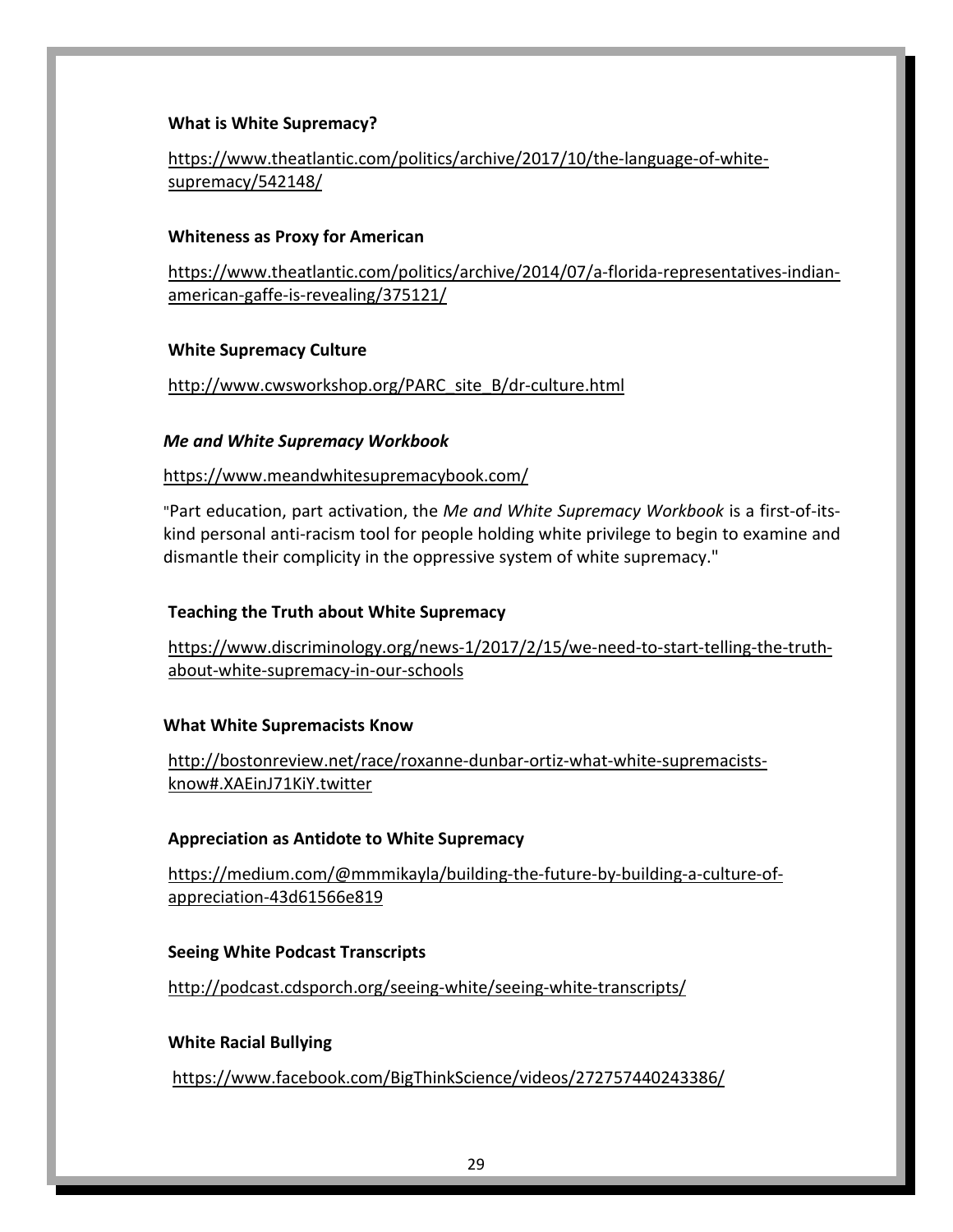#### **Deprogramming Whiteness**

[https://www.yesmagazine.org/happiness/my-life-changing-switch-to-only-tv-shows](https://www.yesmagazine.org/happiness/my-life-changing-switch-to-only-tv-shows-that-feature-real-black-lives-%C2%A0%C2%A0%C2%A0%C2%A0%2020180607)[that-feature-real-black-lives- 20180607](https://www.yesmagazine.org/happiness/my-life-changing-switch-to-only-tv-shows-that-feature-real-black-lives-%C2%A0%C2%A0%C2%A0%C2%A0%2020180607)

#### **When They See Us**

[https://newsone.com/3853906/why-white-people-must-watch-when-they-see](https://newsone.com/3853906/why-white-people-must-watch-when-they-see-us/#.XP58LgmBi8c.facebook)[us/#.XP58LgmBi8c.facebook](https://newsone.com/3853906/why-white-people-must-watch-when-they-see-us/#.XP58LgmBi8c.facebook)

#### **Why Racism Against White People Does NOT Exist**

<https://www.yahoo.com/lifestyle/racism-against-white-people-doesn-010019077.html>

#### **Explaining White Privilege**

[http://www.yesmagazine.org/people-power/my-white-friend-asked-me-on-facebook](http://www.yesmagazine.org/people-power/my-white-friend-asked-me-on-facebook-to-explain-white-privilege-i-decided-to-be-honest-20170809)[to-explain-white-privilege-i-decided-to-be-honest-20170809](http://www.yesmagazine.org/people-power/my-white-friend-asked-me-on-facebook-to-explain-white-privilege-i-decided-to-be-honest-20170809)

#### **The Measure of White Privilege**

[https://www.theroot.com/yes-you-can-measure-white-privilege-](https://www.theroot.com/yes-you-can-measure-white-privilege-1794303451?utm_medium=sharefromsite&utm_source=The_Root_facebook)[1794303451?utm\\_medium=sharefromsite&utm\\_source=The\\_Root\\_facebook](https://www.theroot.com/yes-you-can-measure-white-privilege-1794303451?utm_medium=sharefromsite&utm_source=The_Root_facebook)

#### **Understanding & Dismantling Privilege**

<http://www.wpcjournal.com/issue/view/1404>

#### **Learning About White Privilege**

[http://foreignpolicy.com/2017/12/27/2017-was-the-year-i-learned-about-my-white](http://foreignpolicy.com/2017/12/27/2017-was-the-year-i-learned-about-my-white-privilege/amp/)[privilege/amp/](http://foreignpolicy.com/2017/12/27/2017-was-the-year-i-learned-about-my-white-privilege/amp/)

#### **Talking about White Privilege with Children**

<http://www.raceconscious.org/2017/07/race-matters-story-white-privilege/>

#### **Anti-Racist Books for Teachers**

<http://culturallyresponsiveleadership.com/24books/>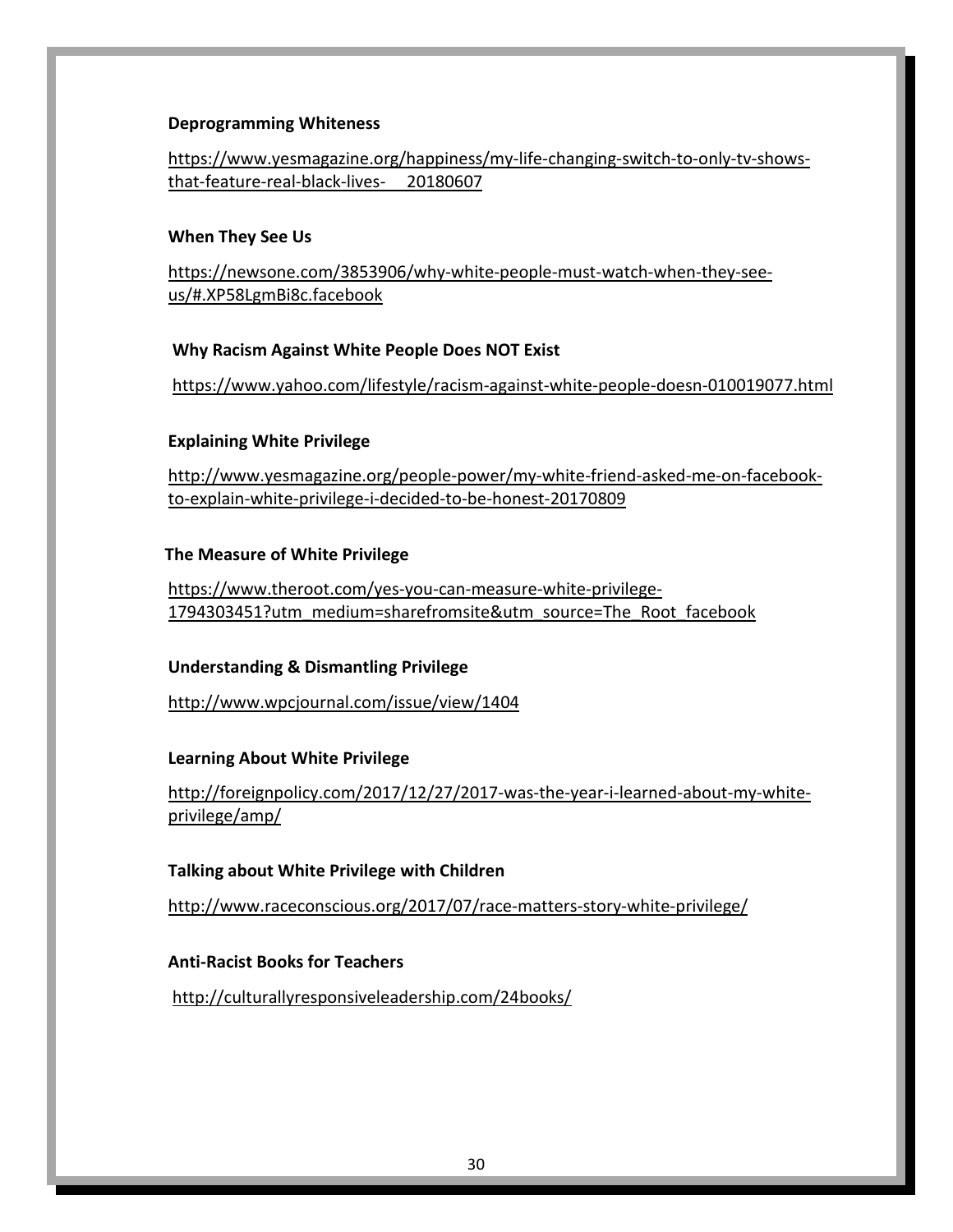#### **Children's Books on Racism**

[https://www.embracerace.org/blog/26-childrens-books-to-support-conversations-on](https://www.embracerace.org/blog/26-childrens-books-to-support-conversations-on-race-racism-resistance?fbclid=IwAR3VKzeBpKGxh0fkaObir4VZ-2Dic0z9T02HFpMFW3qMAklUFmwsqmL2b1E)[race-racism-resistance?fbclid=IwAR3VKzeBpKGxh0fkaObir4VZ-](https://www.embracerace.org/blog/26-childrens-books-to-support-conversations-on-race-racism-resistance?fbclid=IwAR3VKzeBpKGxh0fkaObir4VZ-2Dic0z9T02HFpMFW3qMAklUFmwsqmL2b1E)[2Dic0z9T02HFpMFW3qMAklUFmwsqmL2b1E](https://www.embracerace.org/blog/26-childrens-books-to-support-conversations-on-race-racism-resistance?fbclid=IwAR3VKzeBpKGxh0fkaObir4VZ-2Dic0z9T02HFpMFW3qMAklUFmwsqmL2b1E)

#### **What White Children Need to Know about Race**

[https://www.nais.org/magazine/independent-school/summer-2014/what-white](https://www.nais.org/magazine/independent-school/summer-2014/what-white-children-need-to-know-about-race/)[children-need-to-know-about-race/](https://www.nais.org/magazine/independent-school/summer-2014/what-white-children-need-to-know-about-race/)

#### **Teaching White Kids about Race**

[https://www.theatlantic.com/family/archive/2018/09/white-kids](https://www.theatlantic.com/family/archive/2018/09/white-kids-race/569185/?utm_source=fbb)[race/569185/?utm\\_source=fbb](https://www.theatlantic.com/family/archive/2018/09/white-kids-race/569185/?utm_source=fbb)

#### **On Teaching Black Children**

[https://teachingwhilewhite.org/blog/2019/6/21/a-letter-to-white-teachers-of-my-black](https://teachingwhilewhite.org/blog/2019/6/21/a-letter-to-white-teachers-of-my-black-children)[children](https://teachingwhilewhite.org/blog/2019/6/21/a-letter-to-white-teachers-of-my-black-children)

#### **Teaching for Black Lives**

[https://docs.google.com/document/d/18SMwaDf\\_-](https://docs.google.com/document/d/18SMwaDf_-MLV8yLsjPKG30JPJJeQrcLvlPMvUQsgJ7E/edit) [MLV8yLsjPKG30JPJJeQrcLvlPMvUQsgJ7E/edit](https://docs.google.com/document/d/18SMwaDf_-MLV8yLsjPKG30JPJJeQrcLvlPMvUQsgJ7E/edit)

#### **Books about Black Boys**

[https://medium.com/@katieishizukastephens/black-boy-fly-53-childrens-books](https://medium.com/@katieishizukastephens/black-boy-fly-53-childrens-books-centering-and-celebrating-the-humanity-of-black-boys-cd880ecf9f10)[centering-and-celebrating-the-humanity-of-black-boys-cd880ecf9f10](https://medium.com/@katieishizukastephens/black-boy-fly-53-childrens-books-centering-and-celebrating-the-humanity-of-black-boys-cd880ecf9f10)

#### **Fighting White Supremacy in Schools**

[https://www.zinnedproject.org/if-we-knew-our-history/fight-white-supremacy-in](https://www.zinnedproject.org/if-we-knew-our-history/fight-white-supremacy-in-schools/)[schools/](https://www.zinnedproject.org/if-we-knew-our-history/fight-white-supremacy-in-schools/)

#### **Dangers of Fighting White Supremacy**

[https://www.theroot.com/nyc-top-educators-efforts-to-battle-white-supremacy-cul-](https://www.theroot.com/nyc-top-educators-efforts-to-battle-white-supremacy-cul-1835009484)[1835009484](https://www.theroot.com/nyc-top-educators-efforts-to-battle-white-supremacy-cul-1835009484)

#### **Racial Expulsion History**

<https://www.history.com/news/georgia-racial-expulsion-stacey-abrams>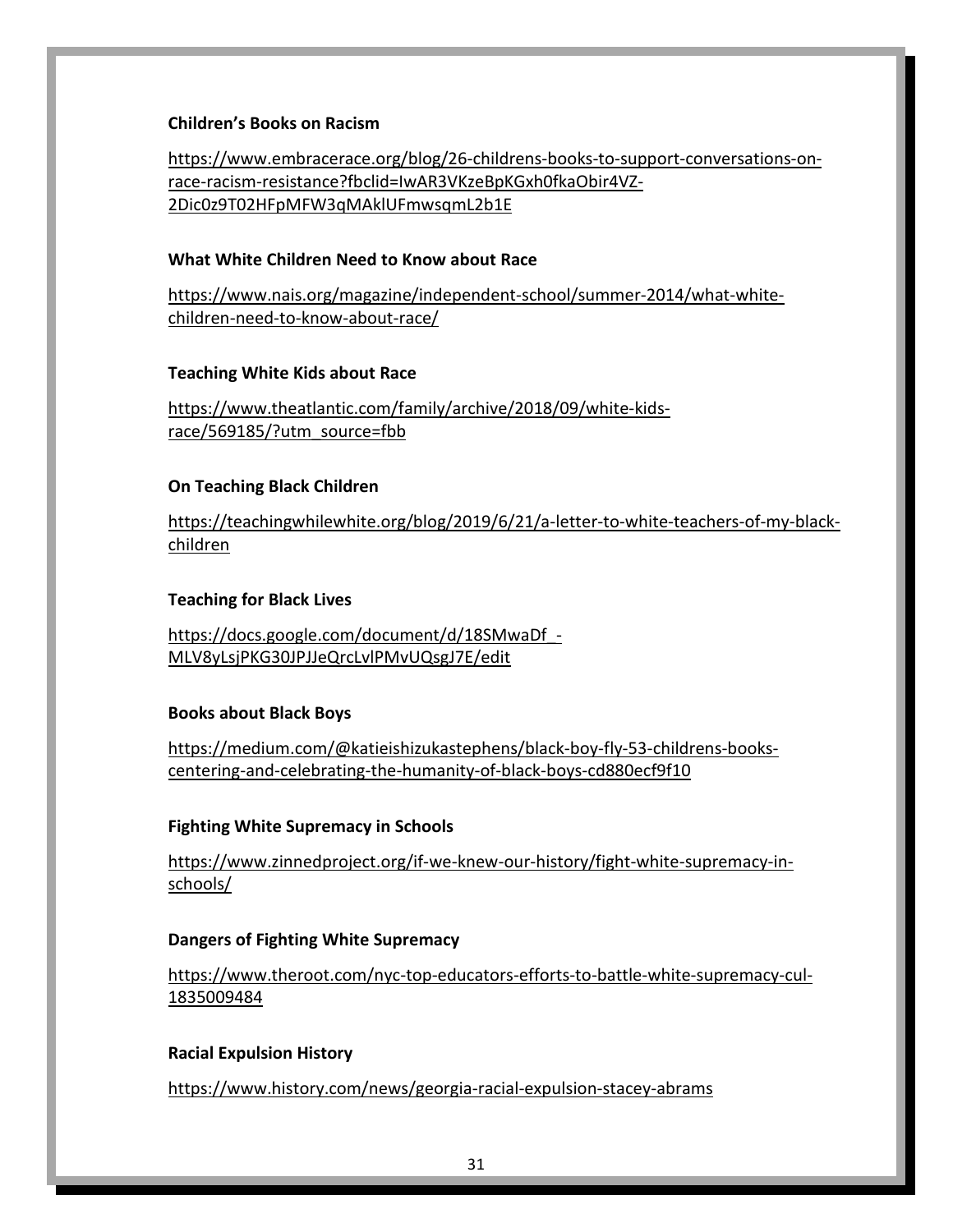#### **Black Pride Series**

#### [https://www.pbs.org/articles/2019/02/say-it-loud-tells-us-what-it-means-to-have](https://www.pbs.org/articles/2019/02/say-it-loud-tells-us-what-it-means-to-have-black-pride/)[black-pride/](https://www.pbs.org/articles/2019/02/say-it-loud-tells-us-what-it-means-to-have-black-pride/)

#### **In Celebration of Black Brilliance**

[https://www.npr.org/2019/04/02/708821115/this-is-for-the-undefeated-a-new-picture](https://www.npr.org/2019/04/02/708821115/this-is-for-the-undefeated-a-new-picture-book-celebrates-black-brilliance)[book-celebrates-black-brilliance](https://www.npr.org/2019/04/02/708821115/this-is-for-the-undefeated-a-new-picture-book-celebrates-black-brilliance)

#### **The "Optimism" of Ta-Nahesi Coates**

[http://nymag.com/intelligencer/2019/03/ta-nehisi-coates-race-politics-2020](http://nymag.com/intelligencer/2019/03/ta-nehisi-coates-race-politics-2020-elections.html?utm_source=fb) [elections.html?utm\\_source=fb](http://nymag.com/intelligencer/2019/03/ta-nehisi-coates-race-politics-2020-elections.html?utm_source=fb)

#### **Native Resistance Acts**

[https://www.yesmagazine.org/peace-justice/7-acts-of-native-resistance-they-dont](https://www.yesmagazine.org/peace-justice/7-acts-of-native-resistance-they-dont-teach-in-school-20180102)[teach-in-school-20180102](https://www.yesmagazine.org/peace-justice/7-acts-of-native-resistance-they-dont-teach-in-school-20180102)

#### **Working While Black**

[https://www.dailykos.com/stories/2018/11/17/1813633/-Washington-frozen-yogurt](https://www.dailykos.com/stories/2018/11/17/1813633/-Washington-frozen-yogurt-shop-calls-police-on-black-man-who-was-literally-doing-his-job?detail=emaildkre)[shop-calls-police-on-black-man-who-was-literally-doing-his-job?detail=emaildkre](https://www.dailykos.com/stories/2018/11/17/1813633/-Washington-frozen-yogurt-shop-calls-police-on-black-man-who-was-literally-doing-his-job?detail=emaildkre)

#### **Walking While Black**

<https://www.youtube.com/watch?v=4LgOu1-RpRs&feature=youtu.be&t=10m56s>

 **Talking with Young Black Men about Survival** 

<https://www.youtube.com/watch?v=lXgfX1y60Gw>

**Interracial But Not Integrated** (about New England churches in the 1700s)

[https://www.youtube.com/watch?v=A\\_jKtNRD4XI](https://www.youtube.com/watch?v=A_jKtNRD4XI)

#### **Black History Beyond Slavery & Civil Rights**

[https://www.nbcnews.com/news/nbcblk/beyond-slavery-civil-rights-movement](https://www.nbcnews.com/news/nbcblk/beyond-slavery-civil-rights-movement-teachers-should-be-integrating-black-n976161?cid=sm_npd_nn_fb_blk)[teachers-should-be-integrating-black-n976161?cid=sm\\_npd\\_nn\\_fb\\_blk](https://www.nbcnews.com/news/nbcblk/beyond-slavery-civil-rights-movement-teachers-should-be-integrating-black-n976161?cid=sm_npd_nn_fb_blk)

#### **Reconstruction**

<https://www.pbs.org/weta/reconstruction/episodes/>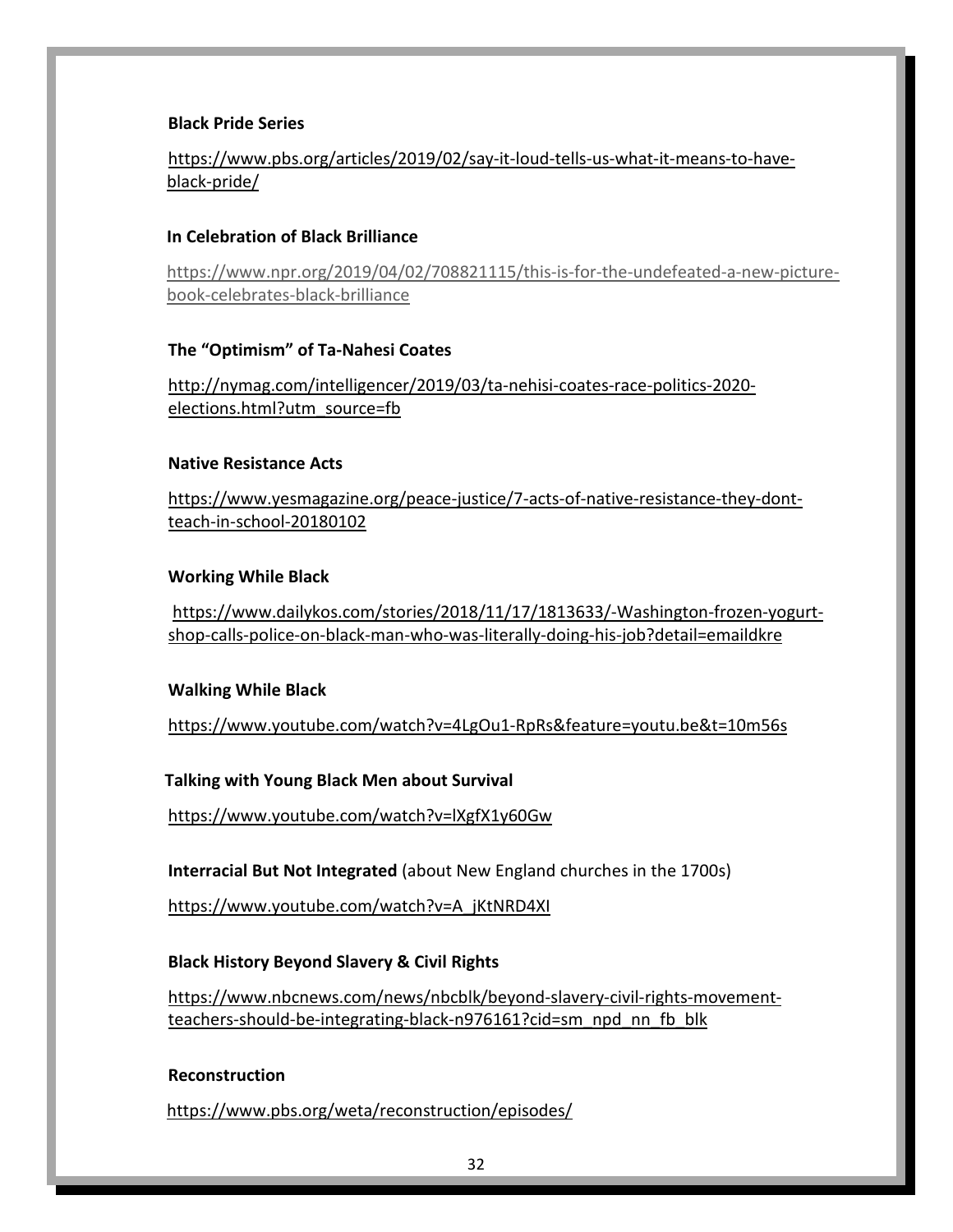#### **From Enslavement to Mass Incarceration**

#### <https://eji.org/legacy-museum>

#### **Teaching Hard History about Slavery**

<https://www.splcenter.org/20180131/teaching-hard-history#.WnzpFDv3HNV.facebook>

#### **Black History Matters**

<https://www.facebook.com/730768557046363/posts/1932660480190492>

#### **Where Would We Be Without Black History?**

<https://www.youtube.com/watch?v=nHDj4DH4mJw>

#### **Why No White History Month?**

[https://www.vox.com/identities/2017/2/7/14503144/white-history-month-black](https://www.vox.com/identities/2017/2/7/14503144/white-history-month-black-history-month-white-pride-nationalism-racism?fbclid=IwAR3qF9cJb-9eNsxPTRVTZ5h2rog_SGq8x5d_nxwNLI_TKb_zMZeR4ILumkY)[history-month-white-pride-nationalism-racism?fbclid=IwAR3qF9cJb-](https://www.vox.com/identities/2017/2/7/14503144/white-history-month-black-history-month-white-pride-nationalism-racism?fbclid=IwAR3qF9cJb-9eNsxPTRVTZ5h2rog_SGq8x5d_nxwNLI_TKb_zMZeR4ILumkY)[9eNsxPTRVTZ5h2rog\\_SGq8x5d\\_nxwNLI\\_TKb\\_zMZeR4ILumkY](https://www.vox.com/identities/2017/2/7/14503144/white-history-month-black-history-month-white-pride-nationalism-racism?fbclid=IwAR3qF9cJb-9eNsxPTRVTZ5h2rog_SGq8x5d_nxwNLI_TKb_zMZeR4ILumkY)

#### **Will Slavery Never End?**

[https://www.vice.com/en\\_us/article/437573/blacks-were-enslaved-well-into-the-](https://www.vice.com/en_us/article/437573/blacks-were-enslaved-well-into-the-1960s?utm_campaign=sharebutton)[1960s?utm\\_campaign=sharebutton](https://www.vice.com/en_us/article/437573/blacks-were-enslaved-well-into-the-1960s?utm_campaign=sharebutton)

#### **Mass Slavery Apology**

<http://racialjusticerising.org/mass-slavery-apology/>(read and sign!)

#### **We Built This!**

<https://www.theroot.com/watch-we-built-this-1816408576>

#### **The Radical MLK**

<https://www.teenvogue.com/story/mlk-more-radical-than-we-remember>

#### **Historical Black Women**

[https://www.nbcnews.com/news/nbcblk/nbcblk-launches-she-thrives-black-women](https://www.nbcnews.com/news/nbcblk/nbcblk-launches-she-thrives-black-women-making-history-today-n965331)[making-history-today-n965331](https://www.nbcnews.com/news/nbcblk/nbcblk-launches-she-thrives-black-women-making-history-today-n965331)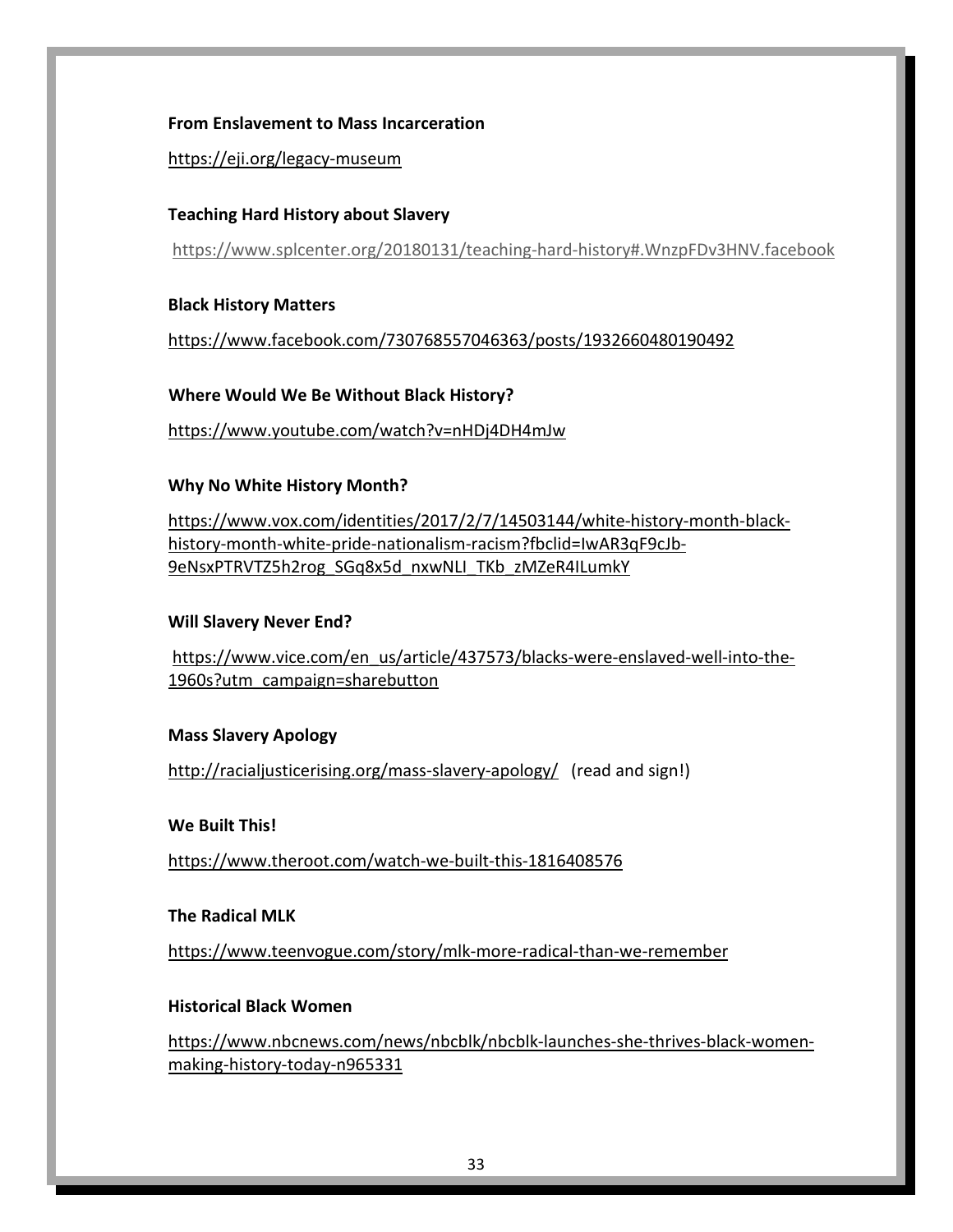#### **Unsung Black Sheroes**

<https://www.jetmag.com/life/unsung-sheroes-10-historical-black-women-figures/>

#### **4 Myths about Black Lives Matter**

[https://www.vox.com/policy-and-politics/2016/7/17/12198616/black-lives-matter](https://www.vox.com/policy-and-politics/2016/7/17/12198616/black-lives-matter-franchesca-ramsey)[franchesca-ramsey](https://www.vox.com/policy-and-politics/2016/7/17/12198616/black-lives-matter-franchesca-ramsey)

#### **The Hate U Give?**

<https://lasentinel.net/why-the-hate-u-give-is-not-a-black-lives-matter-movie.html>

#### **Ta Nahesi Coates on Reparations**

<https://www.facebook.com/watch/?v=903221116680724>

#### **Nothing Less than Reparations**

[https://blackgirlinmaine.com/current-events/reparations-are-required-anything-less-is](https://blackgirlinmaine.com/current-events/reparations-are-required-anything-less-is-an-insult/)[an-insult/](https://blackgirlinmaine.com/current-events/reparations-are-required-anything-less-is-an-insult/)

#### **Primary Debate over Reparations**

[https://www.vox.com/policy-and-politics/2019/3/11/18246741/reparations-democrats-](https://www.vox.com/policy-and-politics/2019/3/11/18246741/reparations-democrats-2020-inequality-warren-harris-castro?fbclid=IwAR2tBhZjKE3iQDhhXruJmH5KDkmjAEWmeIwPGx7LotdN_c11AaiU3-6G2UU)[2020-inequality-warren-harris](https://www.vox.com/policy-and-politics/2019/3/11/18246741/reparations-democrats-2020-inequality-warren-harris-castro?fbclid=IwAR2tBhZjKE3iQDhhXruJmH5KDkmjAEWmeIwPGx7LotdN_c11AaiU3-6G2UU)[castro?fbclid=IwAR2tBhZjKE3iQDhhXruJmH5KDkmjAEWmeIwPGx7LotdN\\_c11AaiU3-](https://www.vox.com/policy-and-politics/2019/3/11/18246741/reparations-democrats-2020-inequality-warren-harris-castro?fbclid=IwAR2tBhZjKE3iQDhhXruJmH5KDkmjAEWmeIwPGx7LotdN_c11AaiU3-6G2UU) [6G2UU](https://www.vox.com/policy-and-politics/2019/3/11/18246741/reparations-democrats-2020-inequality-warren-harris-castro?fbclid=IwAR2tBhZjKE3iQDhhXruJmH5KDkmjAEWmeIwPGx7LotdN_c11AaiU3-6G2UU)

#### **Juneteenth Reparations Hearing**

[https://www.yesmagazine.org/peace-justice/juneteenth-slavery-reparations-hearing](https://www.yesmagazine.org/peace-justice/juneteenth-slavery-reparations-hearing-how-when-20190619?utm_medium=email&utm_campaign=YTW_20190621&utm_content=YTW_20190621+CID_35c3dff0d8f2b6e4081c7fce7d9daeb2&utm_source=CM&utm_term=new%20discussion)[how-when-](https://www.yesmagazine.org/peace-justice/juneteenth-slavery-reparations-hearing-how-when-20190619?utm_medium=email&utm_campaign=YTW_20190621&utm_content=YTW_20190621+CID_35c3dff0d8f2b6e4081c7fce7d9daeb2&utm_source=CM&utm_term=new%20discussion)[20190619?utm\\_medium=email&utm\\_campaign=YTW\\_20190621&utm\\_content=YTW\\_2](https://www.yesmagazine.org/peace-justice/juneteenth-slavery-reparations-hearing-how-when-20190619?utm_medium=email&utm_campaign=YTW_20190621&utm_content=YTW_20190621+CID_35c3dff0d8f2b6e4081c7fce7d9daeb2&utm_source=CM&utm_term=new%20discussion) [0190621+CID\\_35c3dff0d8f2b6e4081c7fce7d9daeb2&utm\\_source=CM&utm\\_term=new](https://www.yesmagazine.org/peace-justice/juneteenth-slavery-reparations-hearing-how-when-20190619?utm_medium=email&utm_campaign=YTW_20190621&utm_content=YTW_20190621+CID_35c3dff0d8f2b6e4081c7fce7d9daeb2&utm_source=CM&utm_term=new%20discussion)

[%20discussion](https://www.yesmagazine.org/peace-justice/juneteenth-slavery-reparations-hearing-how-when-20190619?utm_medium=email&utm_campaign=YTW_20190621&utm_content=YTW_20190621+CID_35c3dff0d8f2b6e4081c7fce7d9daeb2&utm_source=CM&utm_term=new%20discussion)

#### **When Enslavers Got Reparations**

[https://www.nytimes.com/2019/04/16/opinion/when-slaveowners-got](https://www.nytimes.com/2019/04/16/opinion/when-slaveowners-got-reparations.html)[reparations.html](https://www.nytimes.com/2019/04/16/opinion/when-slaveowners-got-reparations.html)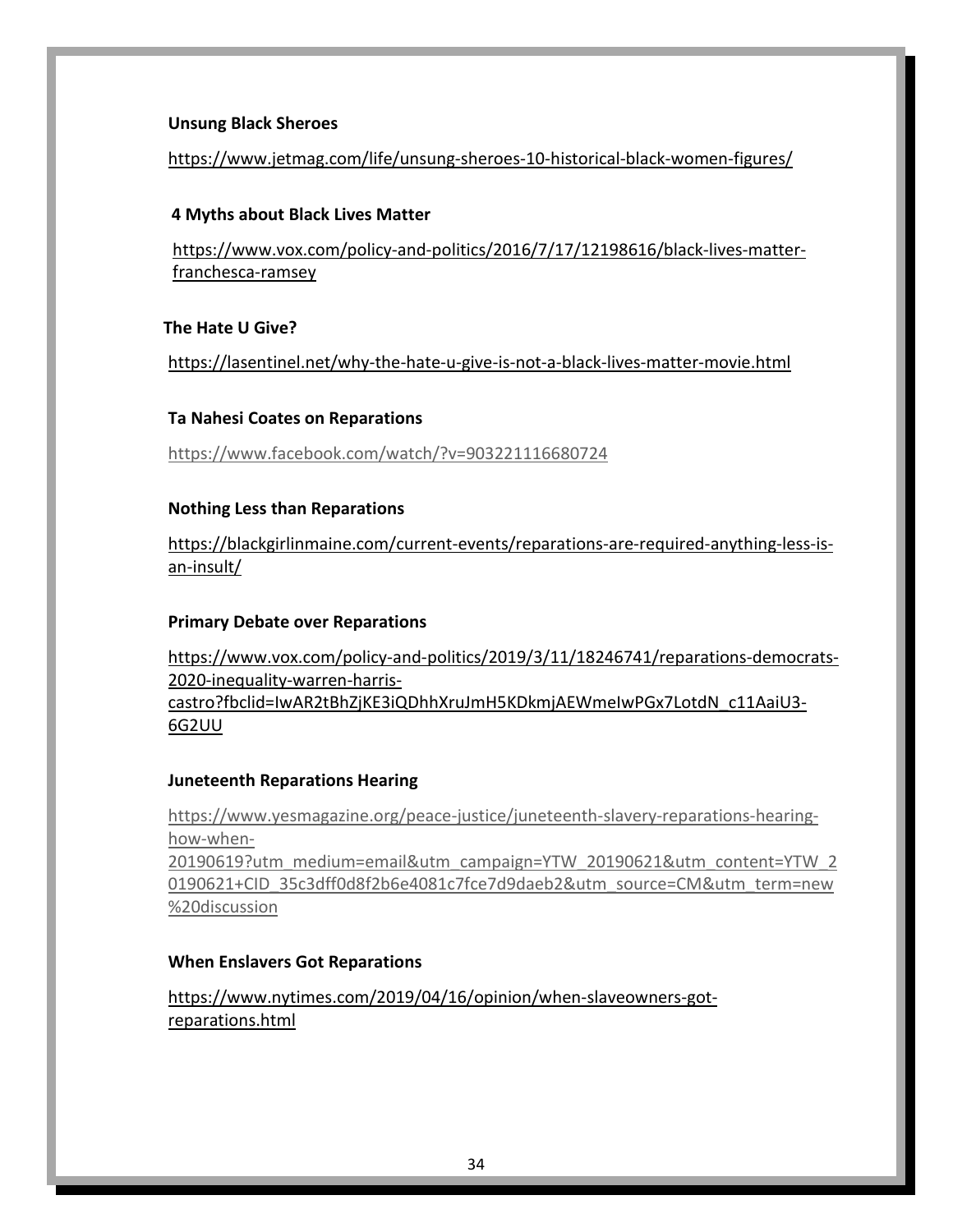#### **Danny Glover on Reparations**

[https://pjmedia.com/news-and-politics/2016/04/05/danny-glover-societies-must](https://pjmedia.com/news-and-politics/2016/04/05/danny-glover-societies-must-apologize-for-slavery-with-reparations/?print=true&singlepage=true)[apologize-for-slavery-with-reparations/?print=true&singlepage=true](https://pjmedia.com/news-and-politics/2016/04/05/danny-glover-societies-must-apologize-for-slavery-with-reparations/?print=true&singlepage=true)

#### **Reparations Timeline**

<https://guides.library.umass.edu/reparations>

#### **Reparations Challenges**

[https://www.dailykos.com/stories/2019/3/10/1838324/-The-difficulty-of-the-question](https://www.dailykos.com/stories/2019/3/10/1838324/-The-difficulty-of-the-question-of-reparations?detail=emaildkre)[of-reparations?detail=emaildkre](https://www.dailykos.com/stories/2019/3/10/1838324/-The-difficulty-of-the-question-of-reparations?detail=emaildkre)

#### **On Paying Reparations**

[http://www.pbs.org/wgbh/point-taken/watch/episode-should-us-pay-reparations](http://www.pbs.org/wgbh/point-taken/watch/episode-should-us-pay-reparations-black-americans/)[black-americans/](http://www.pbs.org/wgbh/point-taken/watch/episode-should-us-pay-reparations-black-americans/)

#### **Martin Luther King on "Reparations"**

[https://www.youtube.com/watch?v=\\_NNvzVCVhIM&feature=share](https://www.youtube.com/watch?v=_NNvzVCVhIM&feature=share)

#### **Reparations as Apologizing**

[https://www.houstonchronicle.com/local/gray-matters/article/How-to-heal-racism-It](https://www.houstonchronicle.com/local/gray-matters/article/How-to-heal-racism-It-starts-with-an-apology-12510316.php)[starts-with-an-apology-12510316.php](https://www.houstonchronicle.com/local/gray-matters/article/How-to-heal-racism-It-starts-with-an-apology-12510316.php)

#### **The Souls of Poor Folk**

<https://ips-dc.org/wp-content/uploads/2018/04/PPC-Audit-Full-410835a.pdf>

#### **Powerful Black Documentaries**

[http://www.pbs.org/black-culture/explore/10-black-history-documentaries-to](http://www.pbs.org/black-culture/explore/10-black-history-documentaries-to-watch/?fbclid=IwAR2sGUiqTIOzj_PE-GMN8wvzO7a4gH5ZWfyYWkPlkfbcc8GCBcty8slk_HY#.XN7uBFDjRPG.facebookEssential)[watch/?fbclid=IwAR2sGUiqTIOzj\\_PE-](http://www.pbs.org/black-culture/explore/10-black-history-documentaries-to-watch/?fbclid=IwAR2sGUiqTIOzj_PE-GMN8wvzO7a4gH5ZWfyYWkPlkfbcc8GCBcty8slk_HY#.XN7uBFDjRPG.facebookEssential)[GMN8wvzO7a4gH5ZWfyYWkPlkfbcc8GCBcty8slk\\_HY#.XN7uBFDjRPG.facebook](http://www.pbs.org/black-culture/explore/10-black-history-documentaries-to-watch/?fbclid=IwAR2sGUiqTIOzj_PE-GMN8wvzO7a4gH5ZWfyYWkPlkfbcc8GCBcty8slk_HY#.XN7uBFDjRPG.facebookEssential)**Essential**

#### **Racial Justice Reading**

[http://www.yesmagazine.org/9-essential-reads-for-your-racial-justice-conversations-](http://www.yesmagazine.org/9-essential-reads-for-your-racial-justice-conversations-20171219)[20171219](http://www.yesmagazine.org/9-essential-reads-for-your-racial-justice-conversations-20171219)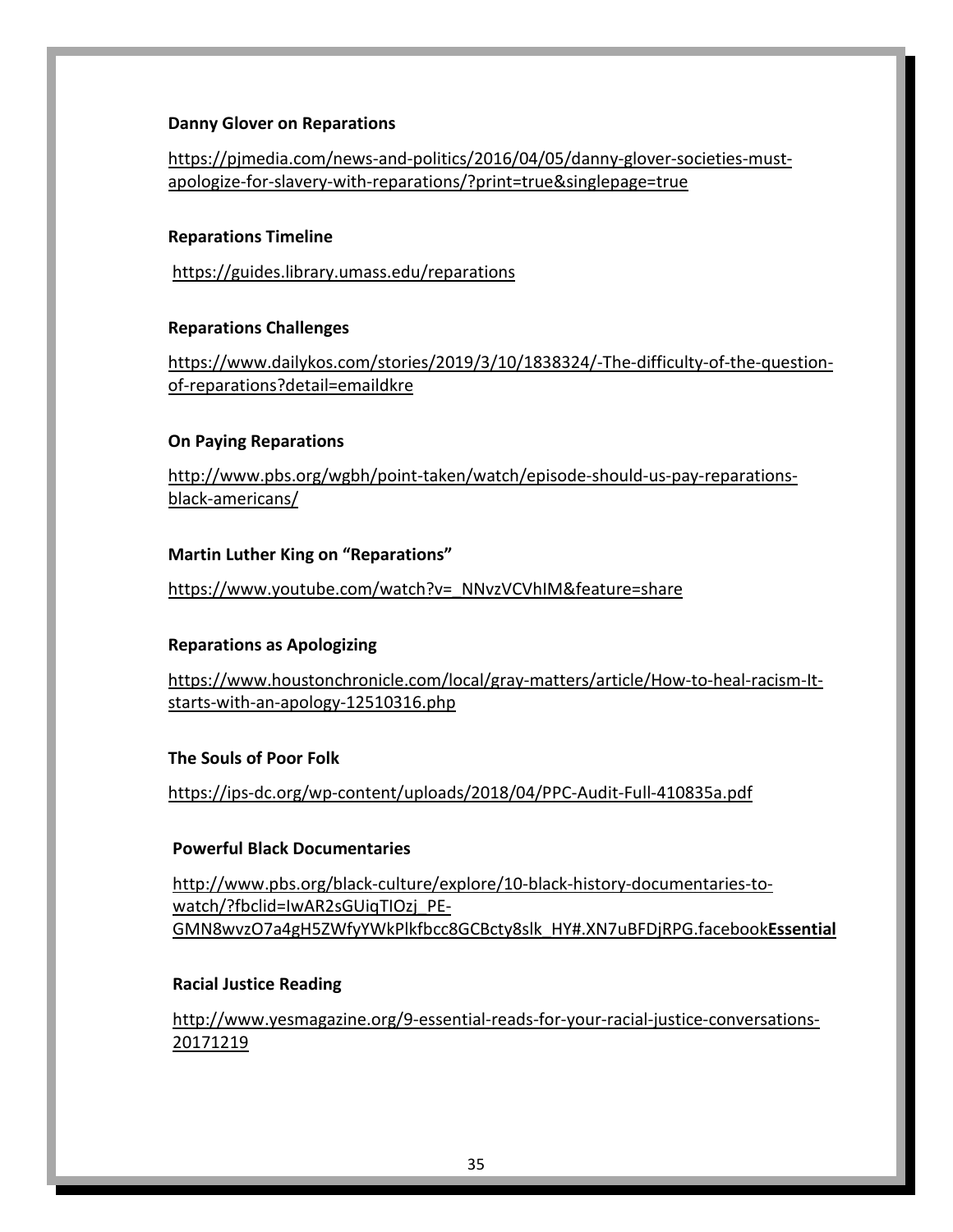#### **Anti-Racism Bibliography**

<http://podcast.cdsporch.org/seeing-white/seeing-white-bibliography/>

#### **Road to Racial Justice Board Game**

<http://www.roadtoracialjustice.org/>

ર્જાજીજીજીજીજીજીજીજીજીજીજી

# **Books – and more books (just a sampling)**

*\_\_\_\_\_\_\_\_\_\_\_\_\_\_\_\_\_\_\_\_\_\_\_\_\_\_\_\_\_\_\_\_\_\_\_\_\_\_\_\_\_\_\_\_\_\_\_\_\_\_\_\_\_\_\_\_\_\_*

*These book lists have come to us from a variety of sources, and we regret that we cannot give full attribution to all who have compiled these lists. The intent here is not to overwhelm you with long lists of titles but rather simply to share a wealth of resources that others have found helpful – over time.*

### **Adapted from a Suggested Book List by Black AmericaWeb.com**

*Annie Allen* by Gwendolyn Brooks

*Assata: An Autobiography* by Assata Shakur

*Beloved* by Toni Morrison

*Blessed Life: My Surprising Journey of Joy, Tears and Tales from Harlem to Hollywood* by Kim Fields

*Breath, Eyes, Memory* by Edwidge Danticat

*Dreams from My Father* by Barak Obama

*Hacks: The Inside Story of the Break-Ins and Breakdowns that Put Donald Trump in the White House* by Donna Brazile

*Hidden Figures* by Margot Lee Shetterly

*I Know Why the Caged Bird Sings* by Maya Angelou

*I'm Still Here: Black Dignity in a World Made for Whiteness* by Austin Channing Brown

*Invisibles: The Untold story of African American Slaves in the White House* by Jesse J. Holland

*Kindred* by Octavia E. Butler

*Narrative of the Life of Frederick Douglass* by Frederick Douglass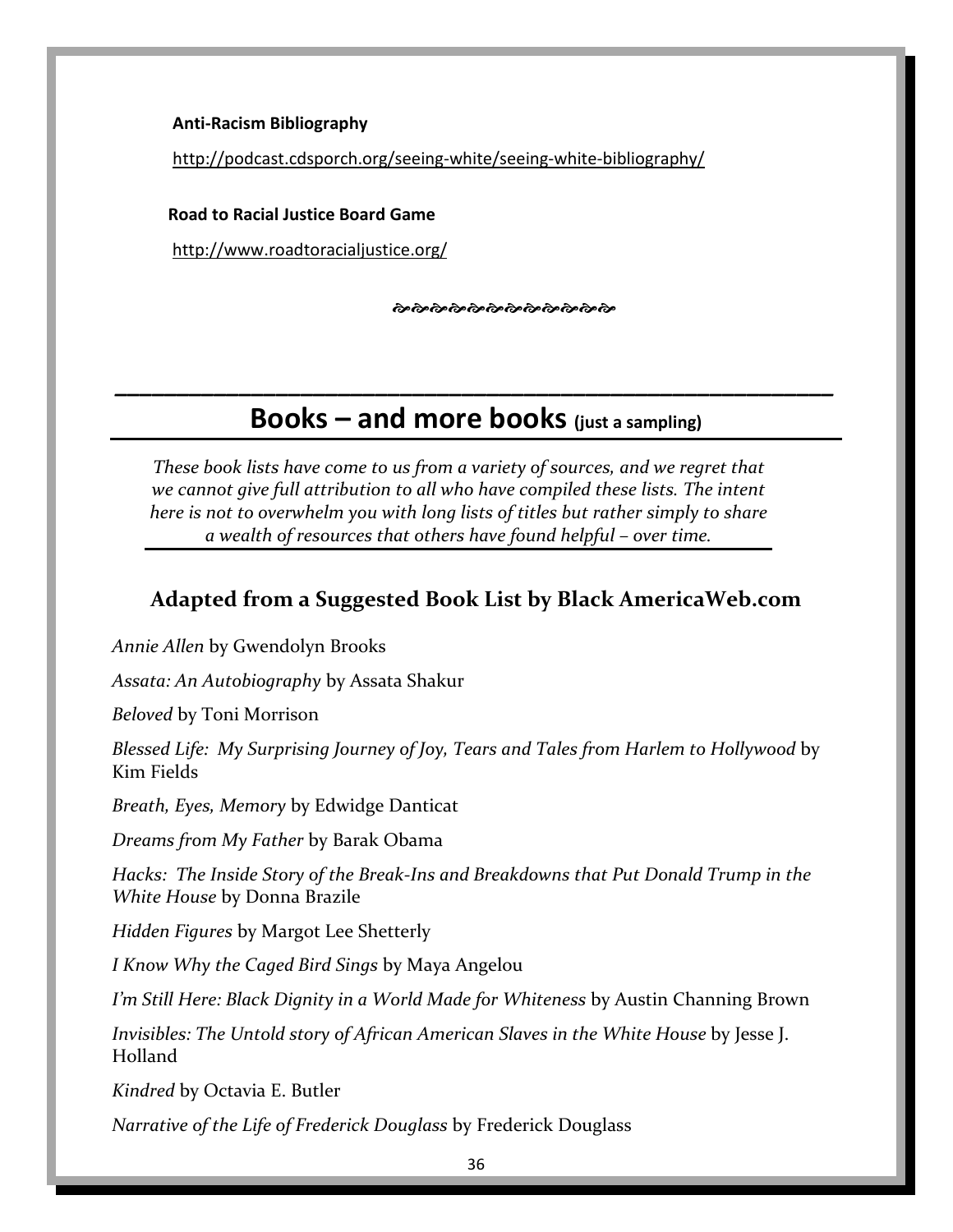*Roll of Thunder, Hear My Cry* by Mildred D. Taylor

*The Autobiography of an Ex-Colored Man* by James Weldon Johnson

*The Autobiography of Martin Luther King, Jr*. by Martin Luther King, Jr., Edited by Clayborne Carson

*The Blacker the Berry* by Wallace Thurman

*The Bluest Eyes* by Toni Morrison

*The Help* by Kathryn Stockett

*The Hollywood Commandments: A Spiritual Guide to Hollywood Success* by *The Secret Life of Bees* by Sue Monk Kidd

*Their Eyes Were Watching God* by Zora Neale Hurston

*Up from Slavery* by Booker T. Washington

*We're Gonna Need More Wine* by Gabrielle Union

#### ર્જાજીજીજીજીજીજીજીજીજીજીજી

### **Young Adult Books that Tackle Racism**

Adapted from a resource list compiled by Dhonielle Clayton

*All American Boys* by Jason Reynolds and Brendan Kiely

*Dear Martin* by Nic Stone

*How It Went Down* by Kekla Magoon

*I Am Alfonso Jones* by Tony Medina (Author), Stacey Robinson and John Jennings (Illustrator)

*Monster* by Walter Dean Myers

*Out of Darkness* by Ashley Hope Perez

*The Hate U Give"* by Angie Thomas

*The Lines We Cross* by Randa Abdel-Fattah

*The March Trilogy* by John Lewis and Andrew Aydin (Co-authors) and Nate Powell, Illustrator

*Tyler Johnson Was Here* by Jay Coles

ર્જાષ્ઠોષ્ઠીષ્ઠીષ્ઠીષ્ઠીષ્ઠીષ્ઠીષ્ઠીષ્ઠીષ્ઠી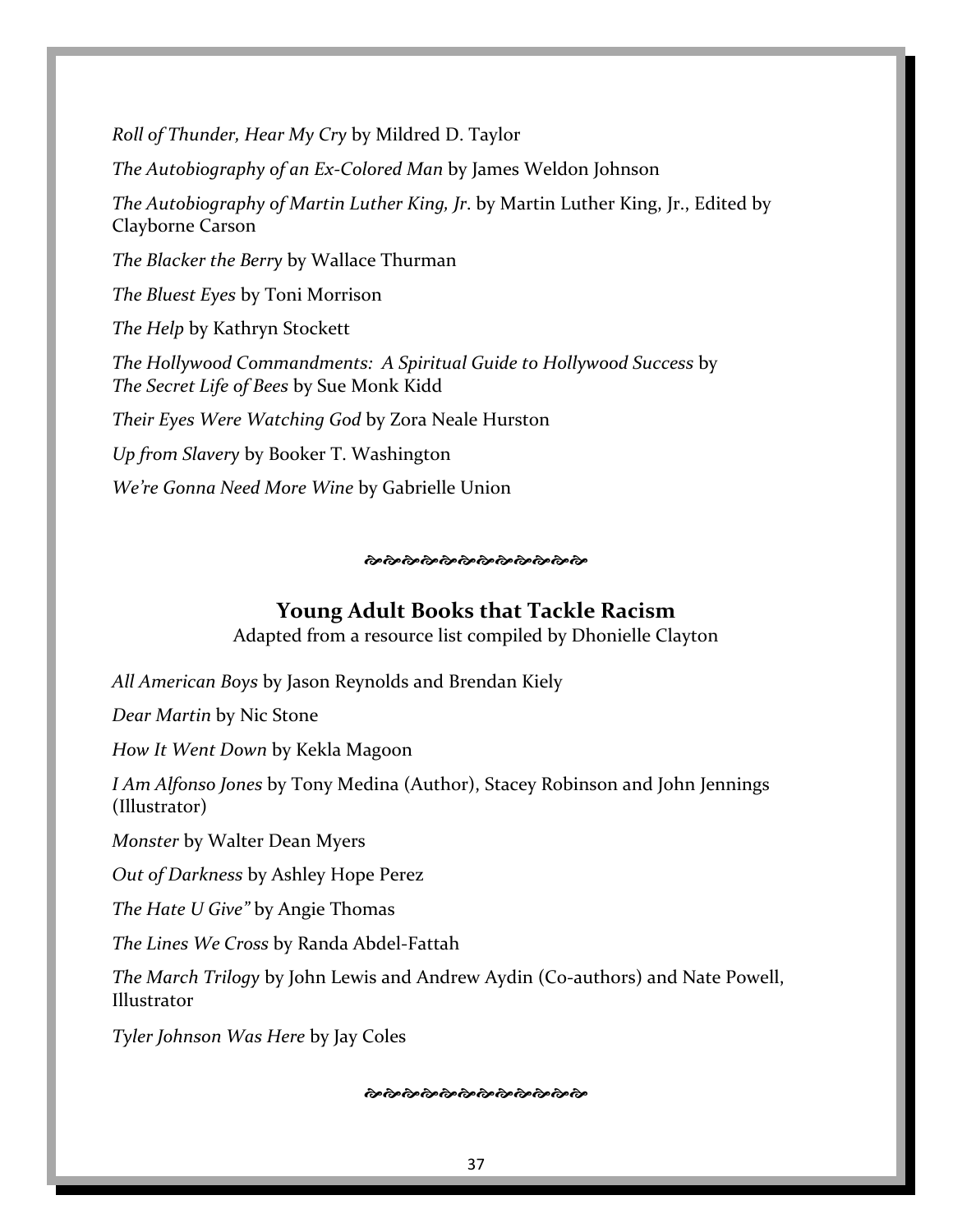# **Book List for Parents Raising Children of Color (and for others!)**

*My Brown Baby: On the Joys and Challenges of Raising African American Children* (Denene Millner Books)

*Please, Baby, Please* (Classic Board Books) by Spike Lee and Tonya Lewis Lee

*Peekaboo Morning* by Rachel Isadora

*One Love* by Cedella Marleyh

*The Adventures of Little Missy Crazy Hair* by Christopher Garcia-Halenar

*I Am Enough* by Grace Byers

*Skin Like Mine* by Latashia Perry

*When God Made You* by Matthew Paul Turner

*Hope* by Isabell Monk, Illustrated by Janice Lee Porter

*Family* by Isabell Monk, Illustrated by Janice Lee Porter

*Raising Black Children: Two Leading Psychiatrists Confront the Educational, Social and Emotional Problems facing Black Children* by James P. Comer, M.D. and Alvin Poussaint, M.D.

*Developing Positive Self-Images & Discipline in Black Children* by Dr. Jawanza Kunjufu

*Countering the Conspiracy to Destroy Black Boys Vol. 1* by Dr. Jawanza Kunjufu

*Countering the Conspiracy to Destroy Black Boys, Vol. 2* by Dr. Jawanza Kunjufu

*Raising Black Boys* by Dr. Jawanza Kunjufu

*Understanding Black Male Learning Style* by Dr. Jawanza Kunjufu

*The Warrior Method, Updated Edition: A Parent's Guide to Rearing Healthy Black Boys* by Raymond Winbus, PhD

*Promises Kept: Raising Black Boys to Succeed in School and Life* by Dr. Joe Brewster

#### 

### **Books Every Black Teen Should Read (others, too!)**

By Donovan X. Ramsey (Newsone)

*A People's History of the United States* by Howard Zinn

*A Raisin in the Sun* by Lorraine Hansberry

*Assata: An Autobiography* by Assata Shakur

*Blues People* by Amiri Baraka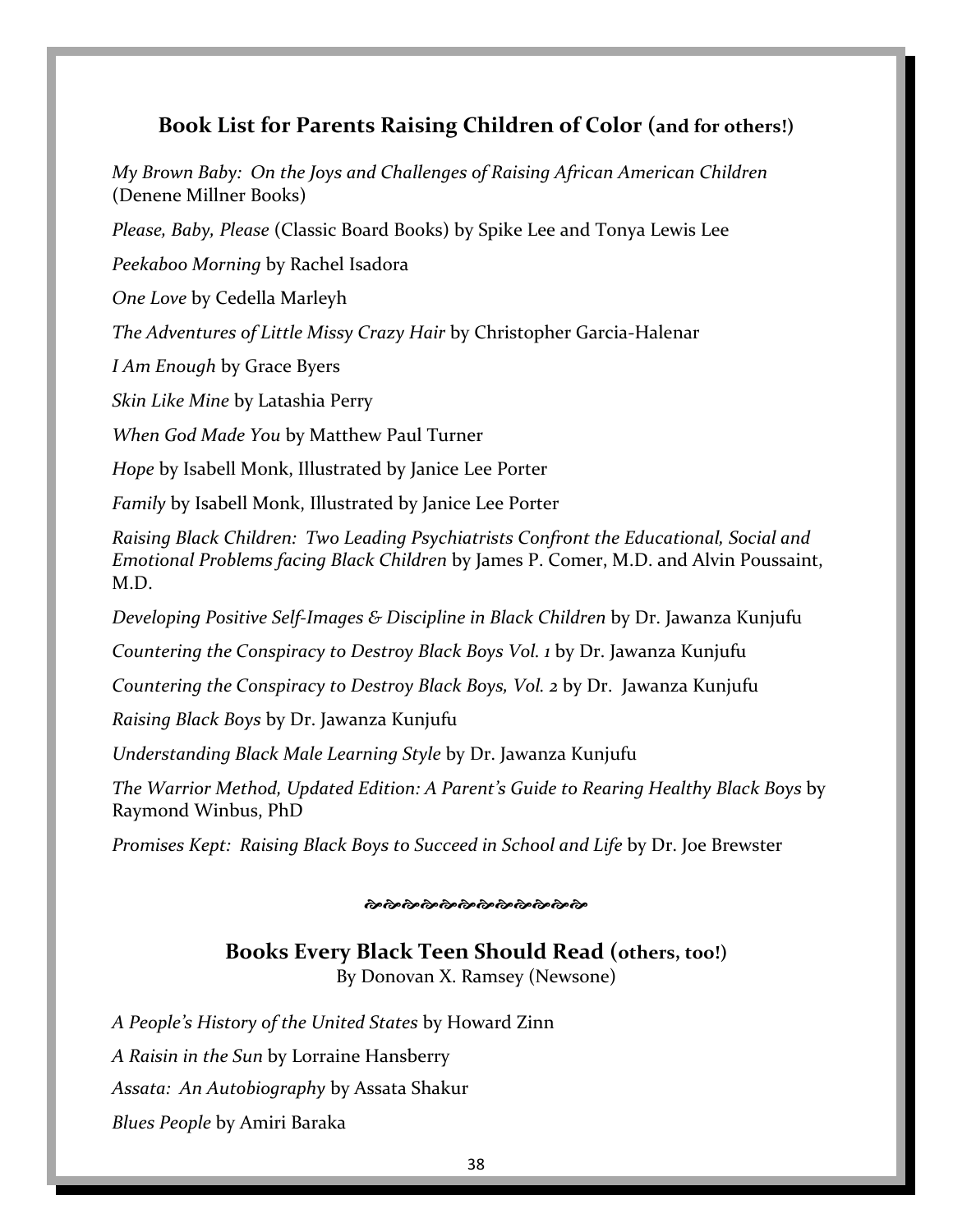*Down These Mean Streets* by Piri Thomas *Dreams from My Father* by Barack Obama *Feminist Theory: From Margin to Center* by bell hooks *Flyy Girl* by Omar Tyree *Good to Great* by Jim Collins *I Am Not Sidney Poitier* by Percival Everett *I Know Why the Caged Bird Sings* by Maya Angelou *If Beale Street Could Talk* by James Baldwin" *Interiors: A Black Woman's Healing. . . in Progress* by Iyanla Vanzant *Invisible Life* by E. Lynn Harris *Invisible Man* by Ralph Ellison *Kaffir Boy* by Mark Mathabane *Kindred* by Octavia Butler *Letter to My Daughter* by Maya Angelou *Makes Me Wanna Holler: A Young Black Man in America* by Nathan McCall *Manchild in the Promised Land* by Claude Brown *Miles: The Autobiography* by Miles Davis *Mis-Education of the Negro* by Carter G Woodsen *Monster* by Walter Dean Myers *Nile Alley Contributions to Civilization* by Tony Browder *Our Kind of People* by Lawrence Otis Graham *Outliers* by Malcolm Gladwell *Picking Cotton* by Jennifer Thompson-Cannino *Purple Cow* by Seth Godin *Rich Dad, Poor Dad* by Robert Klyosaki *Roots* by Alex Haley *Sag Harbor* by Colson Whitehead *Soledad Brother* by George Jackson *Song of Solomon* by Toni Morrison *Sula* by Toni Morrison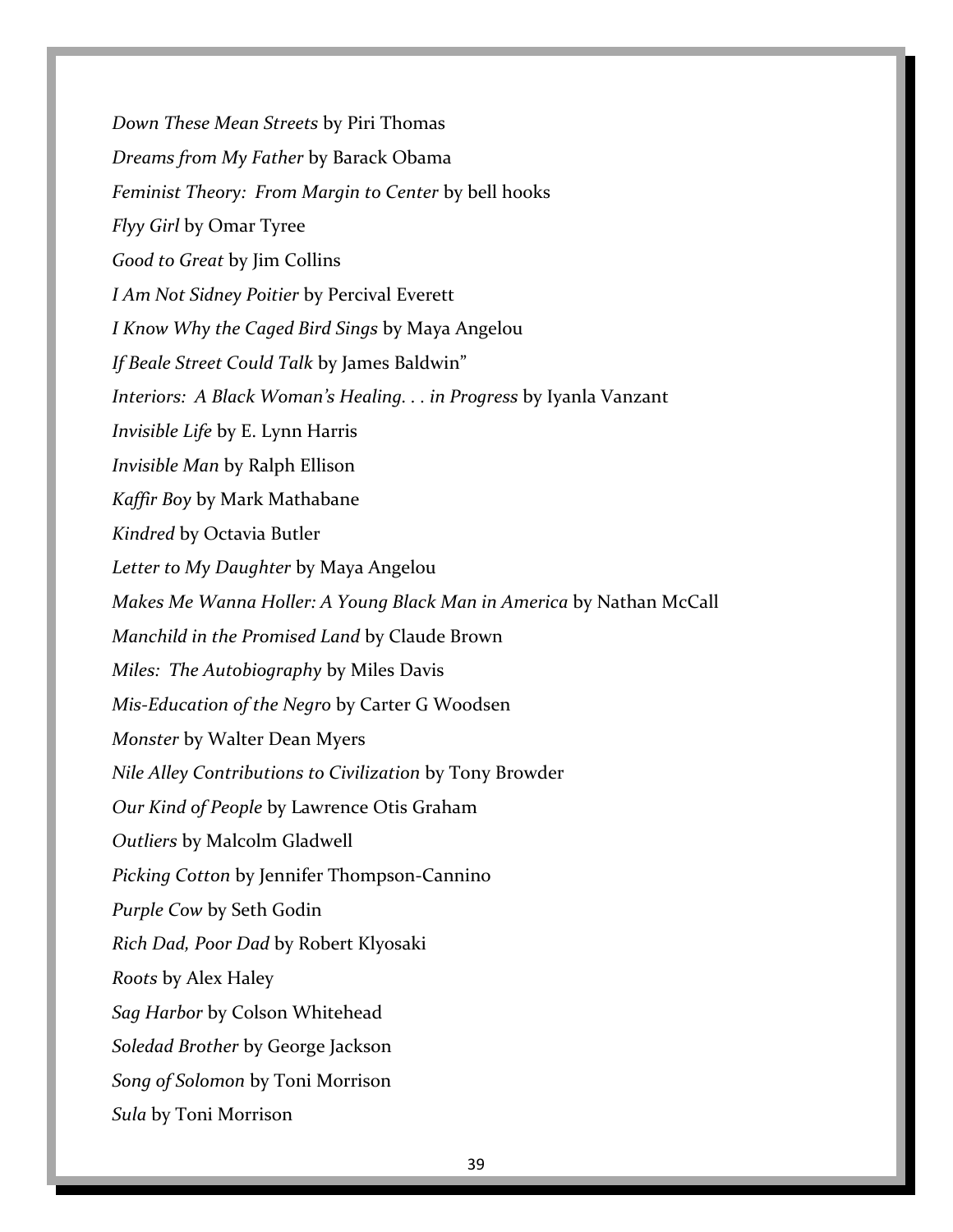*Summer of My German Soldier* by Bette Greene *The Alchemist* by Paulo Coelho *The Autobiography of Malcolm X* as told to Alex Haley *The Bluest Eyes* by Toni Morrison *The Brief Wondrous Life of Oscar Wao* by Junot Diaz *The Coldest Winter Ever* by Sister Souljah *The Color Purple* by Alice Walker *Their Eyes Were Watching God* by Zora Neale Hurston *Things Fall Apart* by Chinua Achebe *Twelve Years a Slave* by Solomon Northup *Visions for Black Men* by Na'im AkbarBarak *What is the What* by Dave Eggers *When Chickenheads Come Home to Roost* by Joan Morgan *Who Am I Without Him* by Sharon Flake *Your Blues Ain't Like Mine* by Bebe Moore Campbell

#### ર્જાજીજીજીજીજીજીજીજીજીજીજી

### **Books Every Black Person Should Read/2018 Version (others, too!)**

*All the Pieces Matter: The Inside Story of the* Wire by Jonathan Abrams

*Black Fortunes: A story of 6 African American slaves who escaped slavery and became millionaires Feminist in (White) America* by Morgan Jerkins *Lifestorming* by Alan Weiss and Marshall Goldsmith *Policing Black Bodies* by Angela J. Hattery and Earl Smith *Speak No Evil* by Uzodinma Iweala *The Color of Hope: People of Color Mental Health Narratives* by Vanessa Hazzard *The Cross and The Lynching Tree* by James H. Cone *This Will Be My Undoing: Living at the Intersection of Black, Female, and When They Call You a Terrorist: A Black Lives Memoir* by Patrisse Cullors and Asha Bandele ર્જાર્જાજી રહી રહી રહી રહી રહી રહી રહી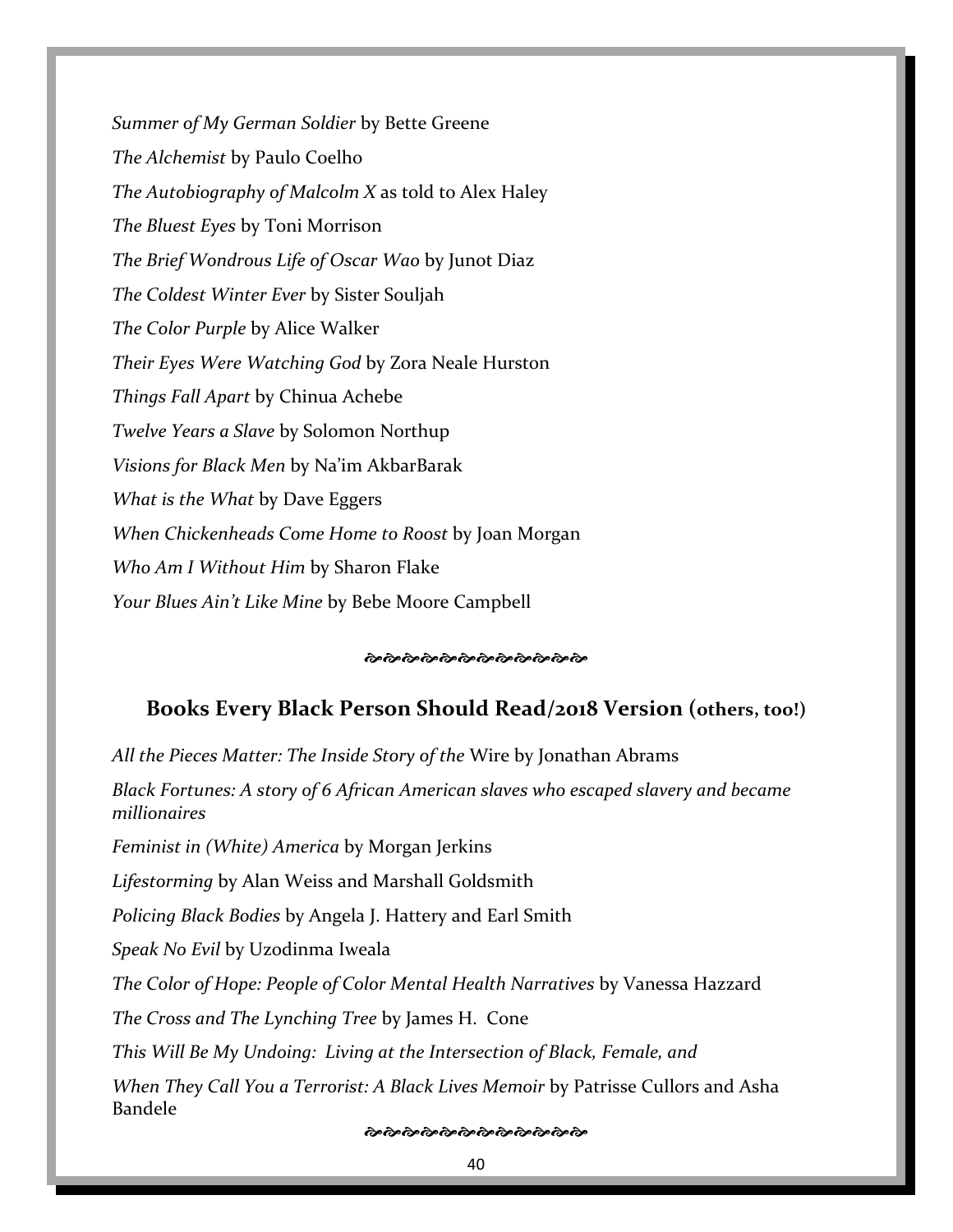# **Books by Age for Children (great for parents and teachers, too!)**

*A Piece of Home* by Jeri Watts, Illustrated by Hyewon Yum, ages 3-8 *A Poem for Peter* by Andrea Davis Pinkney, Illustrated, ages 3-8 *American Born Chinese* by Gene Luen Yang, ages 8-12 *Can I Touch Your Hair?: Poems of Race, Mistakes, and Friendship* by Charles Waters and Irene Latham, ages 8 and up *Freedom Over Me* by Ashley Bryan, ages 6 and up *Last Stop on Market Street* by Matt de la Pena, Illustrated by Christian Robinson, ages 4 and up *Not My Idea: A Book About Whiteness* by Anastasia Higginbotham, ages 6 and up Pancho Rabbit and the Coyote by Duncan Tonatiuh, ages 3-8 *The Birchbark House* (a series) by Louise Erdrich, ages 8-12 *The Crossover* by Kwame Alexander, ages 8-12 *The Other Side* by Jacqueline Woodson, Illustrated by E. B. Lewis, ages 4 and up *The Snowy Day* by Ezra Jack Keats, ages 3-6

*This is the Rope: A Story from the Great Migration* by Jacqueline Woodson, Illustrated by James Ransome, ages 3-8

*Thunder Boy Junior* by Sherman Alexie, Illustrated by Yuyi Morales, ages 3-8

**જ્ઞેજીજીજીજીજીજીજીજીજીજીજી**